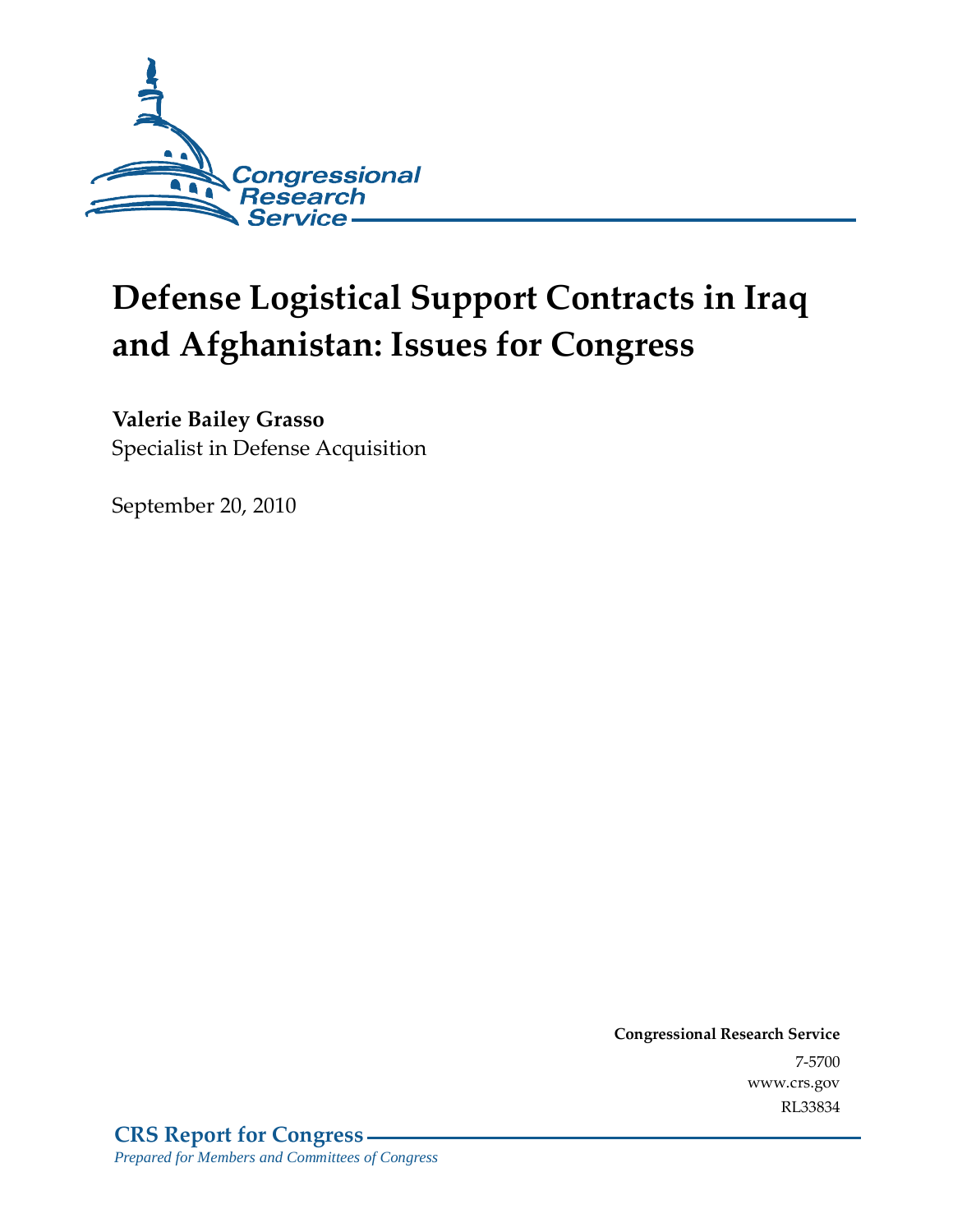## **Summary**

This report examines Department of Defense (DOD) logistical support contracts for troop support services in Iraq and Afghanistan administered through the U.S. Army's Logistics Civil Augmentation Program (LOGCAP), as well as legislative initiatives which may impact the oversight and management of logistical support contracts. LOGCAP is an initiative designed to manage the use of civilian contractors that perform services during times of war and other military mobilization. The first LOGCAP was awarded in 1992. Four LOGCAP contracts have been awarded for combat support services in Iraq and Afghanistan. The current LOGCAP III contractor supports the drawdown in Iraq by providing logistical services, theater transportation, augmentation of maintenance services, and other combat support services.

On April 18, 2008, DOD announced the Army's LOGCAP IV contract awards to three companies—DynCorp International LLC, Fort Worth, TX; Fluor Intercontinental, Inc, Greenville, SC; and KBR, Houston, TX, through a full and open competition. The LOGCAP IV contract calls for each company to compete for task orders. Each company may be awarded up to \$5 billion annually for troop support services with a maximum annual value of \$15 billion. As of March 2010, each company has been awarded at least one task order under LOGCAP IV. Over the life of LOGCAP IV, the maximum contract value is \$150 billion. The U.S. Army Sustainment Command awarded the first performance task order on September 25, 2008, to Fluor Intercontinental, Inc., for logistical support services in Afghanistan. As of April 2010, approximately 12 tasks orders have been awarded under LOGCAP IV for a total of \$1.8 billion in obligations under LOGCAP IV contracts.

In May 2010, the U.S. Army announced that it would continue to use the LOGCAP III contract to provide support services until the scheduled withdrawal of all troops in December 2011. Previous to this announcement, the Army had announced that the LOGCAP III contract would be cancelled and that all services would be transferred to the LOGCAP IV contract. However, the Army has reportedly completed a business case analysis and concluded that keeping the LOGCAP III contract would be of greater benefit to the federal government. Some Members of Congress have questioned this decision and asked the Secretary of Defense to reconsider, particularly in light of the Justice Department's decision to bring civil action against the LOGCAP III contractor.

Congress is concerned about the federal oversight and management of DOD contracting in Iraq and Afghanistan, particularly under programs like LOGCAP. Assessments from the Government Accountability Office (GAO), DOD Office of the Inspector General (DOD-IG), the Special Inspector General for Iraq Reconstruction (SIGIR), and the Defense Contract Audit Agency reveal a lack of accountability for large sums of money spent for Iraq contracts.

Congressional concerns over the federal oversight and management of defense contracts were the subject of a House Armed Services Committee (HASC) Panel on Defense Acquisition Reform to conduct a systematic review of the defense acquisition system. On March 23, 2010, the panel provided the HASC its findings and recommendations. Largely as a result of the panel's work, H.R. 5013, the Implementing Management for Performance and Related Reforms to Obtain Value in Every Acquisition Act (IMPROVE) of 2010, was introduced on April 14, 2010, seeking to improve the management and oversight of DOD's procurement of goods and services.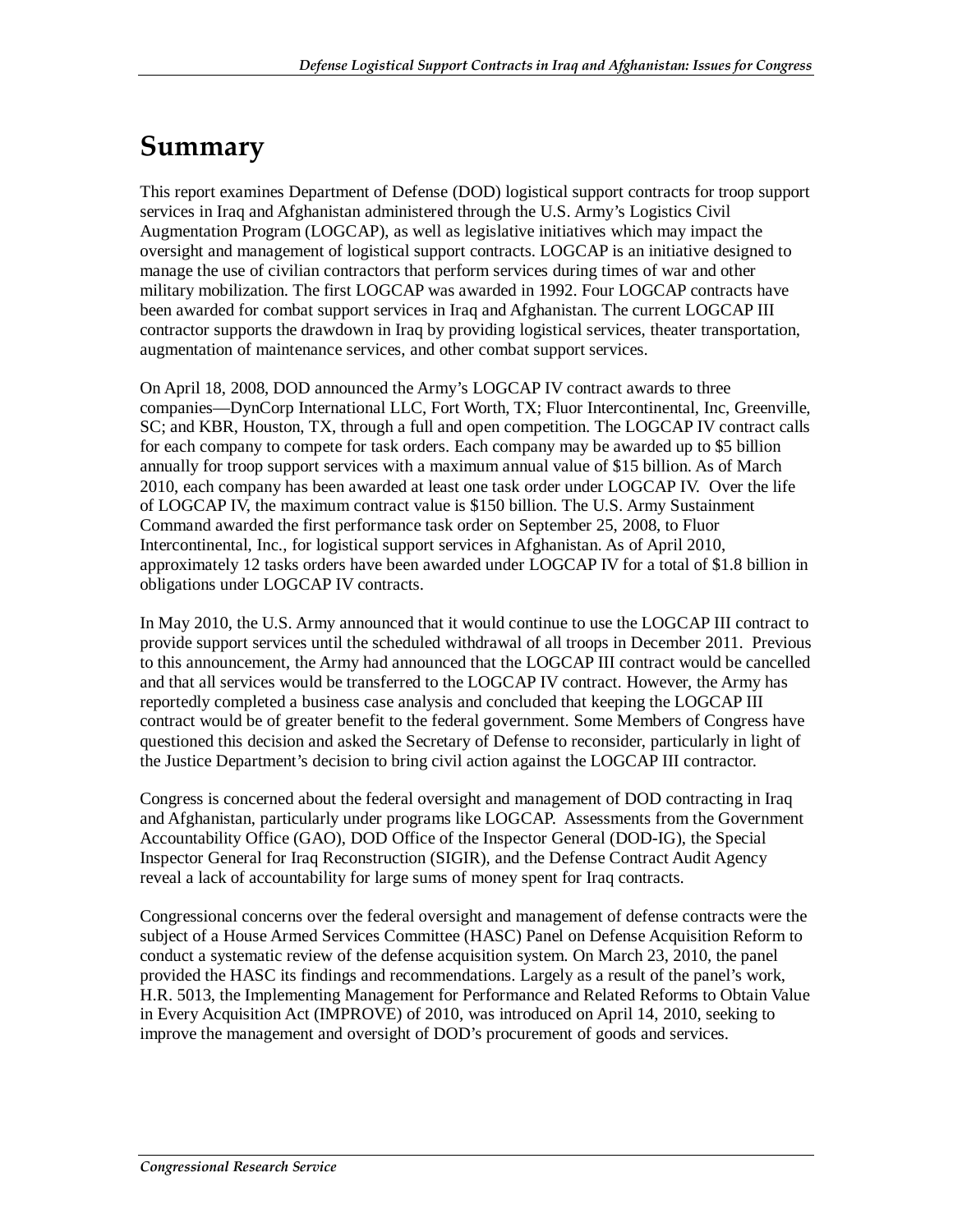## Contents

| Special Inspector General for Iraq Reconstruction (SIGIR) LOGCAP Reviews  19   |  |
|--------------------------------------------------------------------------------|--|
|                                                                                |  |
|                                                                                |  |
|                                                                                |  |
|                                                                                |  |
|                                                                                |  |
|                                                                                |  |
|                                                                                |  |
|                                                                                |  |
|                                                                                |  |
|                                                                                |  |
|                                                                                |  |
|                                                                                |  |
|                                                                                |  |
|                                                                                |  |
|                                                                                |  |
|                                                                                |  |
|                                                                                |  |
|                                                                                |  |
|                                                                                |  |
|                                                                                |  |
| Option 3: Convening a Study of the Federal Employee and Contractor Workforce32 |  |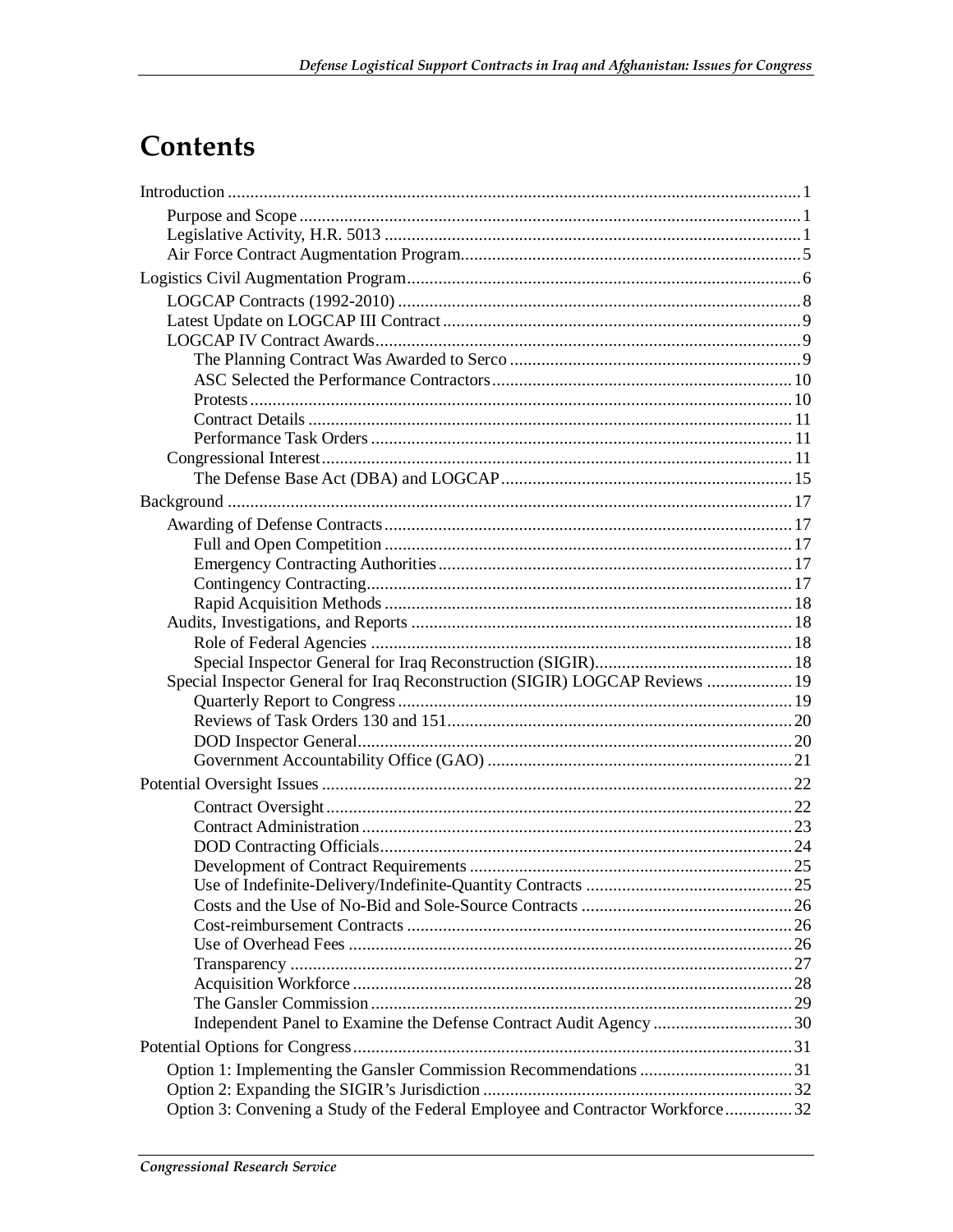| Option 5: Establishing a Dedicated Office to Conduct Audits and Investigation of |  |
|----------------------------------------------------------------------------------|--|
|                                                                                  |  |

## **Appendixes**

## **Contacts**

|--|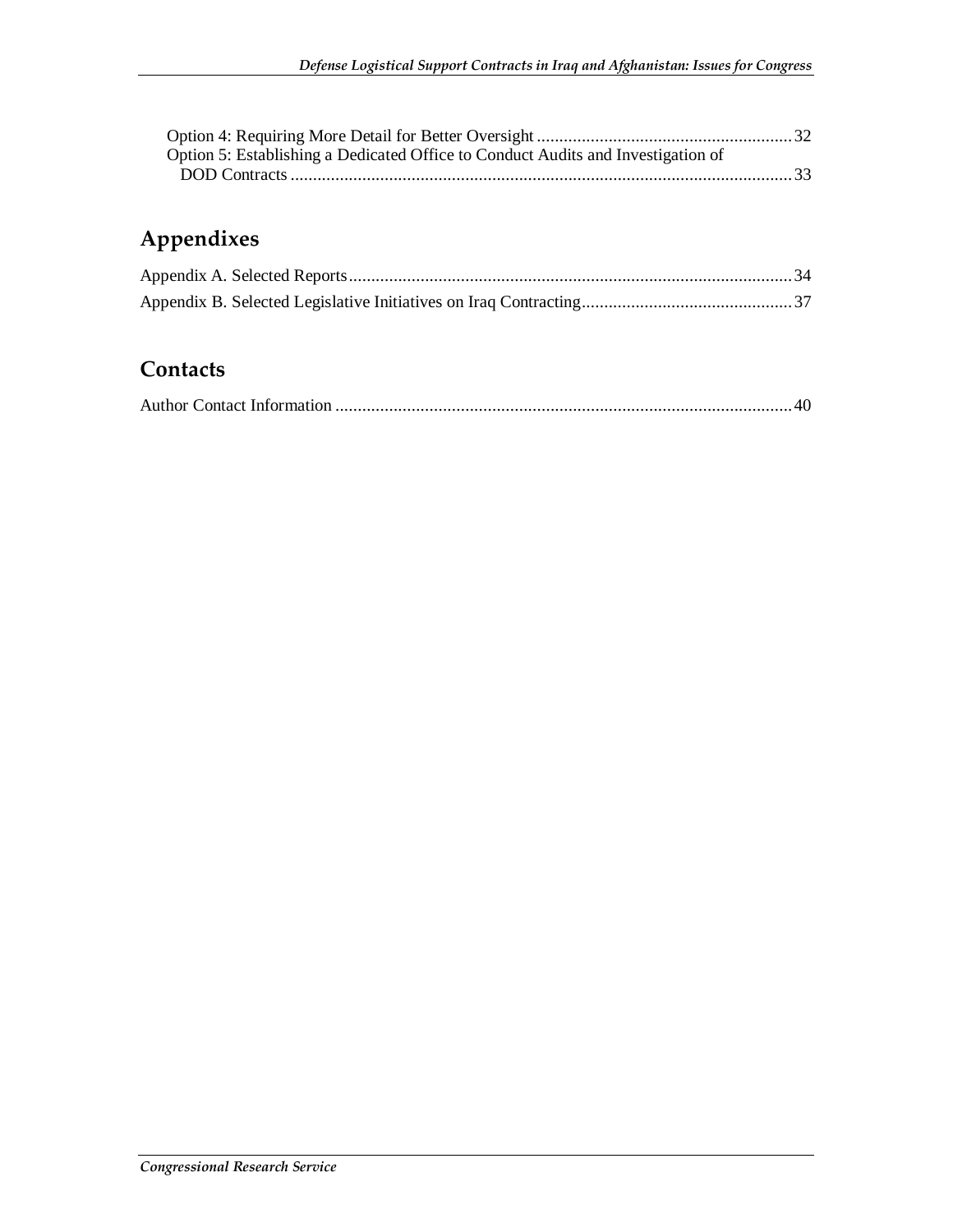## **Introduction**

## **Purpose and Scope**

This report will examine logistical support contracts for troop support services (also known as service contracts<sup>1</sup>) in Iraq and Afghanistan, primarily administered through a smaller program, the United States Air Force Contract Augmentation Program (AFCAP) and a larger program, the United States Army's Logistics Civil Augmentation Program (LOGCAP).<sup>2</sup> This report will focus primarily on contracts involving Department of Defense (DOD) appropriated funds, although some projects involve a blending of funds from other agencies.<sup>3</sup>

## **Legislative Activity, H.R. 5013**

This section of the report will provide some background on proposed legislative initiatives which seek to improve the acquisition, management, and oversight of defense service contracts such as LOGCAP.

In March 2009, the House Armed Services Committee (HASC) appointed a Panel on Defense Acquisition Reform to conduct a systematic review of the defense acquisition system. On March 23, 2010, the panel issued its final report, and provided the HASC its findings and recommendations. On March 23, 2010, the House Armed Services Committee's Defense Acquisition Reform Panel issued its final report, and provided its findings and recommendations to the House Armed Services Committee.<sup>4</sup> Largely due to the recommendations of the panel, a new set of legislative initiatives have been introduced to address the ongoing and systemic problems with DOD's acquisition of goods and services. They are described below.

H.R. 5013, the Implementing Management for Performance and Related Reforms to Obtain Value in Every Acquisition Act (IMPROVE) of 2010, was introduced on April 14, 2010, by Representative Robert Andrews.<sup>5</sup> The proposed bill is largely a result of the recommendations of

<sup>&</sup>lt;sup>1</sup> Federal Acquisition Regulation (FAR) 37, Subpart 37.1 defines "service contracts" as contracts that directly engage the time and effort of a contractor whose primary purpose is to perform an identifiable task rather than to furnish an end item of supply.

<sup>&</sup>lt;sup>2</sup> Department of the Army. Logistics Civil Augmentation Program (LOGCAP). Army Regulation (AR) 700-137, Introduction, 1-1. Purpose, p. 1.

<sup>&</sup>lt;sup>3</sup> For a fact sheet on the application of federal procurement statutes to contracts for the reconstruction of Iraq, see CRS Report RS21555, *Iraq Reconstruction: Frequently Asked Questions Concerning the Application of Federal Procurement Statutes*, by John R. Luckey; for a discussion on Iraqi Relief and Reconstruction Fund (IRRF) contracting issues, see CRS Report RL31833, *Iraq: Reconstruction Assistance*, by Curt Tarnoff. For a discussion on private security contracting see CRS Report RL32419, *Private Security Contractors in Iraq: Background, Legal Status, and Other Issues*, by Jennifer K. Elsea, Moshe Schwartz, and Kennon H. Nakamura. For a discussion of war-related costs see CRS Report RL33110, *The Cost of Iraq, Afghanistan, and Other Global War on Terror Operations Since 9/11*, by Amy Belasco. For a discussion on the FY2008 DOD appropriations and authorization bills, refer to CRS Report RL33999, *Defense: FY2008 Authorization and Appropriations*, by Pat Towell, Stephen Daggett, and Amy Belasco.

<sup>&</sup>lt;sup>4</sup> Final Report of the Defense Acquisition Reform Panel, Findings and Recommendations. House Armed Services Committee, .March 23, 2010.

<sup>&</sup>lt;sup>5</sup> H.Rept. 111-465, Part I. H.R. 5013, 111<sup>th</sup> Congress,  $2^{nd}$  Session. The bill has nine co-sponsors, and was referred to the House Armed Services Committee (HASC) and the House Oversight and Government Reform Committee on was reported out of the House Armed Services Committee on April 14, 2010. The bill was amended by the HASC on April 21, 2010, discharged by the House Oversight and Government Reform Committee on April 23, 2010, and reported (continued...)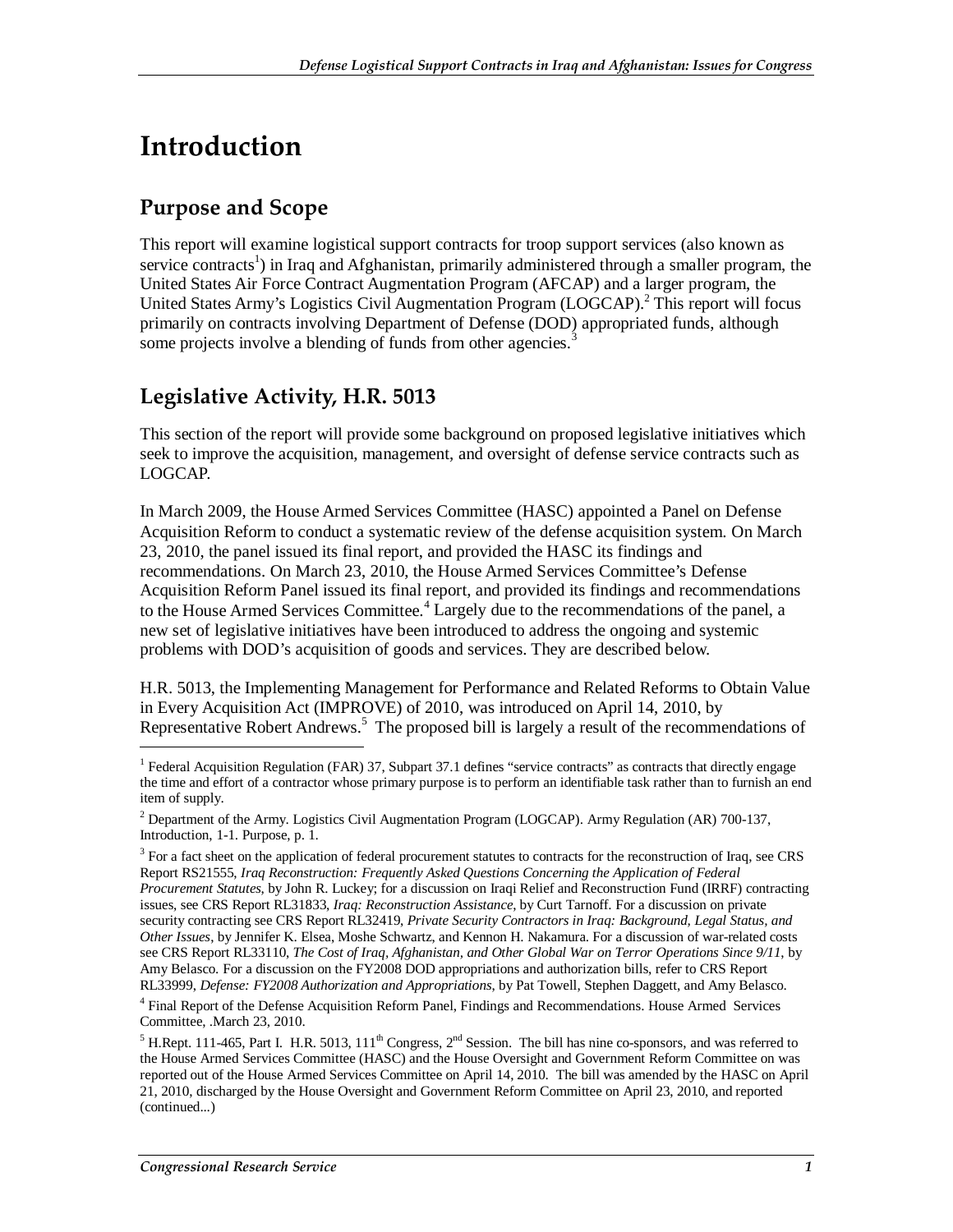the House Armed Services Committee's Panel on Defense Acquisition Reform, a yearlong effort to study the defense acquisition system with the goal of identifying systemic failures that impact DOD's acquisition of goods and services. H.R. 5013 appears to represent a significant overhaul of Department of Defense (DOD) acquisition policy and one of the first attempts to address the oversight and management of defense service contracts. Some estimates are that DOD's annual spending for goods and services comprise some 60% to 80% of DOD's total annual spending, including spending for logistical support contracts.<sup>6</sup>

H.R. 5013 is divided into four major areas of reform: Title I, the Defense Acquisition System; Title II, the Defense Acquisition Workforce; Title III, the Financial Management System; and Title IV, the Industrial Base. Selected highlights from each section of the bill appear below.<sup>7</sup>

**Title 1—Defense Acquisition System.** Title I amends Title 10 of the United States Code (U.S.C) to insert a new chapter, Chapter 149—Performance Management of the Defense Acquisition System. Title I would require the Secretary of Defense to regularly assess the performance of the defense acquisition system designed to "ensure that all elements of the defense acquisition system are subject to regular performance assessments  $- (A)$  to determine the extent to which such elements deliver appropriate value to the Department of Defense; and (B) to enable senior officials of the Department of Defense to manage the elements of the defense acquisition to maximize their value to the Department."<sup>8</sup>

Highlights of Title I include the following provisions:

- The development of system-wide categories of metrics to ensure that there is sufficient uniformity in performance assessments across the defense acquisition system;
- The conduct of periodic audits to determine the accuracy and reliability of the performance assessments;
- The establishment of linkages between the performance assessments, the management of personnel, and the criteria for promotion, awards, and other workforce incentives;
- The establishment of a process for generating requirements for the acquisition of services that includes commanders of unified combatant commands and other designated officers, to provide input on joint requirements for the acquisition of services;

<sup>(...</sup>continued)

favorably in a HASC vote of 56-0.

<sup>&</sup>lt;sup>6</sup> Donnelly, John M. Commission Warnings Raise Doubts on Oversight of Pentagon Contracts. Congressional Quarterly (CQ) Today, April 20, 2010, p. 9. The Government Accountability Office, in a recent report, has stated: "In fiscal year 2008, the Department of Defense (DOD) obligated over \$200 billion on contracts for services, which accounted for more than half of its total contract obligations." Defense Acquisitions: Actions Needed to Ensure Value for Service Contracts. Statement of John Hutton, Director, Acquisition and Sourcing Management and William Solis, Director, Defense Capabilities and Management, in testimony before the Defense Acquisition Reform Panel, House Armed Services Committee. GAO-09-643T, April 23, 2009.

 $7$  Title I - Sections 102, 103, and 105, which address performance management initiatives in weapon system acquisition, are discussed in CRS Report RL34026, *Defense Acquisitions: How DOD Acquires Weapon Systems and Recent Efforts to Reform the Process*, by Moshe Schwartz.

<sup>8</sup> H.R. 5013 RH, p. 5.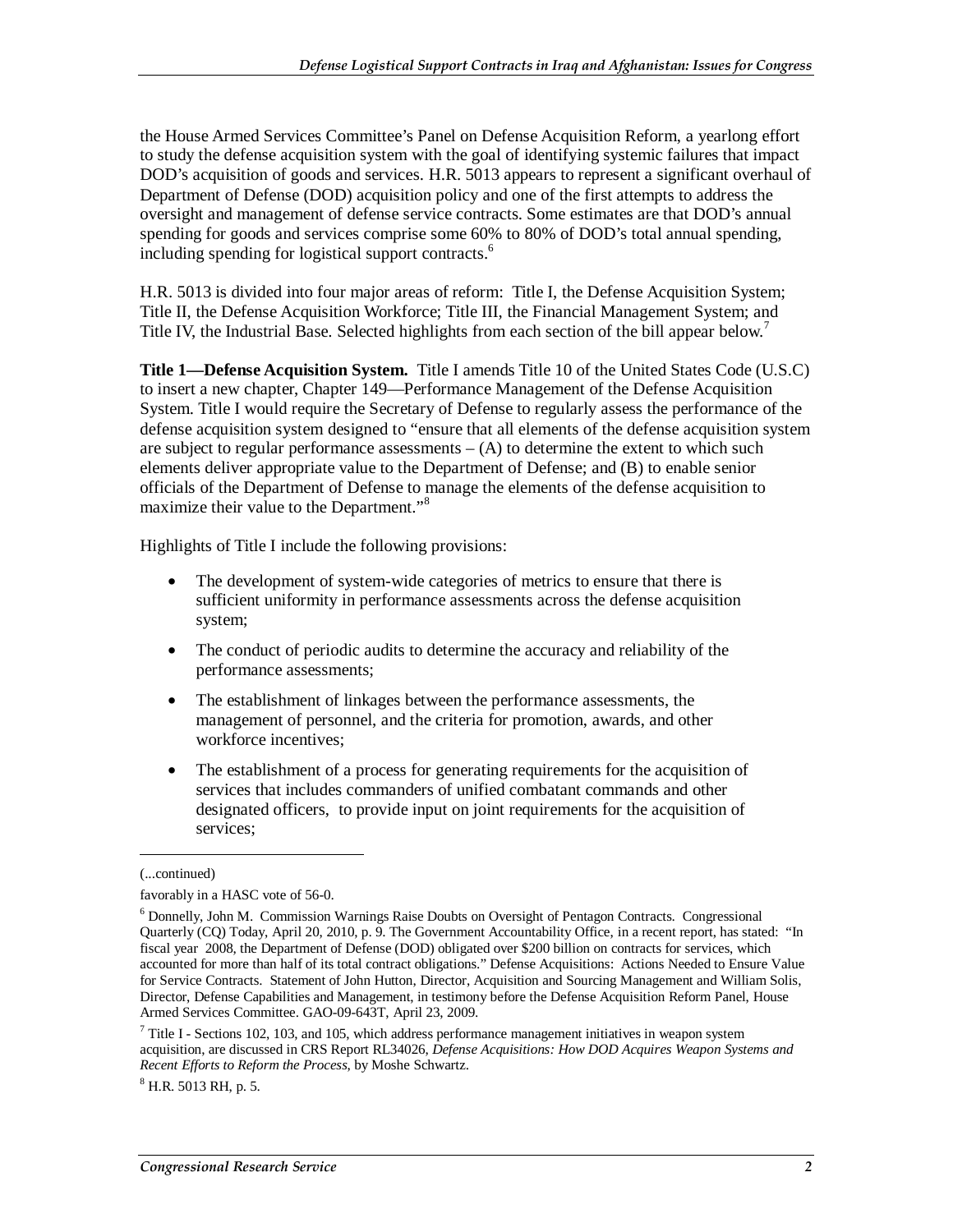- The revision of the Federal Acquisition Regulation (FAR) to provide appropriate references to service contracting that are in addition to those references in FAR Part  $37$ ;  $9$  and
- The amendment of Title 10, Chapter  $141^{10}$  by adding a section on the acquisition of certain "military purpose, nondevelopmental items."

**Title II—Defense Acquisition Workforce.** Title II amends Title 10, Chapter 87, by adding a new section on the management of the acquisition workforce. Title II focuses on workforce improvements designed to develop and maintain a highly skilled and professionally trained acquisition workforce.<sup>11</sup>

Highlights of Title II include the following provisions:

- The requirement for the Secretary of Defense to use the full authorities granted in Title 5, Section 9902,<sup>12</sup> to manage the defense acquisition workforce in a way that complements and reinforces the performance management of the defense acquisition system;
- The hiring and training of managers, and the development of performance plans for individual members of the acquisition workforce;
- The incorporation of best practices adopted from the acquisition demonstration project carried out under Section 1762 of this title;
- The full use of the Defense Civilian Leadership Program established under Section 1112 of P.L. 111-84, the National Defense Authorization Act for  $FY2010;^{13}$
- The full use of authorities under Title 5, Section  $9903<sup>14</sup>$  to hire highly qualified experts and skilled acquisition professionals;
- The revision of the acquisition workforce demonstration project by the addition of Section 1762, "Demonstration Project Relating to certain Acquisition Personnel Management Policies and Procurements;"
- The revision of Title 10, Chapter 87 by the addition of Section 1763, "Incentive Programs for Civilian and Military Personnel in the Acquisition Workforce;"
- The revision of Title 10, Chapter 87 by the addition of Section 1722b. "Special Requirements for Civilian Employees in the Acquisition Field", including educational, recertification, training, and career advancement requirements;
- The development of guidance and standards for acquisition workforce training;

<sup>&</sup>lt;sup>9</sup> FAR Part 37 prescribes the policy and procedure for the acquisition and management of services by contract. For further information, see https://www.acquisition.gov/far/html/FARTOCP37.html.<br><sup>10</sup> Title 10, Subtitle A, Part 4, Chapter 141, Miscellaneous Procurement Provisions.

 $11$  Title 10, Subchapter A, Part II, Chapter 87, Defense Acquisition Workforce.

 $12$  Title 5, Part III, Subchapter I, Chapter 99, Section 9902. Establishment of Human Resources Management System.

<sup>&</sup>lt;sup>13</sup> Title XI-Civilian Personnel Matters, Subtitle A-Personnel, Section 1112. Department of Defense Civilian Leadership Program.

<sup>&</sup>lt;sup>14</sup> Title 5, Part III, Subchapter I, Chapter 99, Section 9903, Attracting Highly Qualified Experts.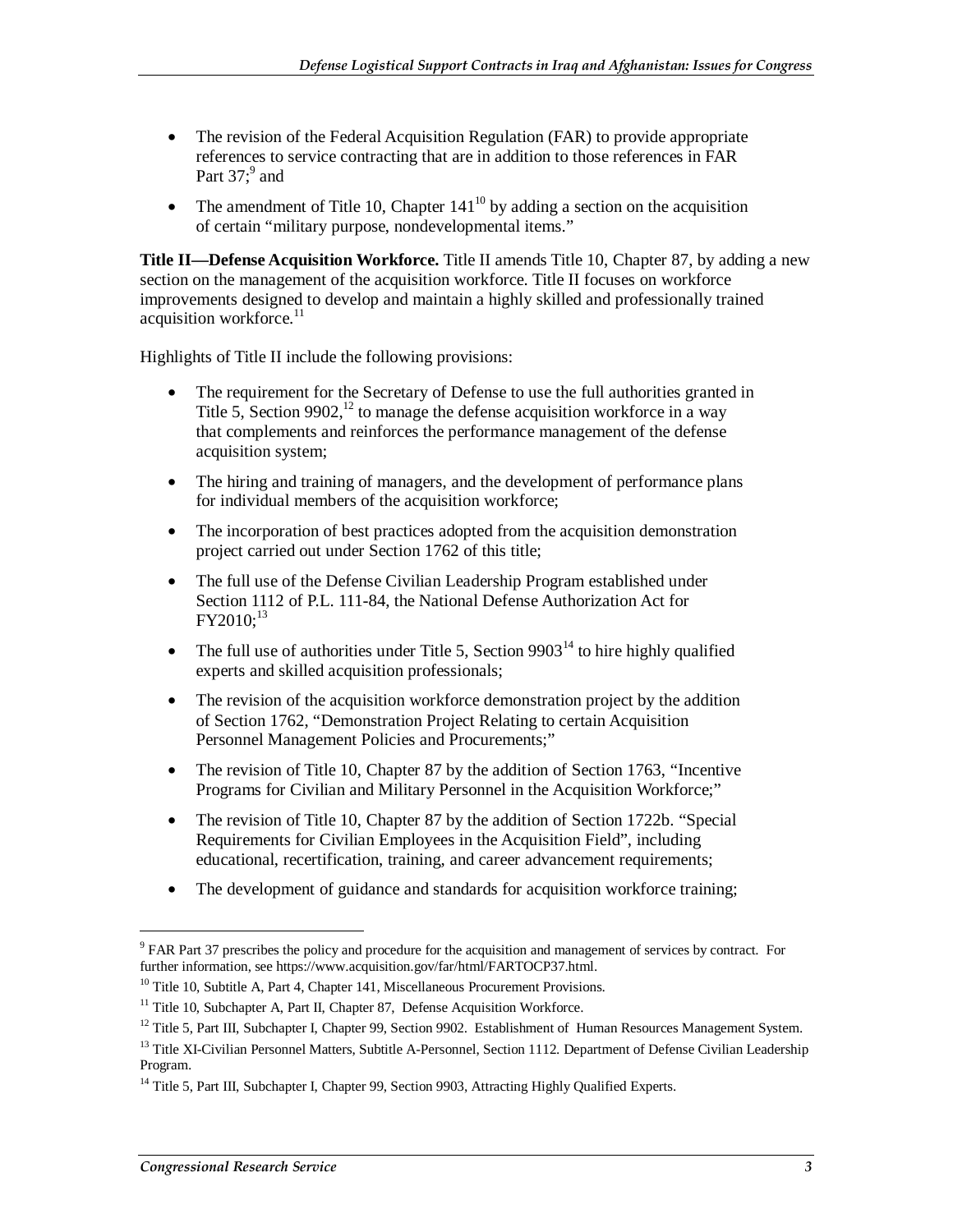- The amendment of Title 10, Chapter 87, Subchapter II, by requiring the Secretary of Defense to develop and carry out a plan to strengthen the segment of the workforce that specializes in information technology acquisition;
- The requirement for a review of the curriculum offered by the Defense Acquisition University, "to ensure that it adequately supports the training and education requirements of acquisition professionals, particularly in service contracting, long term sustainment strategies, information technology, and rapid acquisition;"<sup>15</sup> and
- The requirement for the Secretary of Defense to develop internship and scholarship programs in cost estimating "to underscore the importance of cost estimating as a core acquisition function to the acquisition process."<sup>16</sup>

**Title III—Financial Management.** Title III provides DOD with a new structure for increased accountability for financial management.

Highlights of Title III include the following provisions:

- The offering of incentives and other inducements to encourage DOD to produce financial statements validated and ready for audit, earlier than September 30, 2017;
- The development of penalties and other inducements in the event that a DOD component fails to take corrective measures (to address the failure to achieve a financial statement validated as ready for audit by September 30, 2017);
- The requirement for the DOD Chief Management Officer, in coordination with the Chief Management Officers for each military service, to review and update policies and instructions regarding obligation and expenditure benchmarks to ensure best value for the federal government; within 180 days of enactment of this act; and
- The requirement for the DOD Chief Management Officer, in coordination with the Chief Management Officer for each military service, the Director of the Office of Performance Assessment and Root Cause Analysis, the Under Secretary of Defense (Comptroller), and the Comptrollers of the military services, to conduct a comprehensive review of the "use and value of obligation and expenditure benchmarks, and propose new benchmarks or processes for tracking financial performance."<sup>1</sup>

**Title IV—Industrial Base.** Title IV requires the Secretary of Defense to "establish a program designed to expand the industrial base and to increase the Department's access to innovation and the benefits of competition."<sup>18</sup>

Highlights of Title IV include the following provisions:

<sup>&</sup>lt;sup>15</sup> H.R. 5013 RH, p. 49.

<sup>&</sup>lt;sup>16</sup> H.R. 5013 RH, p. 54.

<sup>&</sup>lt;sup>17</sup> H.R. 5013 RH, p. 59.

 $18$  H.R. 5013 RH, p. 60.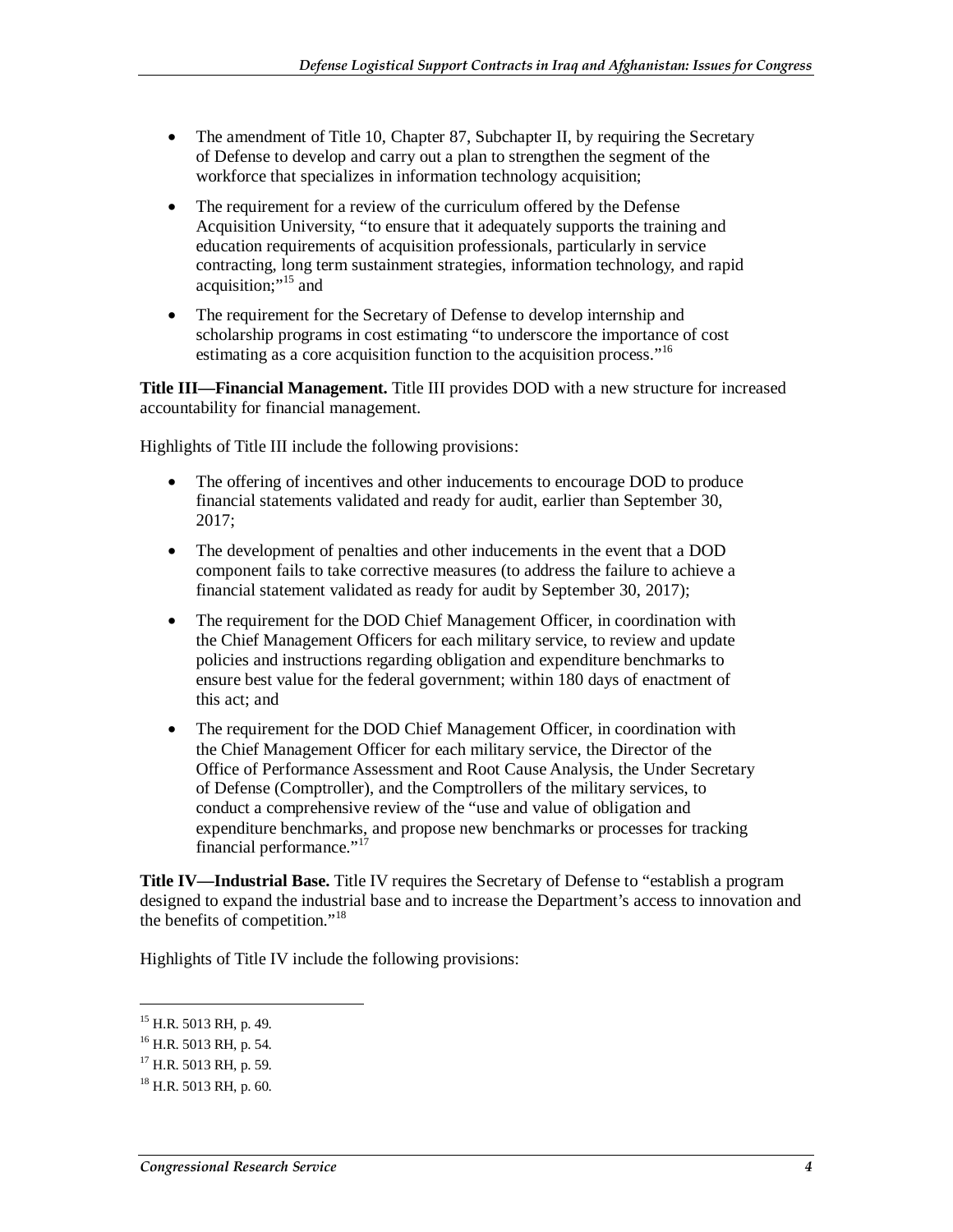- The establishment of a program to identify and communicate with "nontraditional suppliers" and "markets of importance to the Department of Defense." $^{19}$
- The requirement for the Secretary of Defense to develop and implement procedures for a price trend analysis for certain categories of commercial items;
- The requirement for contractors and grantees to disclose any delinquent Federal tax debts;
- The amendment of Title 10, Chapter 8, Subchapter  $II^{20}$  to authorize the appointment of a General Counsel for the Defense Contract Audit Agency;
- The amendment of Title 10, Subtitle A, Part 4, Chapter  $131<sup>21</sup>$  to require the Secretary of Defense to adhere to guidelines governing the conduct of contractor business system reviews;
- The requirement for the Secretary of Defense to establish a panel "consisting of owners of large and small businesses that are not traditional defense suppliers, for purposes of creating a set of recommendations on eliminating barriers to contracting with the Department of Defense and its defense supply centers;"<sup>22</sup> and
- The revision of Title 10, Section 2500 to expand the National Technology and Industrial Base to include the providers of services and information technology.

### **Air Force Contract Augmentation Program**

The U.S. Air Force has a smaller contingency contracting support program for services in Iraq. The Air Force Contract Augmentation Program (AFCAP) administers logistical support service contracts in Iraq. AFCAP is the largest contingency support contract awarded by the Air Force. AFCAP is an "umbrella" contract, similar to the U.S. Army's LOGCAP. It was designed to provide an on-call capability for troop sustainment and support. The program was established in 1997 for a wide-range of non-combatant, civil engineering services during wartime, contingency operation, and humanitarian efforts. AFCAP provides for contractor support to relieve active duty and air reserve personnel in the areas of food service, lodging, carpentry, plumbing, electrical, mechanical, air conditioning, laundry plant operations, fire protection emergency management, and project and program management.

Initially, AFCAP began as a five-year, \$475 million program; now it is a 10-year, \$10 billion program. AFCAP is managed by the Air Force Civil Engineer Support Agency at Tyndall Air

<sup>&</sup>lt;sup>19</sup> H.R. 5013 RH, p. 61. As defined in the proposed legislation, the terms "nontraditional suppliers" means companies having been awarded DOD contracts with a total value of not more than \$100,000 in the previous 5 years. The terms "markets of important to the Department of Defense" means business sectors where DOD spends more than \$500,000,000 annually.

<sup>&</sup>lt;sup>20</sup> Title 10, Chapter 8 – Defense Agencies and Department of Defense Field Activities, Subchapter II – Miscellaneous Defense Agency Matters

<sup>&</sup>lt;sup>21</sup> Title 10, Subtitle A – General Military Law, Part IV – Service, Supply, and Procurement, Chapter 131 – Planning and Coordination

 $^{22}$  H.R. 5013 RH, p. 71.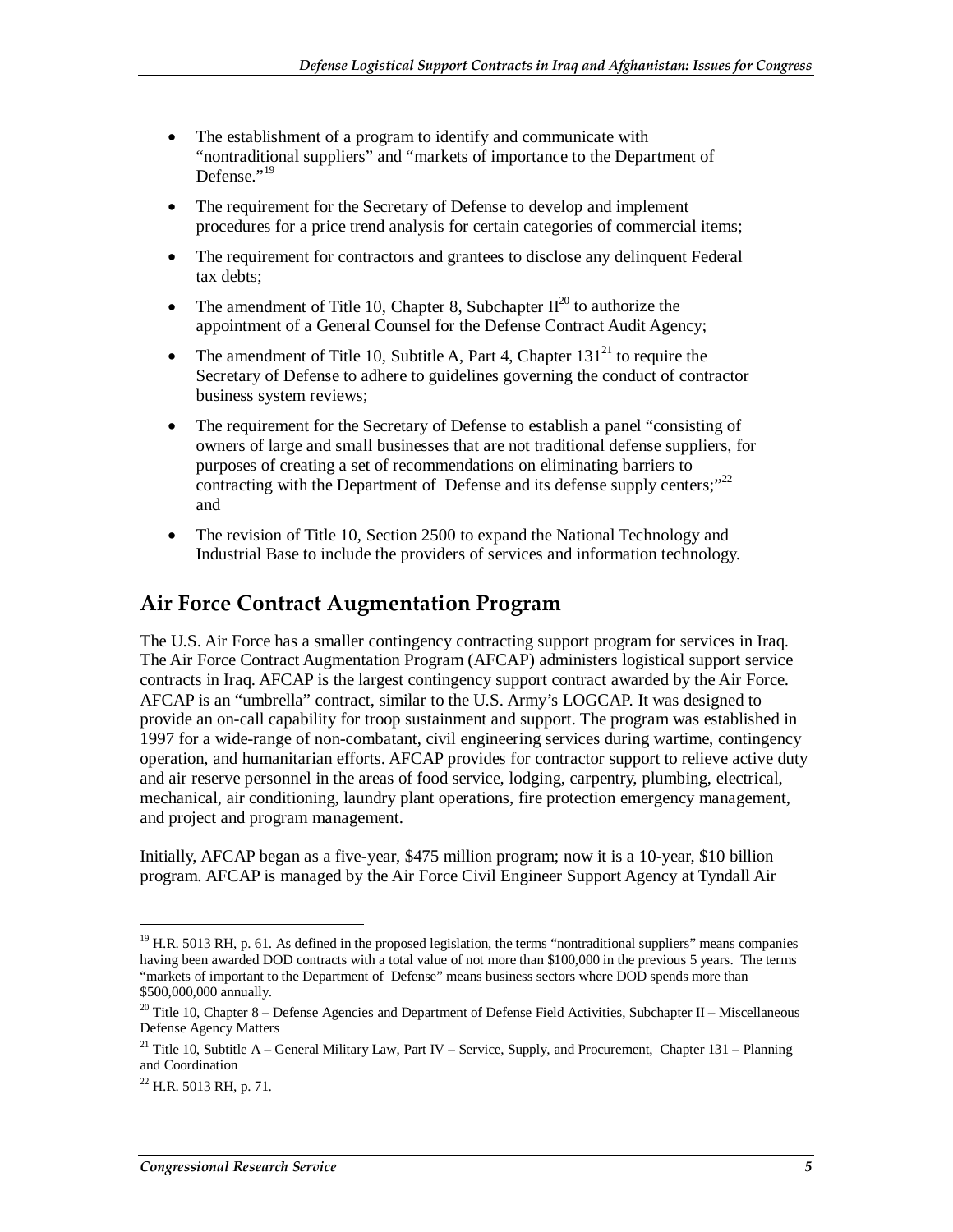Force Base and the Air Force Services Agency in San Antonio,  $TX<sup>23</sup>$  The first AFCAP contract was awarded as a result of a competitive bidding process. Readiness Management Support LC (RMS) was awarded the contract in February 1997. The cost-reimbursement plus award fee contract was valued up to \$452,600,000 for one base year plus four option years. RMS was again awarded the contract when the contract was rebidded in February 2002. The new contract (AFCAP II) calls for one base year and seven option years, and the contract is in effect until February 2010. RMS is supported by its parent company, Johnson Controls, Inc., and eight other subcontractors on the AFCAP team.<sup>2</sup>

The Air Force Civil Engineer Agency describes the AFCAP program elements in this way:

AFCAP consists of five key players; 1) the customer, 2) MAJCOM Civil Engineer or Director of Services, 3) AFCAP program managers located at HQ AFCESA/CEK, 4) AFCAP contracting officers (AETC Contracting Detachment at AFCESA), and 5) the six AFCAP contractors (Bechtel, CH2M Hill, DynCorp, Readiness Management Support, URS & Washington Group). The customer is responsible for providing on-site contract administration, quality assurance and task order surveillance. The MAJCOM Civil Engineer/Director of Services (or delegated individual) provides resource advocacy, appropriate programming and guidance on execution method to complete tasks. The AFCESA AFCAP program managers work as an interface between customers and the AFCAP contracting officers to solidify requirements available under this contract.<sup>25</sup>

## **Logistics Civil Augmentation Program**

LOGCAP was established by the U.S. Army on December 6, 1985, with the publication of Army Regulation 700-137. LOGCAP is an initiative to manage the use of civilian contractors who perform services in support of DOD missions during times of war and other military mobilizations. The use of LOGCAP contracts augments combat support and combat service support to military forces. $^{26}$ 

In September 2006 the Army Sustainment Command (ASC) was created to serve as the "logistics integrator" for the contingency contracting and sustainment needs of the military worldwide. ASC oversees about 65,000 contractors and manages about \$25 billion in contracts.<sup>27</sup> The Defense Contract Management Agency (DCMA) manages the task orders issued under the LOGCAP contract. $^{28}$ 

<sup>23 \$10</sup> Billion AFCAP III Award Provides Expeditionary Engineering. *Defense Industry Daily*: *Military Purchasing News for Defense Procurement Managers and Contractors*, at http://www.defenseindustrydaily.com/10b-afcap-iiiprogram-contract-provides-expeditionary-engineering-01468/.

<sup>&</sup>lt;sup>24</sup> See http://www.globalsecurity.org/military/agency/usaf/afcap.htm, viewed on March 4, 2010.

<sup>&</sup>lt;sup>25</sup> Air Force Civil Engineer Agency, Fact Sheet on AFCAP, at

http://www.afcesa.af.mil/library/factsheets/factsheet.asp?id=9381; also, \$10 Billion AFCAP III Provides Expeditionary Engineering. Defense Industry Dailey, November 5, 2005. Accessed online at

http://www.defenseindustrydaily.com/10b-afcap-iii-program-contract-provides-expeditionary-engineering-01468/.

<sup>&</sup>lt;sup>26</sup> LOGCAP contracts have been previously awarded for work in Rwanda, Haiti, Saudi Arabia, Kosovo, Ecuador, Qatar, Italy, southeastern Europe, Bosnia, South Korea, Iraq, and Kuwait. Under LOGCAP, private sector contractors are used to provide a broad range of logistical and other support services to U.S. and allied forces during combat, peacekeeping, humanitarian and training operations.

 $^{27}$  http://www.aschq.army.mil/home/missionvision.htm.

<sup>&</sup>lt;sup>28</sup> U.S. Congress. Deficient Electrical Facilities at U.S. Facilities in Iraq. Hearing before the House Oversight and (continued...)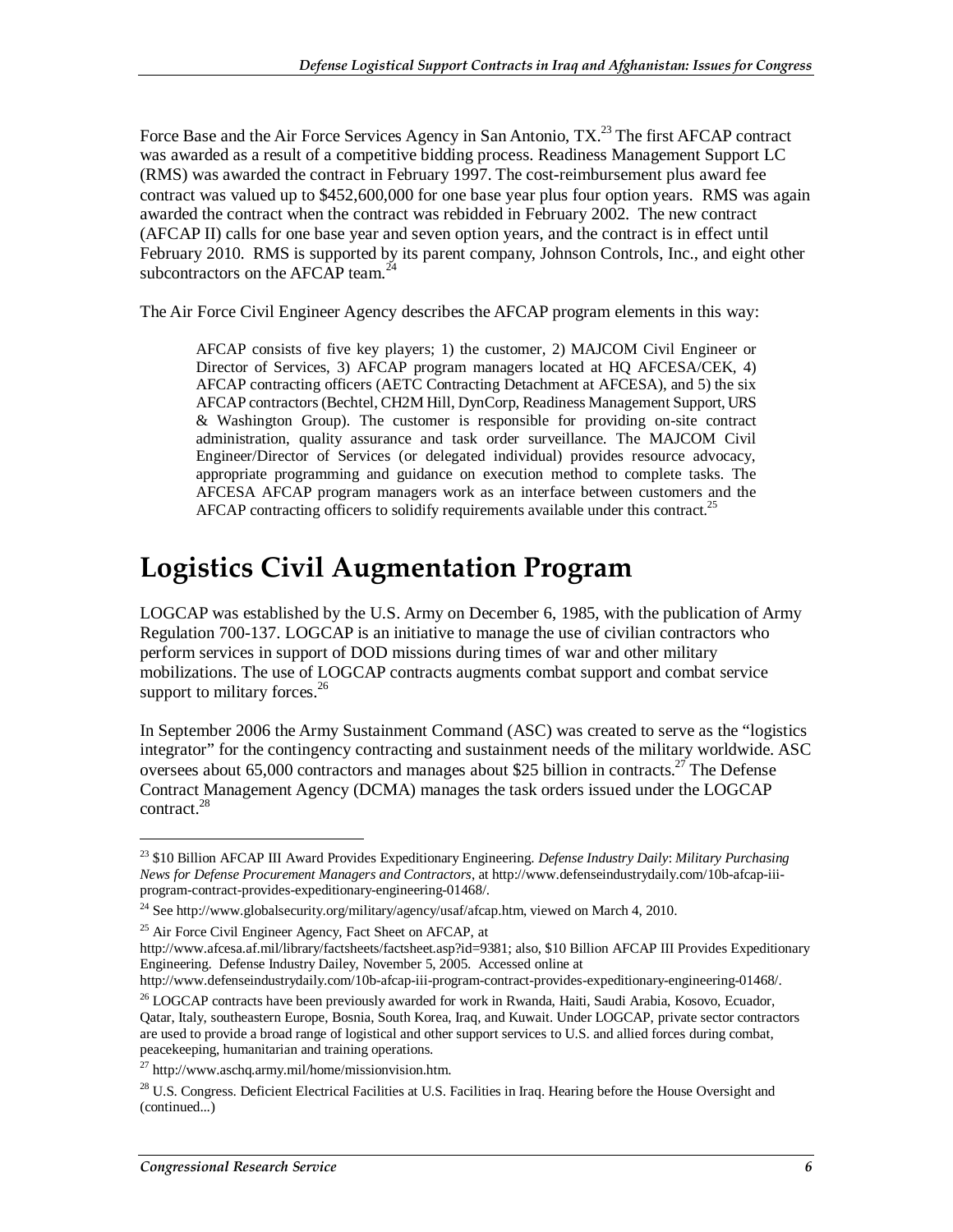In a May 2009 hearing before the Senate Commission on Wartime Contracting, the Executive Director for the U.S. Army Contracting Command, Army Material Command, testified on the status of the LOGCAP IV contract. Excerpts of his remarks appear below:

Eight task orders have been awarded to date, including five task orders for performance and three task orders for project management offices (one for each contractor). Services are transitioned from LOGCAP III to LOGCAP IV as task orders are awarded. In addition to protests against the award of the basic contracts, nearly all the task orders issued or awarded to date under LOGCAP IV have been protested.<sup>29</sup>

In testimony before the Senate Homeland Security and Governmental Affairs Subcommittee, U.S. Army officials discussed the status of combat support operations under the LOGCAP program, as described in excerpts taken from the hearing transcript:

All **LOGCAP** requirements in Kuwait have successfully transitioned from **LOGCAP** III to **LOGCAP** IV and **LOGCAP** requirements are in the process of transitioning in Afghanistan. The current **LOGCAP** III contractor supports the responsible drawdown in Iraq through base closure and de-scoping of **LOGCAP** services which began in May 2009 and continues through August 2010. The two contractors that were awarded the **LOGCAP** IV Afghanistan task orders, Fluor and DynCorp will increase their support as troops transition to the Afghanistan theater. The competitively bid pricing matrixes for the Afghanistan task orders will be used to adjust the cost estimate for the increased support associated with the President's decision.

We are currently conducting a fair opportunity competition for Transportation and Corps Logistics Support Services requirements in Iraq that will result in requirements transitioning from **LOGCAP** III to **LOGCAP** IV. The next anticipated action involves Base Life Support. We are in the presolicitation phase for that acquisition with a draft Request for Proposal issued the week of December 7, 2009.

The Army anticipates that the **LOGCAP** III contractor will provide logistics services in support of the Iraq drawdown with theater transportation assets, augmentation of maintenance services, and support for the supply support activities in the retrograde of supplies and equipment from theater. The **LOGCAP** III contractor also possesses other capabilities in support of the responsible drawdown of forces, such as packaging, blocking, bracing, and crating of equipment for shipment, wash rack operations, and cleaning of equipment for agriculture and customs. These services are available to the supported unit upon request. We expect the **LOGCAP** IV contractor to provide the same level of services in support of the responsible drawdown but only for those bases that will remain after August  $2010^{30}$ 

<sup>(...</sup>continued)

Government Reform Committee. Statement of Jeffrey P. Parsons, Executive Director, Army Contracting Command, U.S. Army Materiel Command, July 30, 2008.

<sup>&</sup>lt;sup>29</sup> U.S Congress. Military Logistics Contracts: Committee on Senate Commission on Wartime Contracting in Iraq and Afghanistan. Statement of Jeffrey P. Parsons, Executive Director, U.S. Army Contracting Command, U.S. Army Materiel Command, May 4, 2009.

<sup>&</sup>lt;sup>30</sup> U.S. Congress. Senate Homeland Security and Governmental Affairs Subcommittee. Contracting Oversight Hearing on Afghanistan Contracts: An Overview. Edward Harrington, Deputy Assistant Secretary of the Army for Procurement, U.S. Department of the Army, and Jeffrey Parsons, Executive Director, Army Contracting Command, U.S. Department of the Army, December 17, 2009.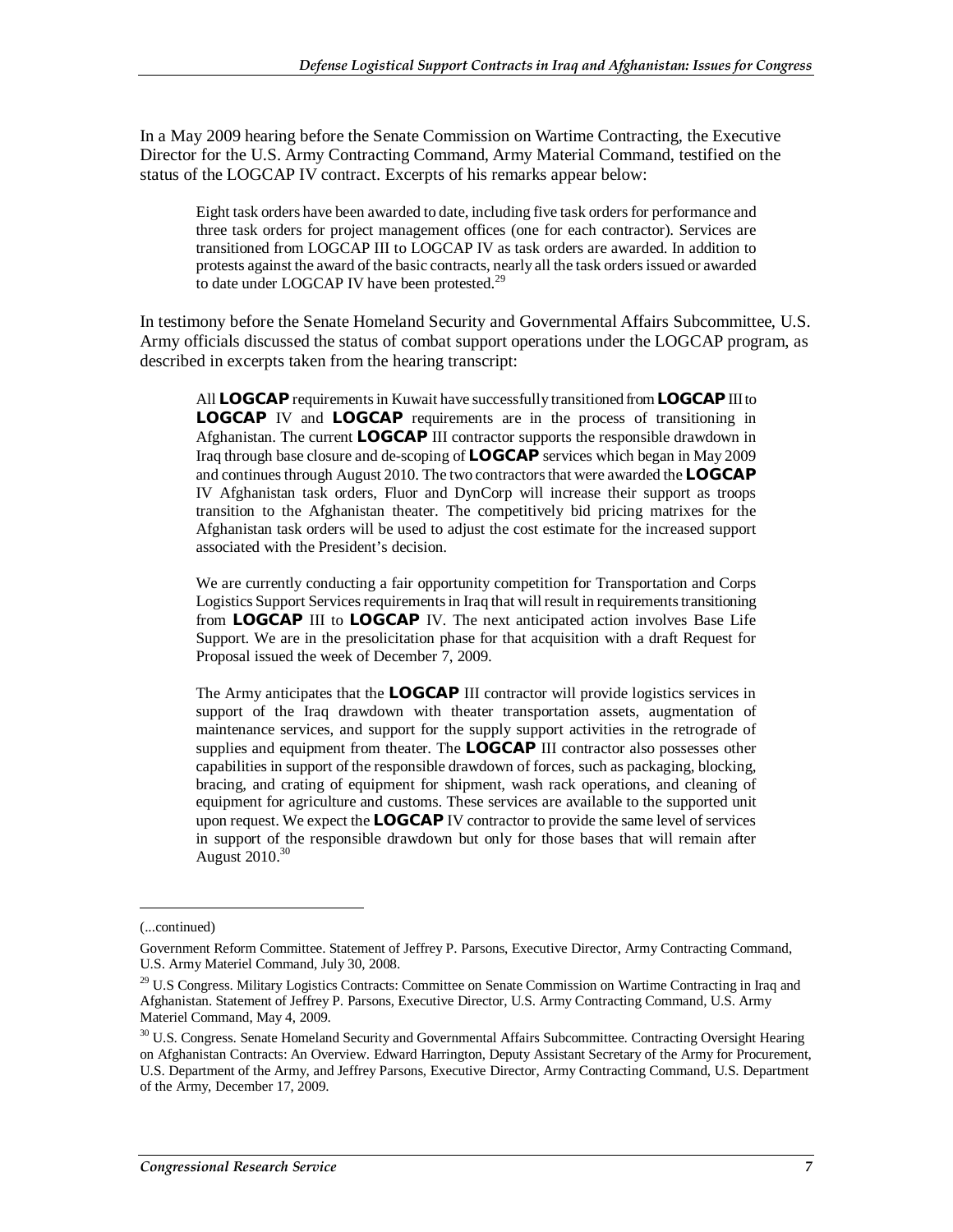As of March 29, 2010, 12 task orders have been awarded under LOGCAP IV, as revealed in recent testimony before the Senate Commission on Wartime Contracting in Iraq and Afghanistan:

Twelve task orders have been awarded to date, including nine task orders for performance and three task orders for project management offices (one for each contractor.) To date, \$1.8 billion has been obligated under the LOGCAP IV contracts. With inclusion of the core logistics support, theater transportation, and postal operations services (CPT), 76 percent of LOGCAP work has been competitively awarded under LOGCAP IV. Services are transitioned from LOGCAP III to LOGCAP IV as task orders are awarded.<sup>31</sup>

## **LOGCAP Contracts (1992-2010)**

The first LOGCAP contract (LOGCAP I) for combat support services in Iraq was awarded on August 3, 1992, to Brown and Root Services of Houston, TX (also referred to as KBR). Reportedly, the contract was competitively awarded and consisted of a cost-plus-award-fee contract for one year followed by four option years. The Army Corp of Engineers reportedly held a competition to award the second LOGCAP contract (LOGCAP II). The contract, a cost-plus award fee contract for one base year followed by four option years was awarded to Dyncorp on January 1, 1997. The third LOGCAP contract (LOGCAP III) was awarded in 2001 to Halliburton/KBR 32

LOGCAP III, a 10-year contract (one base year followed by nine option years), was awarded to Halliburton/KBR to perform a variety of tasks. Initial press reports indicated that the 2001 LOGCAP III contract would be for the development of a contingency plan for extinguishing oil well fires in Iraq; however, subsequent press reports indicate that the contract included such tasks as providing housing for troops, preparing food, supplying water, and collecting trash. This contract was awarded under a cost-plus-award-fee, Indefinite-Delivery/Indefinite-Quantity (ID/IQ) contract.33 The 2001 contract was based on specific task orders which are issued individually and only for those services that DOD felt were necessary to support the mission in the near term. During 2003, LOGCAP III contract rose to more than \$3.5 billion. According to one press account, Halliburton/KBR reportedly earned a fixed 1% profit above costs on LOGCAP III, with the possibility of an additional 2% incentive bonus,  $34$  while another press account reported that the Halliburton/KBR LOGCAP III contract was a cost-plus, award fee contract that earned a 2% fixed fee with the potential for an extra 5% incentive fee.<sup>35</sup>

The fourth LOGCAP contract (LOGCAP IV) was executed with a different acquisition strategy. According to the Army, the LOGCAP IV contract award as based on a full and open competition. Instead of using a single contractor, the contract called for multiple contractors. Competitions were held and the contracts were awarded based on what represented the best value to the

<sup>&</sup>lt;sup>31</sup> U.S. Congress. Managing Contractors During Iraq Drawdown. Testimony by James Loehrl, Executive Director, Rock Island Contracting Center, before the Senate Commission on Wartime Contracting in Iraq and Afghanistan. , March 29, 2010.

<sup>&</sup>lt;sup>32</sup> KBR was formerly known as Brown and Root Services. Brown & Root Services was the original LOGCAP contractor.

<sup>&</sup>lt;sup>33</sup> Indefinite delivery/indefinite quantity contracts, also known as ID/IQ contracts, supply an indefinite quantity of supplies, goods, or materials for an indefinite period of time. See FAR, Part 16, Types of Contracts.

<sup>34</sup> Jaffe, Greg and King, Neil, Jr. U.S. General Criticizes Halliburton. *Wall Street Journal*, March 15, 2004.

<sup>&</sup>lt;sup>35</sup> See the Center for Public Integrity's website at http://www.publicintegrity.org/wow/ under the section for Windfalls of War, U.S. Contractors in Afghanistan and Iraq.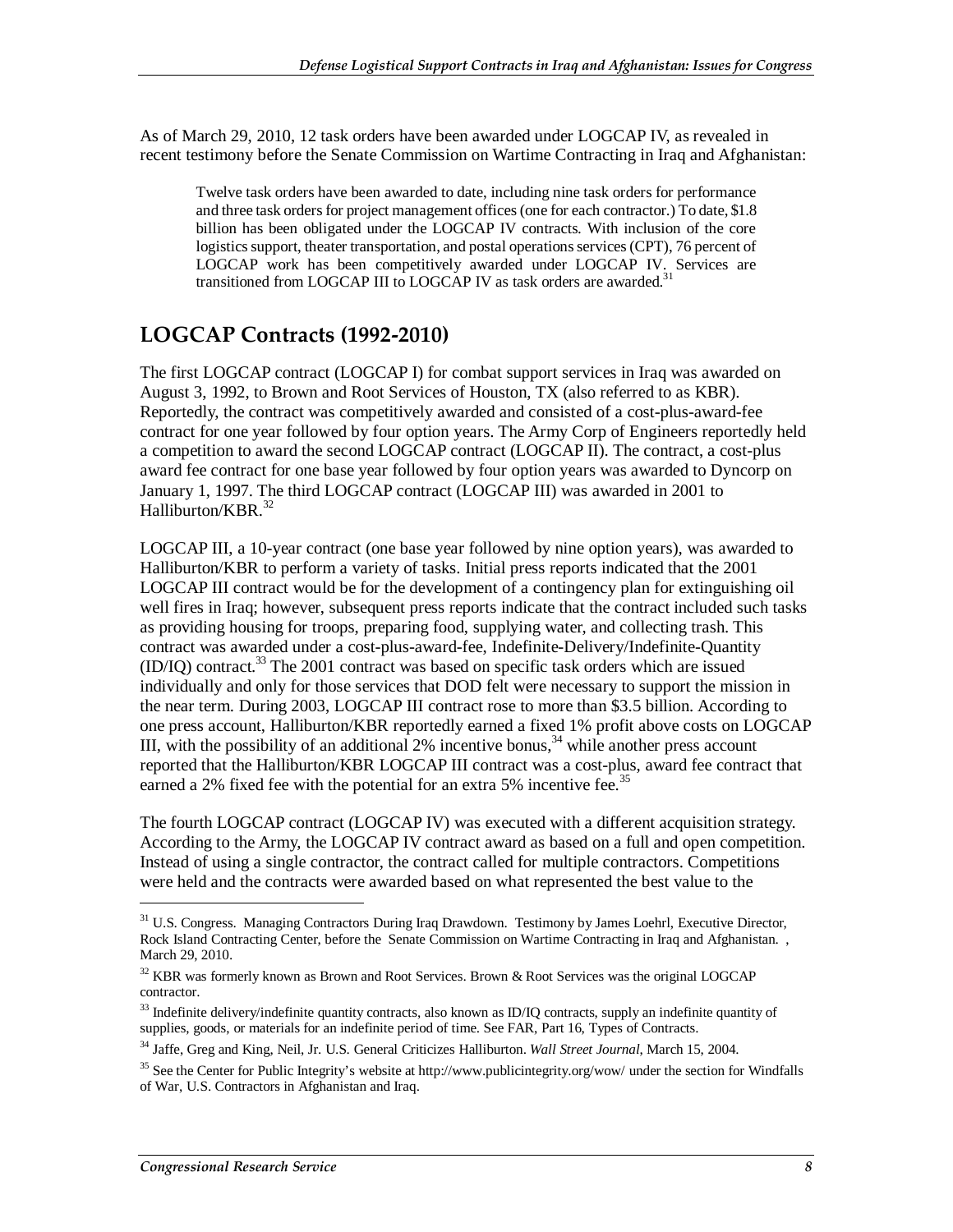government.<sup>36</sup> In best value source selections, the government may make tradeoffs to make awards based on factors other than costs or technical superiority. The use of multiple LOGCAP contractors is reportedly intended to reduce the government's risk. Under the new strategy, the three performance contractors may compete for individual LOGCAP task orders, creating a competitive environment meant to control costs and enhance quality.

## **Latest Update on LOGCAP III Contract**

In May 2010, the U.S. Army announced that it would not hold a new competition for contract support services in Iraq. Rather, the Army would continue to use KBR to execute the LOGCAP III contract to provide support services until the scheduled withdrawal of all troops in December 2011. Reportedly, the Army will extend the task orders until LOGCAP III through the end of 2011. Estimates are that KBR stands to earn approximately \$568 million in additional work on the contract, which would bring KBR's total value until LOGCAP III to approximately \$35.7 billion.<sup>37</sup>

Previous to this announcement, the Army had maintained that the LOGCAP III contract would be cancelled and that all services would be transferred to the LOGCAP IV contract. However, the Army has reportedly completed a business case analysis and concluded that keeping the LOGCAP III contract would be of greater benefit to the federal government. Some Members of Congress have questioned this decision and asked the Secretary of Defense to reconsider, particularly in light of the Justice Department's decision to bring civil action against the LOGCAP III contractor.<sup>38</sup>

### **LOGCAP IV Contract Awards**

#### **The Planning Contract Was Awarded to Serco**

In August 2006 the Army held a competition to select a logistical planning and program support contractor for LOGCAP IV. Two proposals were received and in February 2007 the ASC selected Serco, Inc., of Vienna, VA. This contract will have a minimum value of \$613,677 with a contract period of one base year followed by up to four one-year options with a maximum annual contract value of \$45 million and a maximum contract value of \$225 million.<sup>39</sup>

The ASC news release announcing the initial award selection described the range of logistical and program services provided under the contract. They appear on ASC's website.

- Augmenting the Army's capability to develop and update worldwide management and staffing plans for contingencies;
- working with LOGCAP IV performance contractors to assure that they understand these plans;

<sup>&</sup>lt;sup>36</sup> FAR, Part 15. Contracting by Negotiation.

<sup>37</sup> Brodsky, Robert. Army Cancels Competition for LOGCAP work in Iraq. *Government Executive*, May 6, 2010.

<sup>38</sup> U.S. ,April 30, 2010.

<sup>&</sup>lt;sup>39</sup> U.S. Army Sustainment Command, February 16, 2007; News Release, U.S. Army Sustainment Command, June 27, 2007.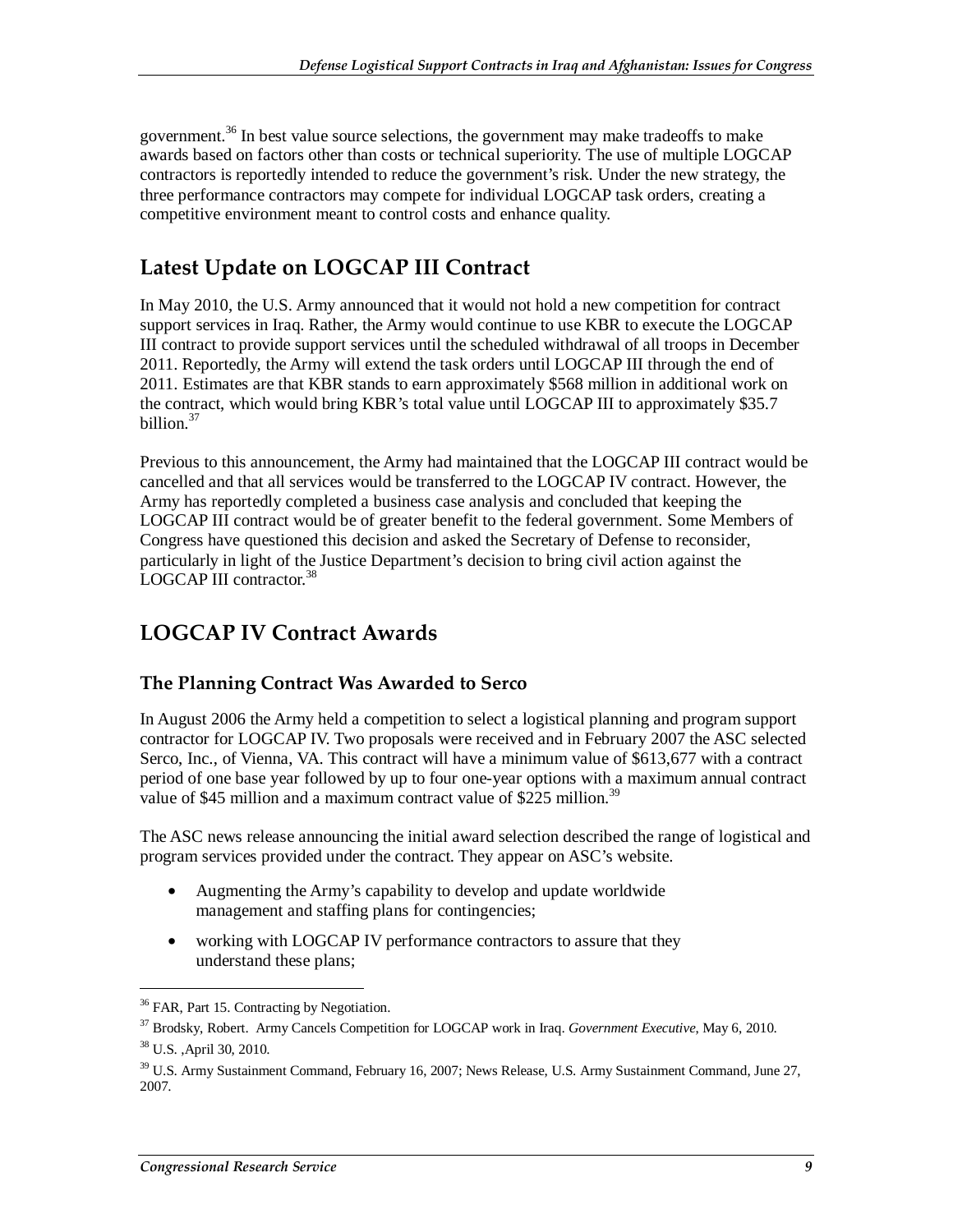- helping theater planners integrate LOGCAP into their plans;
- assisting planners in incorporating a broad range of contracted logistics support;
- developing scopes of work officially referred to as procurement work statements;
- preparing independent government cost estimates which are compared against the contractor's bids to assure valid costs for task orders;
- conducting analysis of how performance contractors will do the work outlined in the task orders' scopes of work;
- analyzing performance contractors' costs;
- working with the Army to measure LOGCAP IV contractor performance; and
- recommending process improvements in the above actions. $40$

#### **ASC Selected the Performance Contractors**

The Army conducted a competition to select up to three performance contractors for services similar to those rendered under LOGCAP III.<sup>41</sup> Solicitations were issued in October 2006 and six proposals were received. In June 2007 the ASC selected three companies to serve as performance contractors—DynCorp International LLC, Fort Worth, TX; Fluor Intercontinental, Inc, Greenville, SC; and KBR, Houston, TX.

#### **Protests**

On June 27, 2007 the losing companies filed protests with GAO over the LOGCAP IV award decision.<sup>42</sup> GAO sustained the protests on October 5, 2007. The Army reopened the competition. Five companies submitted bids. On April 17, 2008, the Army announced that it would re-award the LOGCAP IV contract to the three companies previously awarded contracts under LOGCAP IV.

<sup>40</sup> Ibid., p. 1.

<sup>&</sup>lt;sup>41</sup> From the Army's FY2008 Budget Estimates for the Global War on Terrorism: LOGCAP augments combat support and combat service support force structure by reinforcing military assets with civilian contract support. The program provides primarily base life support services to the forces in theater. Base life support services provide a full spectrum of services, including food service, power generation, electrical distribution, facilities management, dining facility operations, pest management, hazardous and non-hazardous waste management, latrines, water systems, billeting management, fire fighting and fire protection services, and laundry service operations. In Iraq, the program provides for the Multi-National Force—Iraq base logistics support, base camp reorganization, the International Zone, Camp Bucca Prisoner of War base operations support, and contractor support management in theater. In Afghanistan, the program manages base operations support for the Coalition Joint Operations Area—Afghanistan, and the Kabul, Bagram, Kandahar, and Salerno airfields. In Kuwait, the program manages Camps Spearhead, Udari, Arifjan; theater Retrograde operations; the theater-wide transportation mission; theater oil analysis and test facilities; management and diagnostic equipment, and bulk fuel operations. Army Operations and Maintenance, Volume 1, February 2007, p. 13, at http://www.asafm.army.mil/budget/fybm/fybm.asp.

<sup>42</sup> Kelley, Matt. GAO Challenges \$150B Contract Awarded By Army: Urges Review of 10-year Deal to Support Troops. *USA Today*, October 31, 2007, p. 5A. According to the article, the ASC spokesperson identified was Daniel Carlson. According to Dan Gordon, a GAO official identified in the article, the ruling was issued under seal. Also, see GAO Upholds Protests to Army's Award of \$50 Billion for LOGCAP 4. *Engineering News-Record*, November 5, 2007, Construction Week; pg. 9, Vol. 259, No. 16. An ASC spokesperson announced that the LOGCAP III contract would be extended while the Army made a final decision.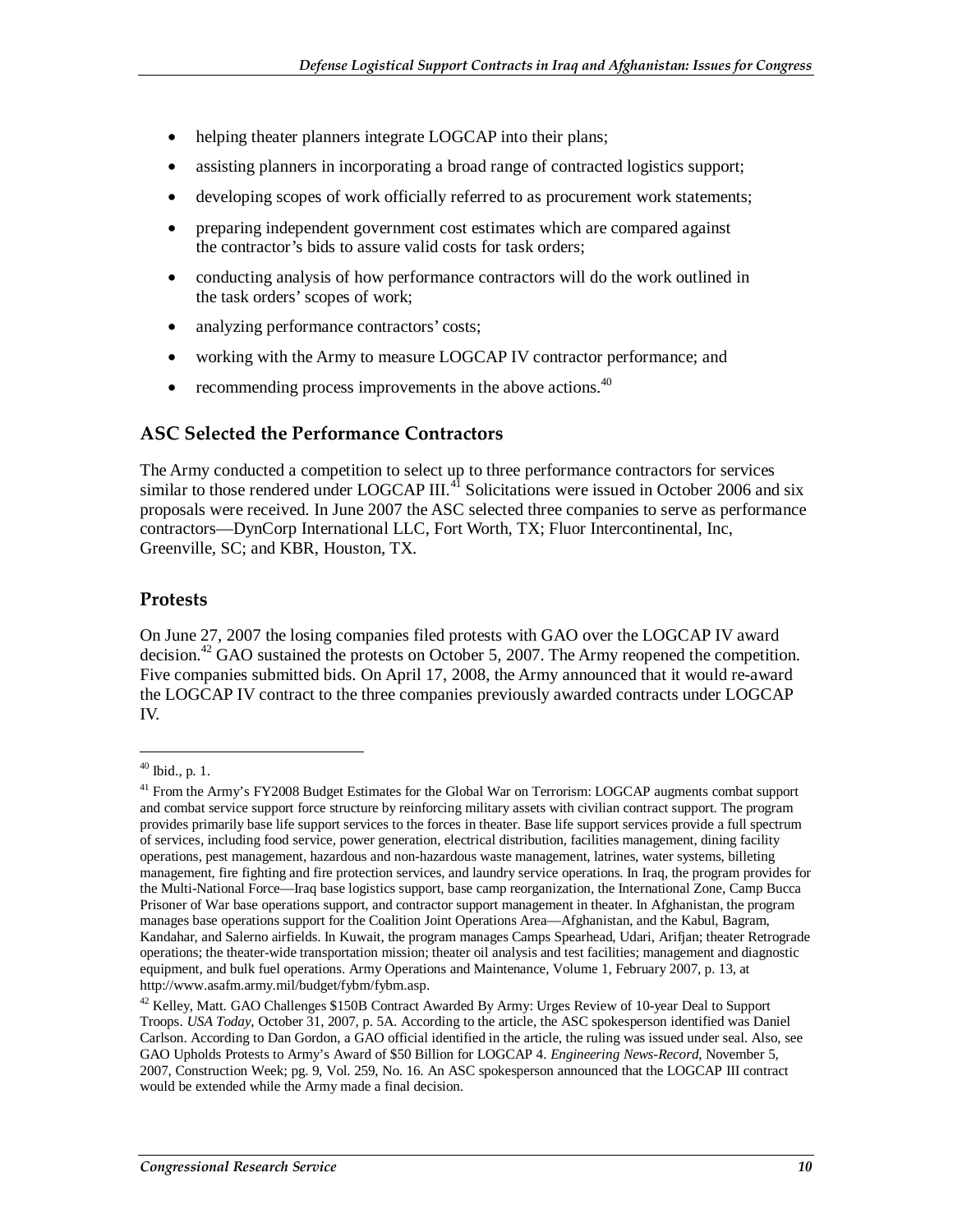#### **Contract Details**

The LOGCAP IV contract will cover a range of services:

- supply operations, including food, water, fuel, spare parts, and other items;
- field operations, including food, laundry, housing, sanitation, waste management, postal services, and morale, welfare and recreation activities; and
- other operations, including engineering and construction; support to the communication networks; transportation and cargo services; and facilities and repair.<sup>43</sup>

LOGCAP IV contracts were awarded as ID/IQ contracts with one base year followed by nine option years. Each company will compete for task orders. Each of the three contracts will have a maximum value of \$5 billion per year, with a collective annual maximum value of \$15 billion and lifetime maximum value of \$150 billion for LOGCAP IV.<sup>44</sup>

#### **Performance Task Orders**

The U.S. Army Sustainment Command announced the award of the first performance task order under LOGCAP IV, on September 25, 2008, to Fluor Intercontinental, Inc. The purpose of the task order is to provide logistical support services in Afghanistan to personnel (both U.S. personnel and coalition forces) in the field. The performance period is from September 25, 2008, through September 24, 2009, and the task order is valued at  $$68$  million.<sup>45</sup>

Each company has been awarded task orders under LOGCAP IV. The latest task order on LOGCAP IV was awarded to KBR, representing KBR's first task order under LOGCAP IV.<sup>46</sup>

## **Congressional Interest**

<u>.</u>

Policymakers continue to express concern over the oversight of Iraq contracts for several reasons—including the expense and difficulty of managing logistical support contracts; allegations and reported instances of contract waste, fraud, abuse, and financial mismanagement; and questions regarding DOD's ability and capacity to manage such contracts. Some policymakers have raised questions as to whether DOD has the right mix of acquisition workforce personnel trained and equipped to oversee these large-scale contracts. Due to these and other

<sup>43</sup> Sheftick, Gary. Three Firms to Vie for LOGCAP Services in Theater. *Department of Defense, U.S. Army Release*. April 18, 2008.

<sup>44</sup> U.S. Army Sustainment Command. ASC Selects LOGCAP IV Contractors, June 27, 2007, at http://www.aschq.army.mil/commandnews/default.asp.

<sup>45</sup> Theis, Linda, HQ, ASC. First LOGCAP IV Performance Task Order Awarded*. Army.mil/News*, at http://www.army.mil/-news/2008/09/30/12832-first-logcap-iv-performance-task-order-awarded.

<sup>&</sup>lt;sup>46</sup> Several news outlets have reported the Army's announcement of this task order award, including the following media sources: An Up and Down Week for KBR. *The Project on Government Oversight (POGO*), March 1, 2010; Hefling, Kimberly and Lardner, Richard, Army Awards Lucrative Iraq Support Contract to KBR, *NewsWest.com*, March 2, 2010, accessed online at http://www.newswest9.com/Global/story.asp?S=12069959; and KBR Awarded Major Task Order Under LOGCAP IV, KBR, March 2, 2010, accessed online at http://www.kbr.com/Newsroom/Press-Releases/2010/03/02/KBR-Awarded-Major-Task-Order-Under-Logistics-Civil-Augmentation-Program-LOGCAP-IV-Contract/.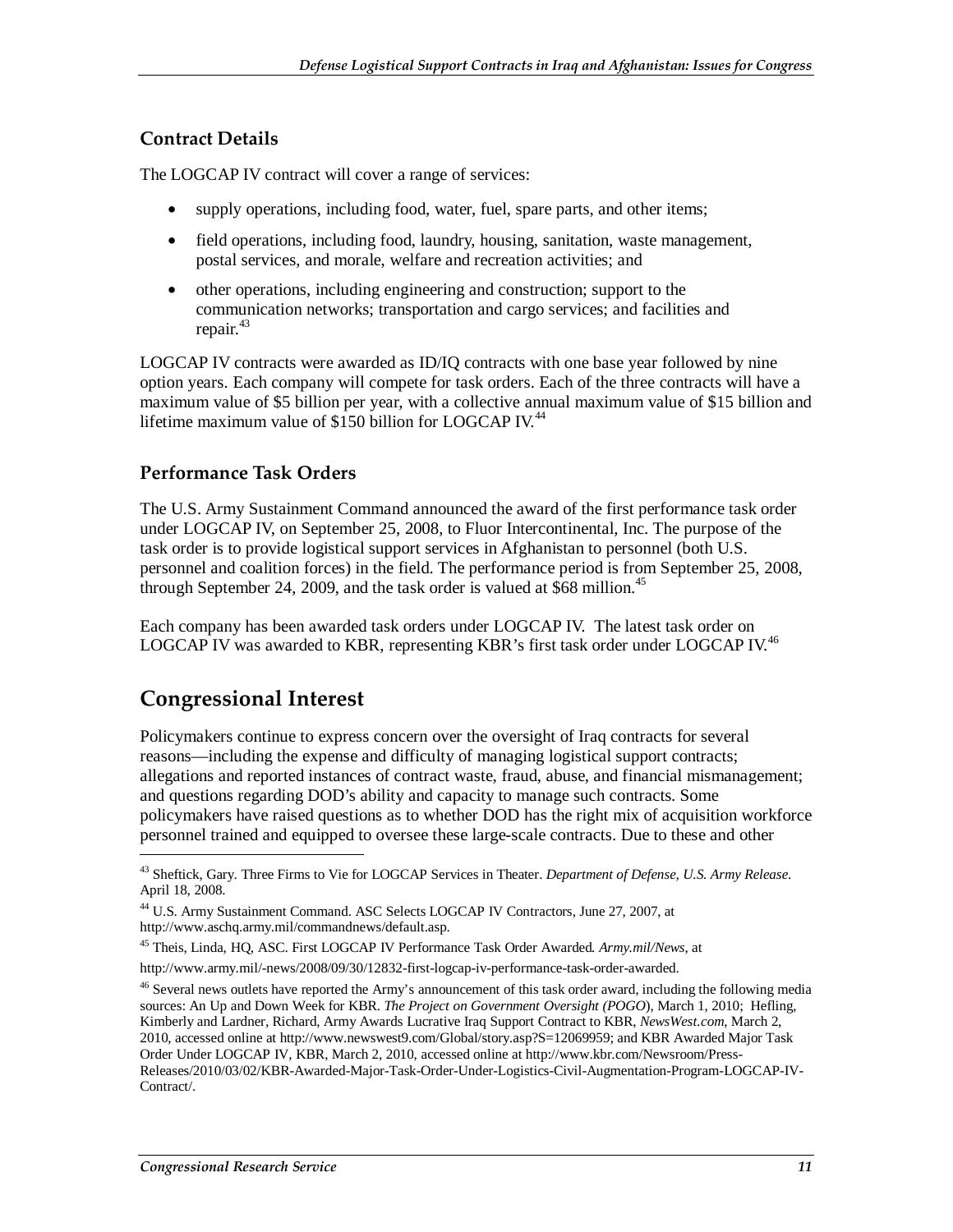concerns, Congress extended the tenure of the Office of the Special Inspector General for Iraq Reconstruction (SIGIR) from March 2004 through September 2009.<sup>47</sup> SIGIR conducts audits and investigations and presents recommendations for improving the management of Iraq reconstruction and relief activities.<sup>48</sup> The SIGIR has identified at least two ongoing investigations into LOGCAP activities, as reported in the SIGIR's latest quarterly report to Congress.<sup>49</sup>

Recent assessments from GAO, DOD's IG, and the SIGIR reveal a lack of federal oversight, management, and accountability for funds spent for Iraq contracting. According to Charles Williams, Director, Defense Contract Management Agency, there are vacancies for more than 600 oversight positions in Iraq and Afghanistan.<sup>50</sup> An audit conducted by the DOD IG revealed that the federal government failed to substantiate the disbursement of at least \$7.8 billion of \$8.2 billion dollars spent for goods and services in Iraq. In a May 22, 2008, congressional hearing before the House Oversight and Government Reform Committee, DOD officials revealed estimates that the Army disbursed \$1.4 billion in commercial payments that lacked the minimum supporting justification and documentation for a valid payment—such as certified vouchers and invoices. In one reported instance, a \$320 million payment in cash was made without justification beyond a signature.<sup>51</sup>

The FY2009 National Defense Authorization Act (P.L. 110-417) contains provisions that impact federal contracting. Some key highlights are provided here: $52$ 

• Section 832 offers a "Sense of Congress" provision that security operations in "uncontrolled or unpredictable high-threat environments" should ordinarily be performed by the military forces; that private security contractors should not perform inherently governmental functions in the area of combat operations, but that it should be in the "sole discretion of the commander of the relevant combatant command" to determine whether such activities should be delegated to individuals not in the chain of command;

<sup>47</sup> P.L. 110-252.

<sup>&</sup>lt;sup>48</sup> See the Special Inspector General for Iraq Reconstruction, Quarterly Report to Congress, April 30, 2009, at http://www.sigir.mil/reports/quarterlyreports/default.aspx. The SIGIR replaced the Inspector General for the Coalition Provisional Authority (CPA-IG). As provided for in P.L. 108-106, the SIGIR provides an independent and objective audit, analysis, and investigation into the use of U.S.-appropriated resources for Iraq relief and reconstruction. The SIGIR, Stuart W. Bowen, Jr., was appointed as CPA-IG on January 20, 2004. He reports to both the Department of State and the Department of Defense, provides quarterly reports and semi-annual reports to Congress, and has offices in Baghad and Arlington, VA. For a summary of the history of U.S. reconstruction assistance in Iraq, see CRS Report RL31833, *Iraq: Reconstruction Assistance*, by Curt Tarnoff.

<sup>&</sup>lt;sup>49</sup> Ongoing Oversight Activities of Other U.S. Agencies: DOD, Project Number D2009-DIPOAI-0141, "Review of Army Decision Not to Withhold Funds on the Logistics Civil Augmentation Program (LOGCAP) III Contract, initiated 1/29/09; and DOD, D2008-D000AS-0270.000, Transition Planning for the Logistics Civil Augmentation Program IV Contract, initiated 8/25/08. See http://www.sigir.mil/reports/quarterlyreports/Apr09/pdf/Section5\_-\_April\_2009.pdf.

<sup>&</sup>lt;sup>50</sup> LOGCAP: Support Contracting Challenges in Iraq and Afghanistan. Public Hearing Before the Commission on Wartime Contracting in Iraq and Afghanistan, May 4, 2009. According to the testimony of Charles Williams, Director, Defense Contracting Management Agency: "At present, we have 57 unfilled SME (Subject Matter Expert) theater requirements: 36 SMEs in Iraq and 21 SMEs in Afghanistan. We have unfulfilled requirements for 335 CORs (Contractor Officer Representatives) in Iraq and 335 CORS in Afghanistan."

<sup>&</sup>lt;sup>51</sup> U.S. Congress. Accountability Lapses in Multiple Funds for Iraq. Testimony of Mary L. Ugone, Deputy Inspector General for Auditing, U.S. Department of Defense, Office of the Inspector General. Hearing before the House Oversight and Government Reform Committee, May 22, 2008.

 $52$  The following provisions can be found, in their entirety, in S. 3001, the Duncan Hunter National Defense Authorization Act for 2009, P.L. 110-417. Excerpts are provided here.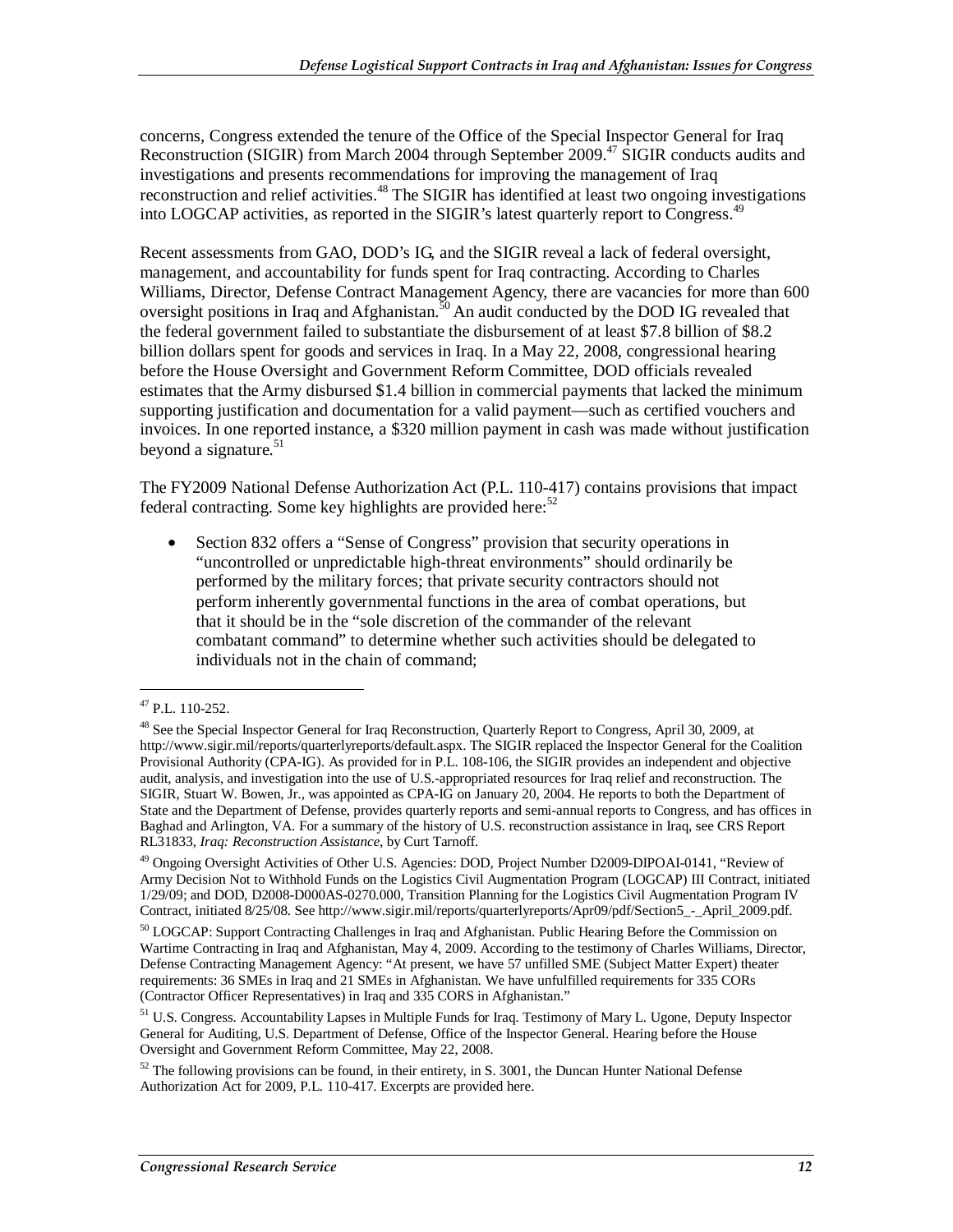- Section 833 amends 10 U.S.C. 1705 by designating an expedited hiring authority for the DOD acquisition workforce;
- Section 834 sets certain acquisition personnel requirements for military personnel in the acquisition field;
- Section 841 establishes a policy to address personal conflicts of interest by employees of federal government contractors;
- Section 842 requires the Secretary of Defense to ensure that DOD contractors inform their employees, in writing, of employee whistleblower rights and protections under 10 U.S.C. 2409, as implemented by Subpart 3.9, Part I, Title 48, Code of Federal Regulations;
- Section 844 requires the Comptroller General to provide a report to the House and Senate Armed Services Committees on the use of off-shore subsidiaries by DOD contractors;
- Section 845 sets requirements for the Secretary of Defense in the area of defense industrial security;
- Section 851 clarifies the pay and annuities of certain Members and staff related to the Commission on Wartime Contracting in Iraq and Afghanistan;
- Section 852 calls for the Army Audit Agency, the Navy Audit Services, and the Air Force Audit Agency to each conduct a comprehensive audit of spare parts purchases and depot maintenance and repair equipment activities for operations in Iraq and Afghanistan, the purpose of which is to identify potential waste, fraud, and abuse in the performance of DOD contracts, subcontracts, and task and delivery orders, and make such audits available to the Commission on Wartime Contracting in Iraq and Afghanistan;
- Section 853 sets additional reporting requirements for contractors that perform security functions in areas of combat operations and are involved in the discharge of a weapon or other active, non-lethal countermeasures; and
- Section 854 sets additional reporting requirements for contractors related to alleged crimes by or against contractor personnel in Iraq and Afghanistan.

Finally, P.L. 110-417 contains Subtitle G – Government Wide Acquisition Improvement, which includes provisions that affect all federal contracts. These provisions are known as the Clean Contracting Act of 2008. Key highlights are provided here:

- Section 862 limits the length of certain federal executive agency and DOD contracts (for any contract in an amount greater than the simplified acquisition threshold) by certain conditions: (1) the contract may not exceed the time necessary to meet the "unusual and compelling requirements" of the work to be performed; (2) the contract may not exceed the time necessary for the executive agency to enter into a competition for a new contract; and (3) the contract may not exceed one year unless the head of the executive agency determines that exceptional circumstances apply.
- Section 863 amends the Federal Acquisition Regulation (FAR) to require competition for the procurement of property and services, in excess of the simplified acquisition threshold, that is made under a multiple award contract,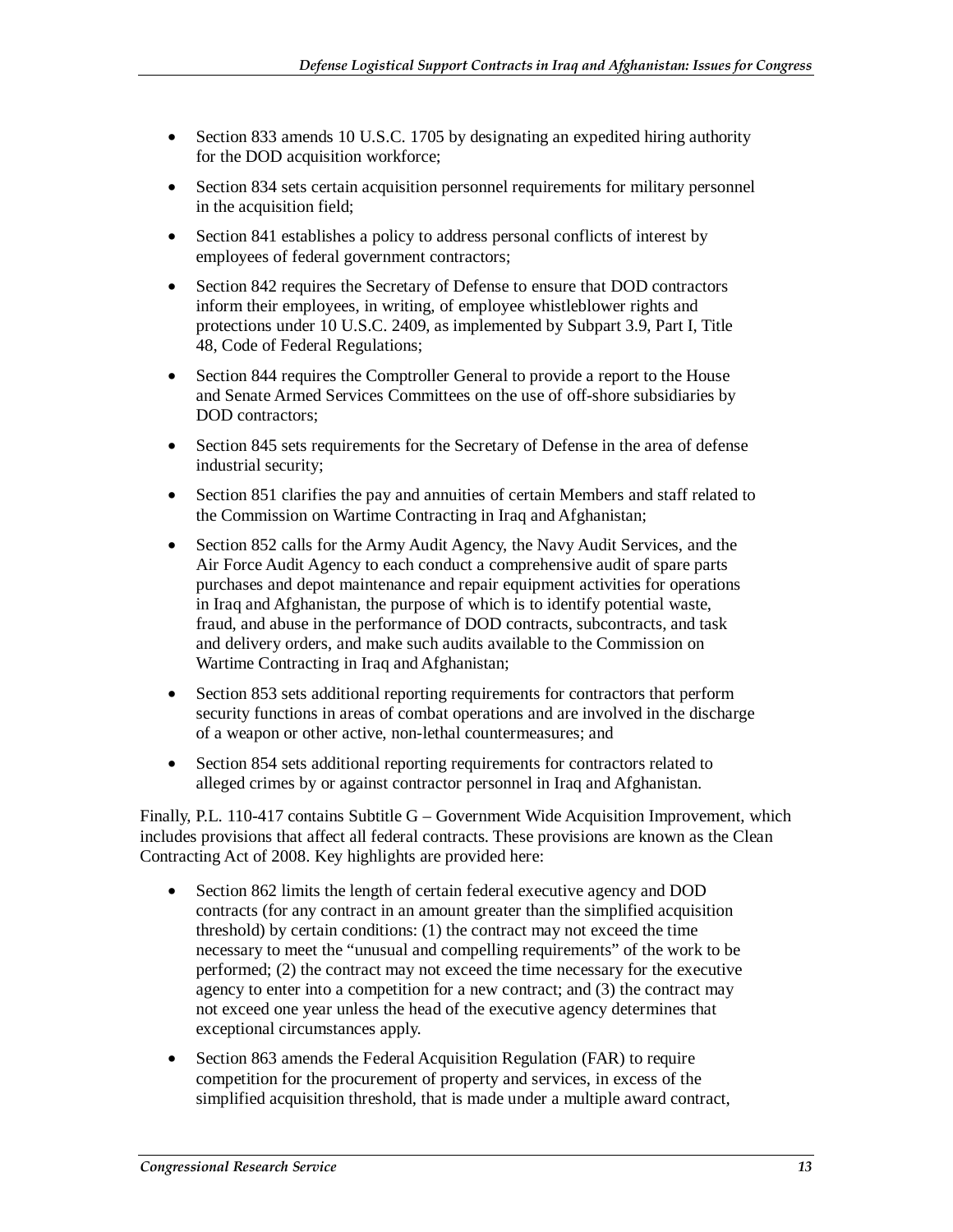unless the contracting officer waives the requirement on the basis of certain determinations, and justifies the determination in writing.<sup>53</sup>

- Section 864 requires a revision of the FAR to address the use of costreimbursement contracts, including guidance when they are to be used; under what circumstances; justification; and what appropriate workforce resources are necessary to award and manage cost-reimbursement contracts. This provision also requires that the Inspector General for certain federal executive agencies review the agency's use of cost-reimbursement contracts for compliance with such regulations, and that the Director of the Office of Management and Budget (OMB) submit an annual report by March 1 of each year on each agency's use of cost-reimbursement contracts, and submit such a report to certain congressional committees (House Oversight and Government Reform, Senate Homeland Security and Governmental Affairs, House and Senate Appropriations, and the House and Senate Armed Services Committees).
- Section 865 requires that the OMB Director submit a comprehensive report on the use of interagency contracts, and include guidelines to improve the management of such contracts.
- Section 866 amends the FAR to minimize the excessive use of contracts by contractors, subcontractors, or tiers of subcontractors, that add none or negligibly no value to the work. This practice is sometimes referred to as "pass-through charges or fees." This provision would eliminate a contractor, subcontractor, or tiers of subcontractors, from receiving indirect costs or profit on work performed by a lower-tier contractor, to which the higher tier adds no value or negligible value to the work. This section of the provision applies to any costreimbursement contract type, contract, or task or delivery order in an amount greater than the simplified acquisition threshold. DOD will continue to be subject to guidance pursuant to Section 852 of the John Warner National Defense Authorization Act for Fiscal Year 2007 (P.L. 109-364).<sup>54</sup>
- Section 867 amends the FAR to provide federal executive agencies (excluding DOD) with guidance on the appropriate use of award and incentive fees in federal acquisition programs. DOD will continue to be subject to guidance pursuant to Section 852 of the John Warner National Defense Authorization Act for Fiscal Year 2007 (P.L. 109-364).<sup>55</sup>
- Section 868 amends the FAR to clarify the procurement of items from (and minimize the abuse of) the commercial services inventory.
- Section 869 authorizes the preparation and completion of the Acquisition Workforce Development Strategic Plan for federal agencies (except DOD) to develop "a specific and actionable 5-year plan to increase the size of the acquisition workforce," and to operate a government wide, acquisition intern

<sup>&</sup>lt;sup>53</sup> It should be noted that DOD has been subject to requirements for competition since 2001 under Section 803 of P.L. 107-107, which was repealed by P.L. 110-417. Section 863 subjects other federal agencies to the same requirements as DOD, and provides a common authority for the requirements for all federal agencies.

<sup>54</sup> Section 852. Report and Regulations on Excessive Past-Through Charges. This section applies to contracts for or on behalf of DOD made on or after May 1, 2007.

<sup>55</sup> Section 814. Linking of Award and Incentive Fees to Acquisition Outcomes.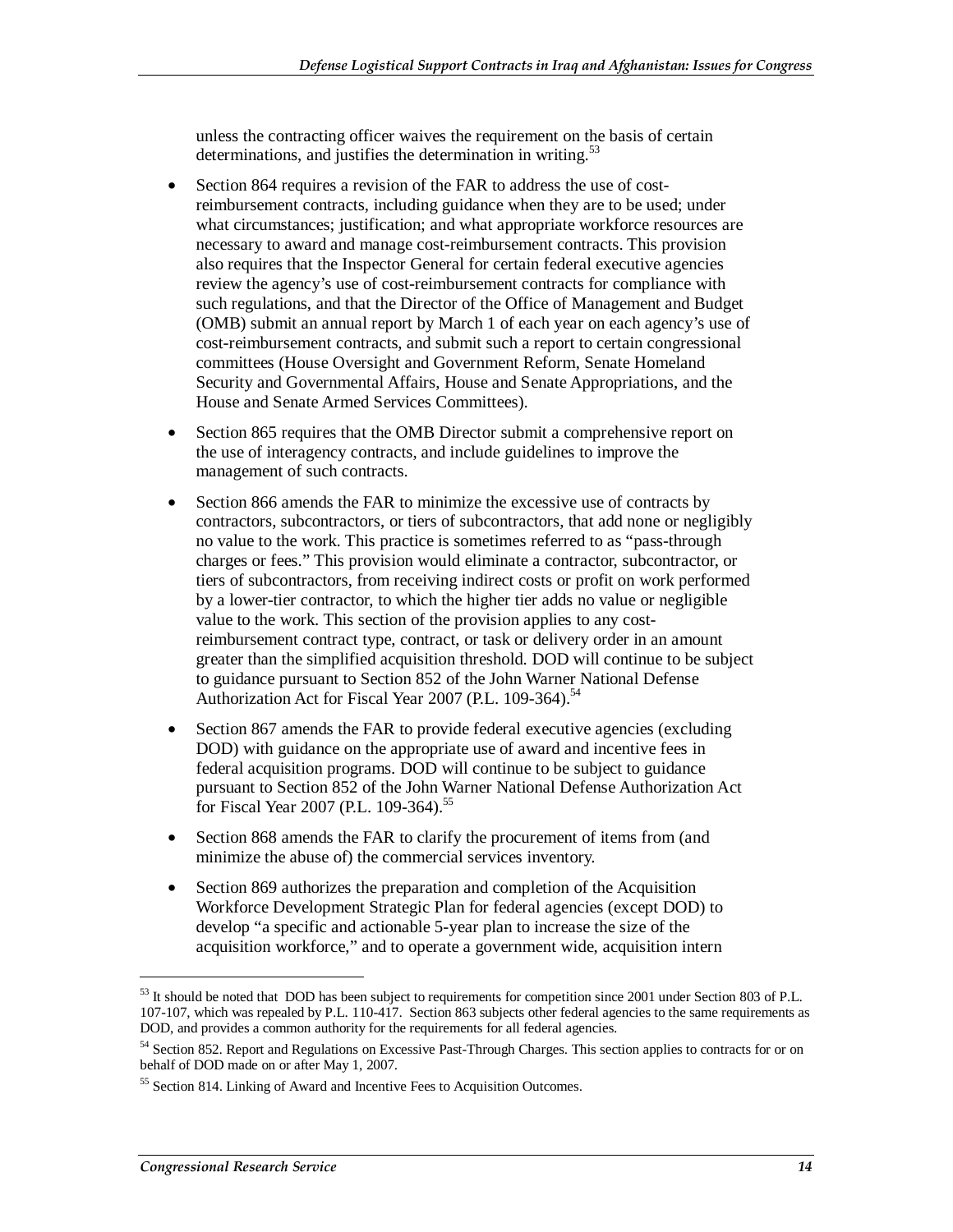program for such federal agencies. The plan is to be completed within one year of the enactment of this act and "in a fashion that allows for immediate implementation of its recommendations and guidelines."

• Section 870 amends the Office of Federal Procurement Policy Act to establish a Government Wide Contingency Contracting Corps. The Corps is under the authority of the Administrator of General Services. Members of the Corps shall be available for deployment in responding to an emergency or major disaster, or contingency operation, both within and outside the continental United States.

Legislation passed in the FY2008 National Defense Authorization Act (P.L. 110-181) required increased oversight and accountability for DOD contracting during combat operations. Overall these provisions sought to enhance competition; reduce sole-source contracts; improve the acquisition workforce; address waste, fraud, and mismanagement; and provide mechanisms for greater oversight and transparency. A group of 24 provisions included in the bill known as the Clean Contracting Act of 2008 were introduced in the  $109<sup>th</sup>$  Congress and enacted in the  $110<sup>th</sup>$ Congress.<sup>56</sup>

#### **The Defense Base Act (DBA) and LOGCAP**

Congress is also interested in costs under the Defense Base Act (DBA). The DBA requires that many federal government contractors and subcontractors provide workers' compensation insurance for their employees who work outside of the United States.<sup>57</sup> The U.S. Army's LOGCAP covers costs for DBA insurance and includes significant overheard and other costs beyond the costs of the actual insurance claims. In testimony before the Commission on Wartime Contracting in Iraq and Afghanistan, the Director of the Defense Contract Audit Agency stated that from 2003 to 2007 KBR incurred \$592 million in costs for DBA insurance premiums.<sup>58</sup>

The Duncan Hunter National Defense Authorization Act of 2009 (P.L. 110-417) includes a provision that requires the Secretary of Defense to adopt an acquisition strategy to acquire insurance under the Defense Base Act; such a strategy should minimize overhead and coverage costs, provide a low level of risk to DOD, and present a competitive marketplace strategy. A report is due to congressional committees within 270 days of the date of the act's enactment into  $\ln w^{59}$ 

In September 2007, the U.S. Army Audit Agency (USAAA) released its audit report of DBA costs under LOGCAP and uncovered rising program costs and wide fluctuations in insurance rates. In early 2007, an audit of the DBA program was initiated by the U.S. Army Audit Agency (USAAA) due to several factors, including the growing complexity of the DBA program, rising program

<sup>56</sup> P.L. 110-417 was enacted into law on October 14, 2008.

<sup>57</sup> The provisions of the Defense Base Act (DBA) are provided in statute at 42 U.S.C. §§ 1651-1654 and as part of the Longshore and Harbor Workers' Compensation Act (LHWCA) at 33 U.S.C. §§ 901-950. Regulations implementing the DBA are provided in Parts 701-704 of Title 20 of the Code of Federal Regulations (CFR) and in the Federal Acquisition Regulation at 48 C.F.R. §§ 28.305, 52.228-3, and 52.228-4.

<sup>58</sup> Commission on Wartime Contracting in Iraq and Afghanistan. Testimony of April Stephenson, Director of the Defense Contract Audit Agency, May 4, 2009.

<sup>59</sup> Section 843. Requirement for Department of Defense to Adopt An Acquisition Strategy for Defense Base Act Insurance. P.L. 110-417, enacted into law on October 14, 2008.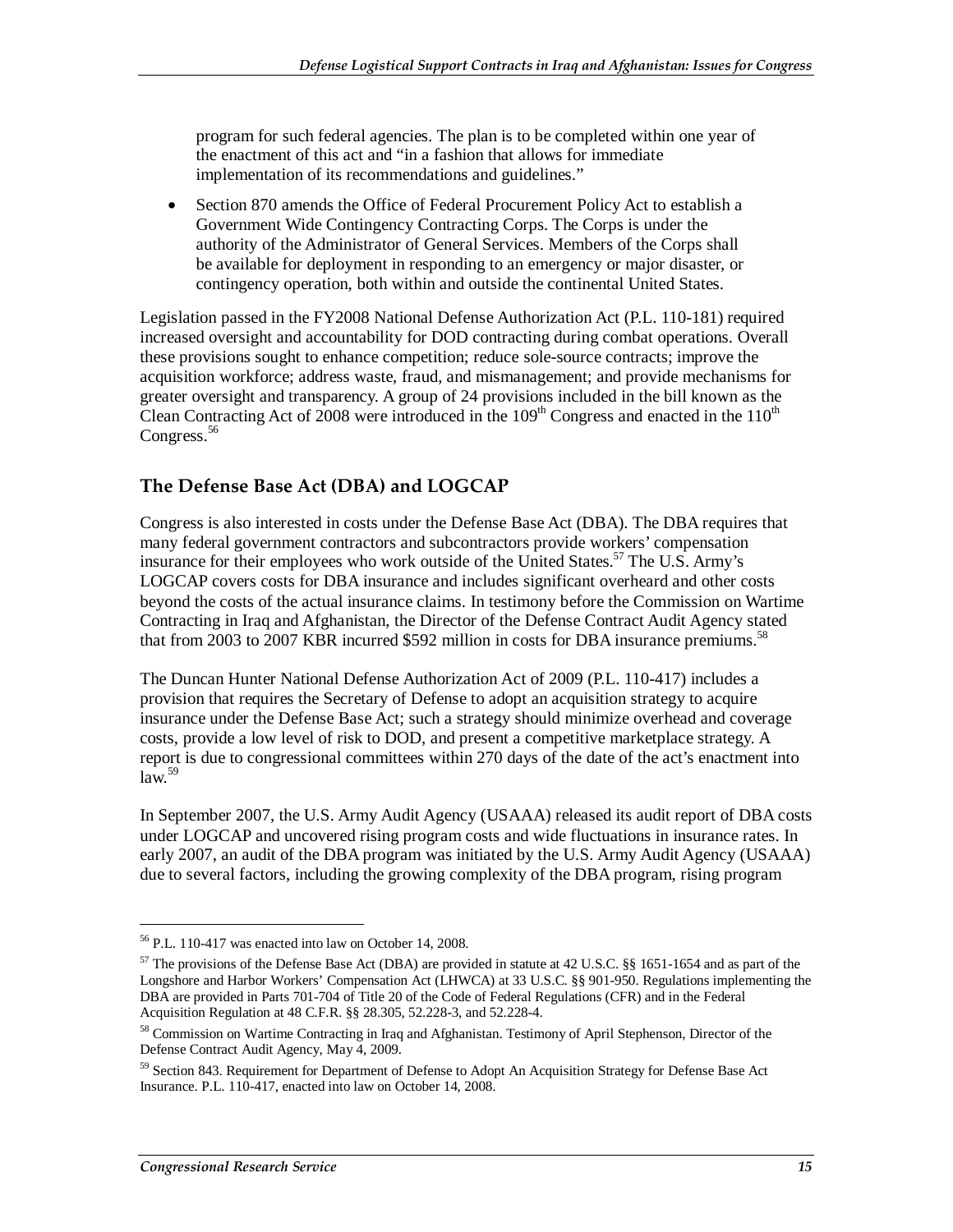costs, and wide fluctuations in insurance rates.<sup>60</sup> The audit report stated that the costs of DBA insurance charges were paid through the Army's LOGCAP contract with KBR. Chairman Waxman offered the following testimony on the DBA financial transactions under the LOGCAP contract:

On September 28, 2007, the Army Audit Agency issued a report examining DBA payments under the single largest contract in Iraq, KBR's \$27 billion contract to provide meals, housing, laundry, and other logistical support to the troops, also known as the Logistics Civil Augmentation Program (LOGCAP). The findings in this audit provide an illustration of the waste in the DBA program.

In its audit, the Army Audit Agency reported that the Army had reimbursed KBR for DBA charges of \$284 million made by its insurance company AIG through fiscal year 2005. Of this amount, the auditors reported that AIG would be required to pay out only \$73 million in actual claims. The auditors observed that "the cost of DBA insurance substantially exceeded the losses experienced by the LOGCAP contractor."

The data the Committee received from AIG indicate that expenses in providing DBA insurance are typically 40% of premiums. Using this estimate, AIG's expenses under the LOGCAP contract would be \$114 million, and its underwriting profit would be \$97 million. The Army Audit Agency concluded that AIG's rates appear "unreasonably high" and "excessive," warning of an "increased risk that the Army could be overcharged." The audit report found that there is "a high risk that the contractor may have been paying more than necessary for this insurance" and that "significant annual increases insurance companies made to DBA insurance rates don't appear to be consistent with the risk." Army auditors also raised concerns about the cost-plus nature of these charges.

As the auditors stated, "because the LOGCAP contract is primarily a cost-reimbursable contract, the cost of this insurance is ultimately passed on to the government. As a result, there is little incentive for KBR to control its costs for DBA insurance. To the contrary, under the LOGCAP contract, KBR itself is paid its fee as a percentage of these DBA costs, ranging from 1% to 3%, meaning that KBR may have received between \$2.8 million and \$8.4 million on top of AIG's<sup>61</sup> profits. Although the Army auditors found that "Army personnel at all levels appear to be aware of, and concerned with, the high cost of DBA insurance," they concluded that "sufficient action hadn't been taken to scrutinize these costs." The auditors also warned that "we believe similar problems could exist on other contracts outside the LOGCAP arena."62

<sup>60</sup> The USAAA does not publicly release its audit reports. However, the House Committee on Oversight and Government Reform has posted a copy of this report, titled *Audit of Defense Base Insurance for the Logistics Civil Augmentation Program, Audit of Logistics Civil Augmentation Program Operations in Support of Operation Iraqi Freedom*, on its website at http://oversight.house.gov/documents/20080515102103.pdf.

<sup>61</sup> AIG stands for American International Group, Inc.

 $62$  U.S. Congress. House Oversight and Government Reform Committee Hearing. Defense Base Act Insurance: Are Taxpayers Paying Too Much? Supplemental Information on Defense Base Act Insurance Costs. Memorandum from the Majority Staff, to the Members of the House Oversight and Government Reform Committee, May 15, 2008, p. 7.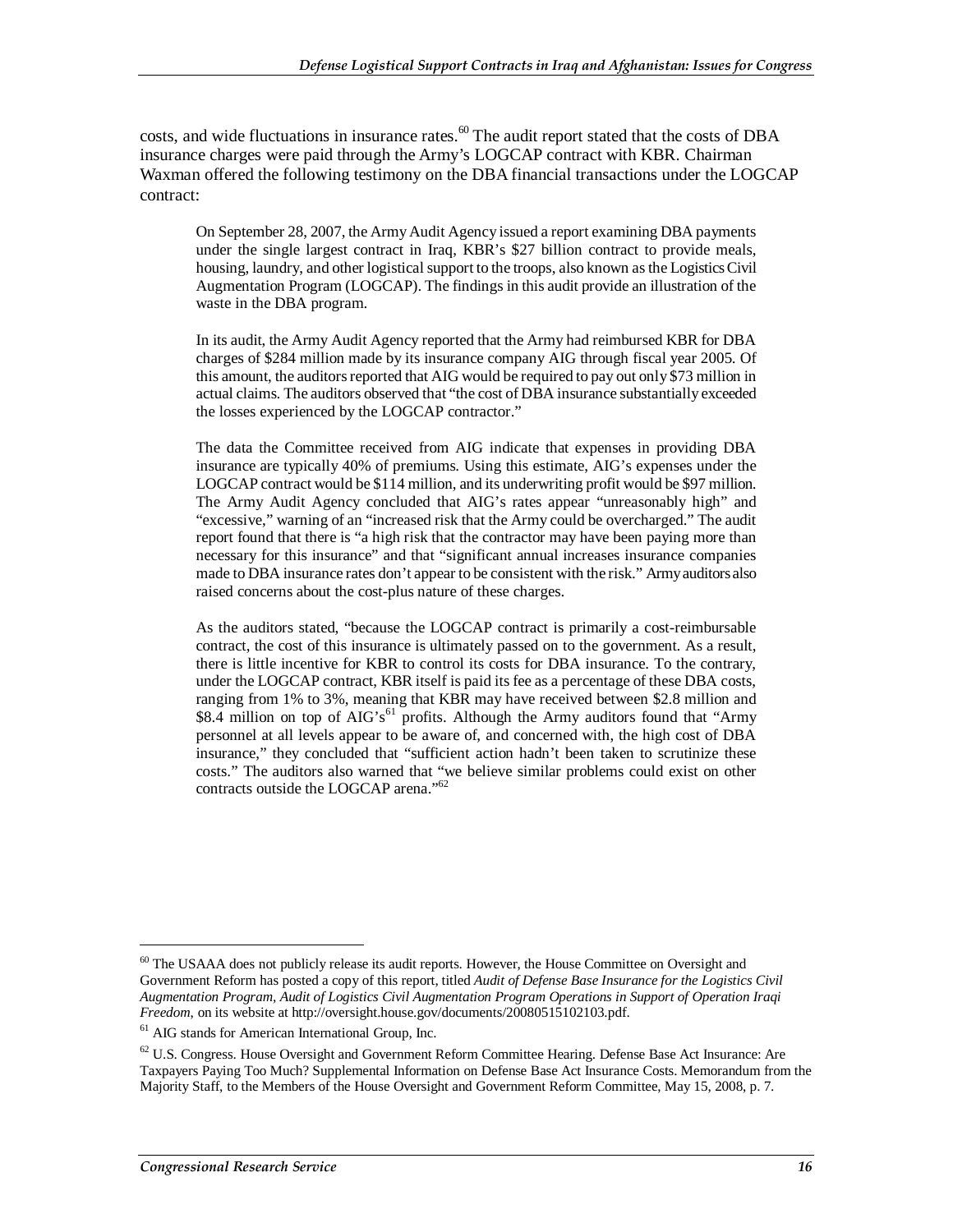# **Background**

## **Awarding of Defense Contracts**

In most cases, federal government contracts are awarded under "full and open competition." However, there are exceptions, particularly during situations involving national security.<sup>63</sup>

#### **Full and Open Competition**

The foundation for the awarding of federal government contracts is in the Competition in Contracting Act of 1984 (CICA),  $64$  which explicitly states that the federal government "shall obtain full and open competition through use of the competitive procedures in accordance with the requirements of the CICA and the FAR."<sup>65</sup> The Competition in Contracting Act, FAR, and the Defense Federal Acquisition Regulation Supplement (DFARS) outline at least seven exceptions to the use of other than full and open competition in the awarding of contracts.<sup>66</sup>

#### **Emergency Contracting Authorities**

Title 41 USC Section 428a grants special emergency procurement authority to heads of executive agencies where it is determined that a procurement is to be used in support of a contingency operation, or to facilitate defense against or recovery from nuclear, biological, chemical, or radiological attack.

### **Contingency Contracting**

Contingency contracting differs from emergency contracting—the first usually describes situations where urgent requirements are necessitated by disasters, while the second usually

<sup>63</sup> For a detailed discussion on the legal requirements for federal contracting, see CRS Report R40516, *Competition in Federal Contracting: An Overview of the Legal Requirements*, by Kate M. Manuel.

<sup>64 41</sup> U.S.C. 253. CICA can also be found in Title 10 U.S.C., Chapter 137, and was included in Section 805 of the FY2004 National Defense Authorization Act (P.L. 108-136).

 $65$  41 U.S.C. 253 (a)(1)(A).

<sup>&</sup>lt;sup>66</sup> The Defense Federal Acquisition Regulation and AIDAR are supplements to the FAR. See DFARS, Subpart 206.3, and AIDAR, Subpart 706.3, Other Than Full and Open Competition. The exceptions are: (1) There is only one responsible source available to fulfill the contract requirements; (2) the federal agency's need for these goods or services is of such an unusual and compelling urgency that the federal government would be seriously injured if this contract were not awarded; (3) the federal government needs to ensure that suppliers are maintained in the event of a national emergency, or to achieve industrial mobilization, or to establish or achieve or maintain an engineering, development, or research capability; (4) The federal government has an international agreement to make this acquisition through means other than through full and open competition; (5) a statute specifically authorizes or requires that the contract be made through a specific source; (6) The use of full and open competition may compromise national security; (7) The public interest would be better served by use of other than full and open competition. The procedures for submitting written justifications to use other than full and open competition, including review requirements and delegation of authority, are outlined in DFARS, Subparts 206.303-1 and 206.304, and AIDAR 706.3. For a more detailed discussion on the seven exceptions to the use of full and open competition, refer to CRS Report RS21555, *Iraq Reconstruction: Frequently Asked Questions Concerning the Application of Federal Procurement Statutes*, by John R. Luckey.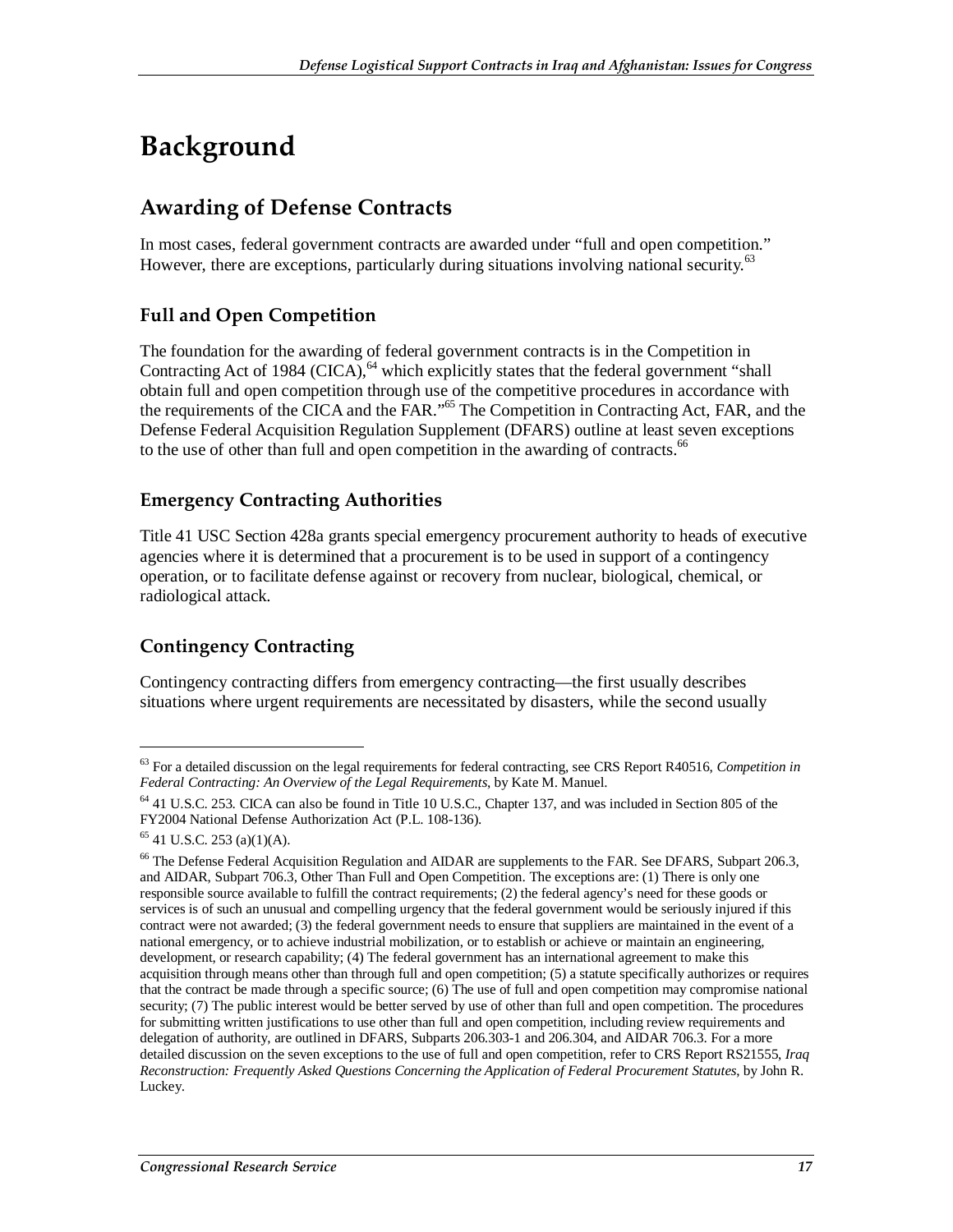describes military, humanitarian, or peace keeping operations.<sup>67</sup> DOD has developed initiatives to strengthen DOD contracting operations, particularly in contingency contracting situations.<sup>68</sup> Section 817 of the National Defense Authorization Act for Fiscal Year (FY) 2006<sup>69</sup> directs the Secretary of Defense, in consultation with the Chairman of the Joint Chiefs of Staff, to develop a joint policy for contingency contracting during combat operations and post-conflict operations no later than one year from the bill's enactment. Sections 815 and 854 of the John Warner National Defense Authorization Act for FY2007 required DOD to report to Congress on contingency contracting requirements and program management, and to develop instructions to implement a contingency contracting program. The report was issued in October 2007.<sup>70</sup>

#### **Rapid Acquisition Methods**

Section 811 of the FY2005 National Defense Authorization  $Act^{71}$  grants the Secretary of Defense limited rapid acquisition authority to acquire goods and services during combat emergencies. Also, Title 10, Section 2304 outlines the use of ID/IQ task orders, sealed bidding, certain contract actions, and set-aside procurement under section  $8(a)$  of the Small Business Act<sup>72</sup> as examples of ways to expedite the delivery of goods and services during combat operations or post-conflict operations.

### **Audits, Investigations, and Reports**

#### **Role of Federal Agencies**

No one federal agency has the sole mission to audit, investigate, or oversee DOD-appropriated funds for troop support services under LOGCAP. Multiple agencies share responsibility, among them the Defense Contract Audit Agency (DCAA), the Defense Contract Management Agency (DCMA), the Army Audit Agency (AAA), and the DOD Inspector General.

#### **Special Inspector General for Iraq Reconstruction (SIGIR)**

Media reports suggests that a perceived lack of transparency in the earliest Iraq contracts led to the appointment of the Special Inspector General for the Coalition Provisional Authority (now SIGIR). SIGIR Stuart Bowen has audited and investigated contracts for Iraq reconstruction and relief funds, although some projects have involved a blending of IRRF funds with DOD

1

 $72$  15 U.S.C. 637(a).

<sup>67</sup> Drabkin, David, and Thai, Khi V. Emergency Contracting in the US Federal Government. *Journal of Public Procurement 2007*, Vol. 7, No. 1, p. 84.

<sup>&</sup>lt;sup>68</sup> For further information on DOD Procurement and Acquisition Policy governing contingency contracting, refer to http://www.acq.osd.mil/dpap/pacc/cc/about.html.

<sup>69</sup> P.L. 109-16.

 $70$  Report on DOD Program for Planning, Managing, and Accounting for Contractor Services and Contractor Personnel during Contingency Operations, accompanied by a memorandum to the Honorable Richard B. Cheney from the Honorable P. Jackson Bell, Deputy Under Secretary of Defense for Logistics and Materiel Readiness, October 15, 2007. Section 815 covers the implementation of DOD Instruction (DODI) 3020.41,Contractor Personnel Authorized to Accompany Armed Forces, October 3, 2005, at http://www.dtic.mil/whs/directives/corres/html/302041.htm.

<sup>&</sup>lt;sup>71</sup> Section 806 of the Bob Stump National Defense Authorization Act for Fiscal Year 2003 (10 U.S.C. 2302 note) is amended through the passage of Section 811.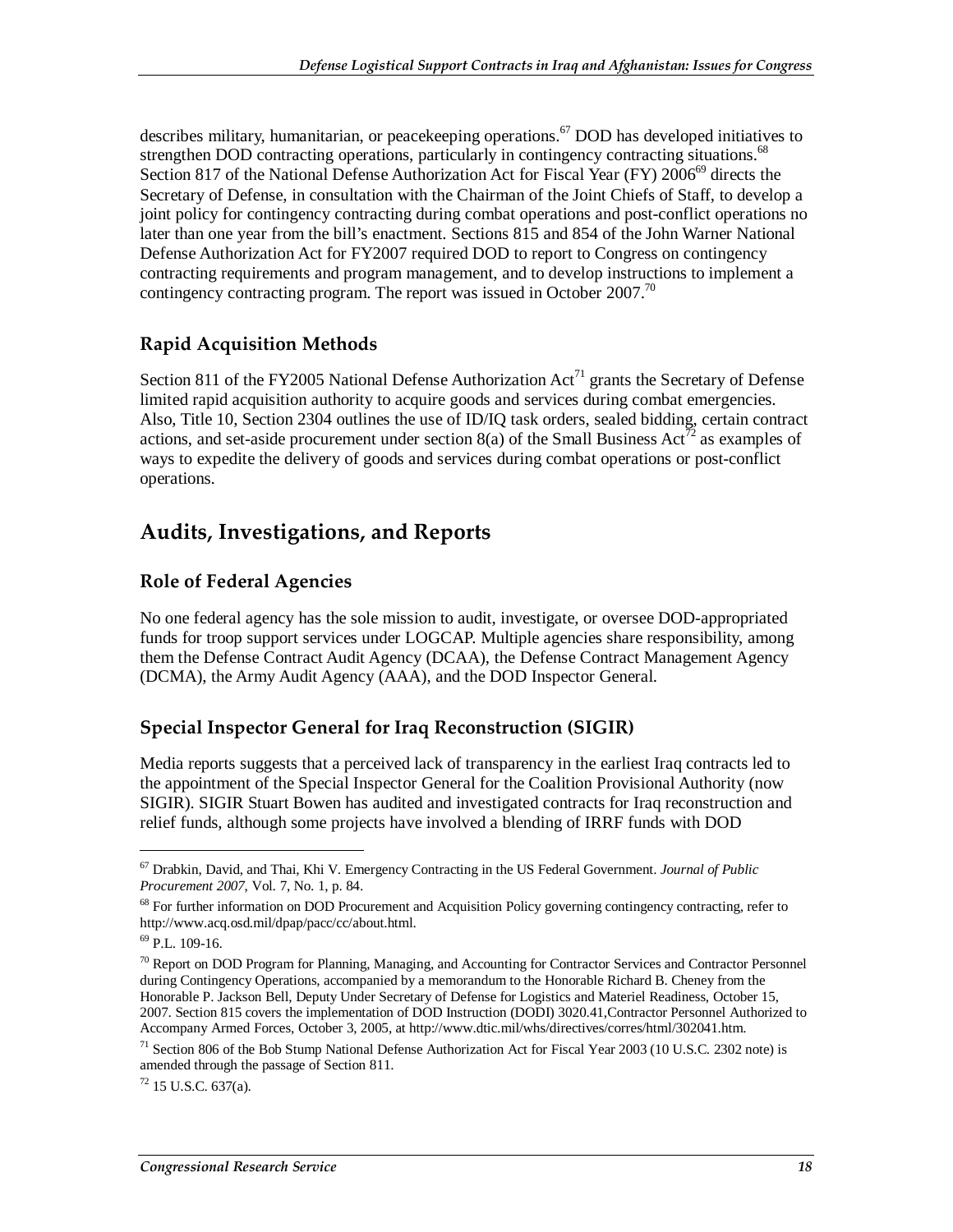appropriated funds.<sup>73</sup> The SIGIR's additional investigations into LOGCAP contracts have largely described LOGCAP contracts as lacking transparency, oversight, and financial accountability, and his investigations have documented some cases of waste, fraud, abuse, and financial mismanagement. According to the Congressional Budget Office, the SIGIR has produced more than 150 reports, audits, or investigations of reconstruction-related activities.<sup>74</sup> Estimates have been made that the SIGIR's work has resulted in significant benefits to the federal government.<sup>75</sup>

In June 2007 the SIGIR released a report based on its partial audit of Task Order 130, awarded to KBR on April 27, 2006, to provide support services to officials at the U.S. Embassy in Iraq as well as other Iraq sites. This report found substantial deficiencies in both KBR's ability to provide enough data for the SIGIR to perform an adequate audit and investigation of (what appeared to be) gross overcharges for fuel and food services. Additionally, the report found that the government's oversight and management of the contract was inadequate and contributed to the SIGIR's inability to completely audit and investigate the contract—including an evaluation of the government's ability to provide oversight and management.<sup>76</sup>

Overall, the SIGIR has recommended that the federal government "generally avoid the use of sole-source and limited-competition contracting actions."77 The report concludes that the use of sole-source and limited competition contracting in Iraq should have ended sooner, and that contracts issued previously under limited or sole-source competition should have been subject to re-competition.

## **Special Inspector General for Iraq Reconstruction (SIGIR) LOGCAP Reviews**

#### **Quarterly Report to Congress**

1

The SIGIR's July 30, 2010, Quarterly Report to Congress discussed two LOGCAP-related activities, as described here:

(1) The Department of State (DOS) has requested permission to use the existing LOGCAP program to continue to with essential services, including meals, mail delivery and laundry, to the five Enduring Presence Posts (EPPs).<sup>78</sup>

<sup>73</sup> For a discussion of contract funds for Iraqi Relief and Reconstruction projects, see CRS Report RL31833, *Iraq: Reconstruction Assistance*, by Curt Tarnoff. Also, for a discussion on federal procurement statutes as they affect Iraq reconstruction projects see CRS Report RS21555, *Iraq Reconstruction: Frequently Asked Questions Concerning the Application of Federal Procurement Statutes*, by John R. Luckey.

<sup>&</sup>lt;sup>74</sup> Paying for Iraq Reconstruction. An Update of the January 2004 analysis. Congressional Budget Office, December 8, 2006.

<sup>&</sup>lt;sup>75</sup> Senator Collins Works To Extend The Term of the Office that Oversees Billions in Iraqi Reconstruction Dollars. Press Release of the United States Senate Committee on Governmental Affairs, November 13, 2006. Also, see SIGIR website http://www.sigir.mil/ for audits reports.

<sup>&</sup>lt;sup>76</sup> Logistics Civil Augmentation Program Task Order 130: Requirements Validation, Government Oversight, and Contractor Performance. SIGIR 07-001, June 22, 2007, at http://www.sigir.mil/reports/pdf/audits/07-001.pdf.

 $^{77}$  Lessons in Contracting from Iraq Reconstruction. Lessons Learned and Recommendations from the SIGIR, July 2006.

<sup>78</sup> Lardner, Richard. State Department Wants a Mini-Army in Iraq. *Army Times*, June 14, 2010. According to the article, "By September 2011,the 22 U.S.-led reconstruction teams spread throughout Iraq will be replaced by five (continued...)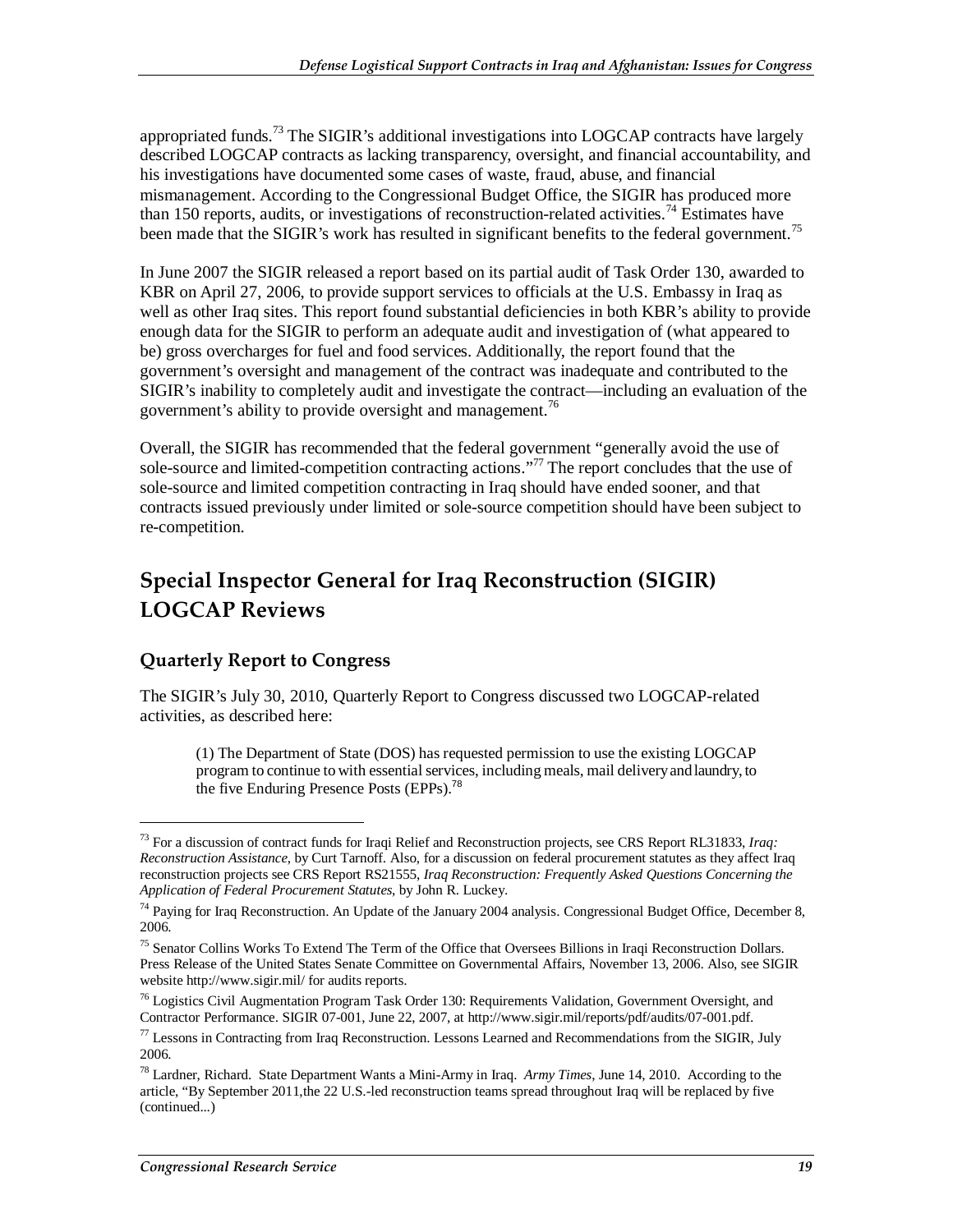(2) According to DOS, if State is unable to use the LOGCAP contract, DOS does not have a plan to meet its support and requirements.<sup>79</sup>

#### **Reviews of Task Orders 130 and 151**

The SIGIR LOGCAP review of Task Order 130 is a continuation of a past review (awarded on April 27, 2006, with an estimated value of \$283 million) and a new review of LOGCAP Task Order 151 (awarded on June 6, 2007, with an estimated value of \$200 million). Both task orders were awarded to KBR for support services to the Chief of Mission and Multi-National Force-Iraq staffs (located at the U.S. Embassy-Iraq) and for services at other Chief of Mission sites within Iraq (located in Baghdad, Basra, Al Hillah and Kirkuk.) SIGIR conducted its review at KBR sites in Baghdad and involved interviews with personnel responsible for the administration and oversight from DCMA, DCAA, and DOS; personnel with the Joint Area Support Group-Central appointed as the Contracting Officer's Technical Representatives (COTR); the LOGCAP Task Order 151 Support Officer; personnel at the Army's Logistic and Budget Offices, and KBR managers and operational personnel.<sup>80</sup> From the report, here is an excerpt which described the costs:

Because these task orders provided support to both the Department of Defense (DOD) and Department of State (DOS) missions in Iraq, DOD and DOS agreed that the reimbursement of costs associated with these task orders would be shared 60% by DOS and 40% by DOD. The total cost of these four task orders is approximately \$1.5 billion.<sup>81</sup>

Overall, the SIGIR's audit and investigation found that the federal government and KBR had improved its oversight and management of Task Orders 130 and 151. However, the report identified areas where the government should make specific improvements in both oversight and management.<sup>82</sup>

#### **DOD Inspector General**

Thomas F. Gimble, Principal Deputy Inspector General for the Department of Defense, testified at the September 20, 2007, hearing before the House Armed Services Committee on "Accountability During Contingency Operations: Preventing and Fighting Corruption in Contracting and Establishing and Maintaining Appropriate Controls on Materiel.<sup>783</sup> In his

<sup>(...</sup>continued)

Enduring Presence Posts... State will be responsible for all the costs of operating these stations, including security, until at least 2015."

<sup>&</sup>lt;sup>79</sup> U.S. Congress. Special Inspector General for Iraq Reconstruction. Quarterly Report and Semiannual Report to the United States Congress. July 30, 2010, pages 5 and 43.

<sup>80</sup> Both Task Orders are a continuation of services previously awarded under Task Order 100 and Task Order 44. Logistics Civil Augmentation Program Task Orders 130 and 151: Program Management, Reimbursement, and Transition. SIGIR-08-002, October 30, 2007, **Appendix A**, Scope and Methodology p. 22, at http://www.sigir.mil/ reports/pdf/audits/08-002.pdf

<sup>&</sup>lt;sup>81</sup> Logistics Civil Augmentation Program Task Orders 130 and 151: Program Management, Reimbursement, and Transition. SIGIR-08-002, October 30, 2007, pages 1-2, at http://www.sigir.mil/reports/pdf/audits/08-002.pdf.

<sup>82</sup> Ibid, pp. 4-20.

<sup>&</sup>lt;sup>83</sup> Statement of Mr. Thomas F. Gimble, Principal Deputy Inspector General, Department of Defense, before the House Armed Services Committee, September 20, 2007.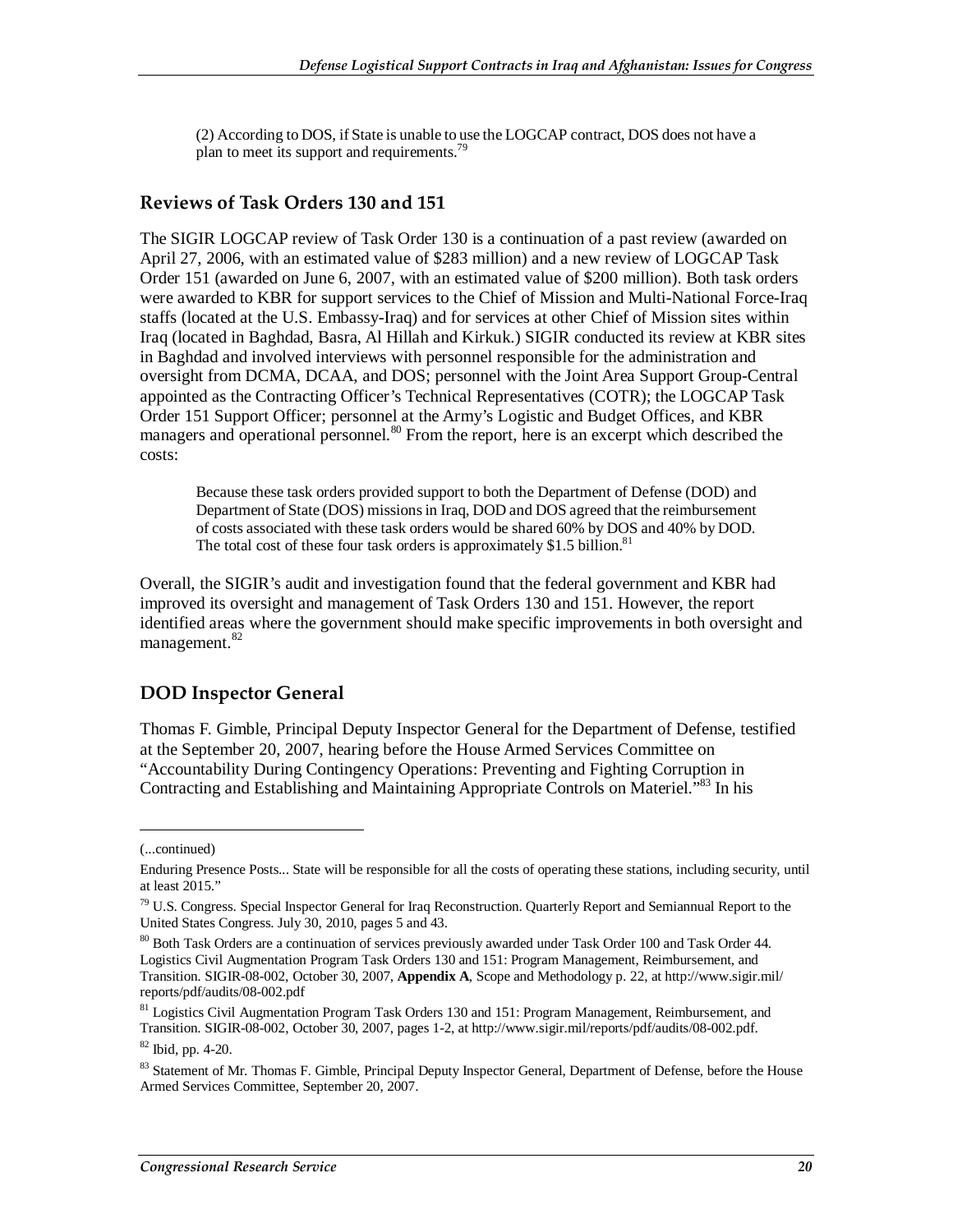testimony he described DOD's past and present efforts to provide oversight for contracting during contingency operations:

To date, over \$550 billion has been appropriated to the Department of Defense in support of the men and women of our Armed Forces in Southwest Asia and the fight against terrorism. To provide oversight, we have over 225 personnel working on 29 audits and 90 investigations that address a wide variety of matters to include contracting, accountability, and required documentation. Additionally, we are working with other DoD organizations, such as the Army Audit Agency, the Army Criminal Investigation Command, and the Defense Finance and Accounting Service, to evaluate and provide recommendations for actions addressing these critical mission support areas.<sup>84</sup>

He also described the formation of a new partnership to combine the efforts of multiple federal agencies to combat both waste, fraud, abuse, and mismanagement of Iraq reconstruction contracts:

More recently, as a result of the magnitude of alleged criminal activities within the Iraqi theater, a group of Federal agencies has formalized a partnership to combine resources to investigate and prosecute cases of contract fraud and public corruption related to U.S. Government spending for Iraq reconstruction. The participating agencies in the International Contract Corruption Task Force (ICCTF) are DCIS; Army CIDs Major Procurement Fraud Unit; the Office of the Inspector General, Department of State; the FBI; the Special Inspector General for Iraq Reconstruction; and the Office of the Inspector General, Agency for International Development.

The ICCTF has established a Joint Operations Center which is a case coordination cell and criminal intelligence element aimed at achieving maximum interagency cooperation to successfully prosecute fraud and corruption cases in support of the war effort in Iraq. The mission and objectives of the ICCTF are a shared responsibility of the participating agencies. Case information and criminal intelligence are shared without reservation and statistical accomplishments will be reported jointly.

As a result of closed and ongoing investigations, five Federal criminal indictments and ten Federal criminal information have been issued, and two Article 32 hearings under the Uniform Code of Military Justice have been conducted. As a result of the investigations, nine U.S. persons and one foreign person have been convicted of felonies, resulting in a total of approximately fifteen years of confinement and eleven years of probation. Four individuals and one company were debarred from contracting with the U.S. Government; nineteen companies and persons were suspended from contracting; and two contractors signed settlement agreements with the U.S. Government. In all, \$9.84 million was paid to the U.S. in restitution; \$323,525 was levied in fines and penalties; \$3,500 was forfeited; and \$61,953 was seized.<sup>85</sup>

#### **Government Accountability Office (GAO)**

GAO has identified DOD contract management as a high-risk area and monitors DOD's performance with periodic progress updates.<sup>86</sup> GAO has conducted numerous studies of Iraq

<sup>84</sup> Ibid, p. 1.

 $85$  Ibid, pp. 11-13.

<sup>86 &</sup>quot;High Risk Area: Defense Contract Management." GAO-05-207, February 2005.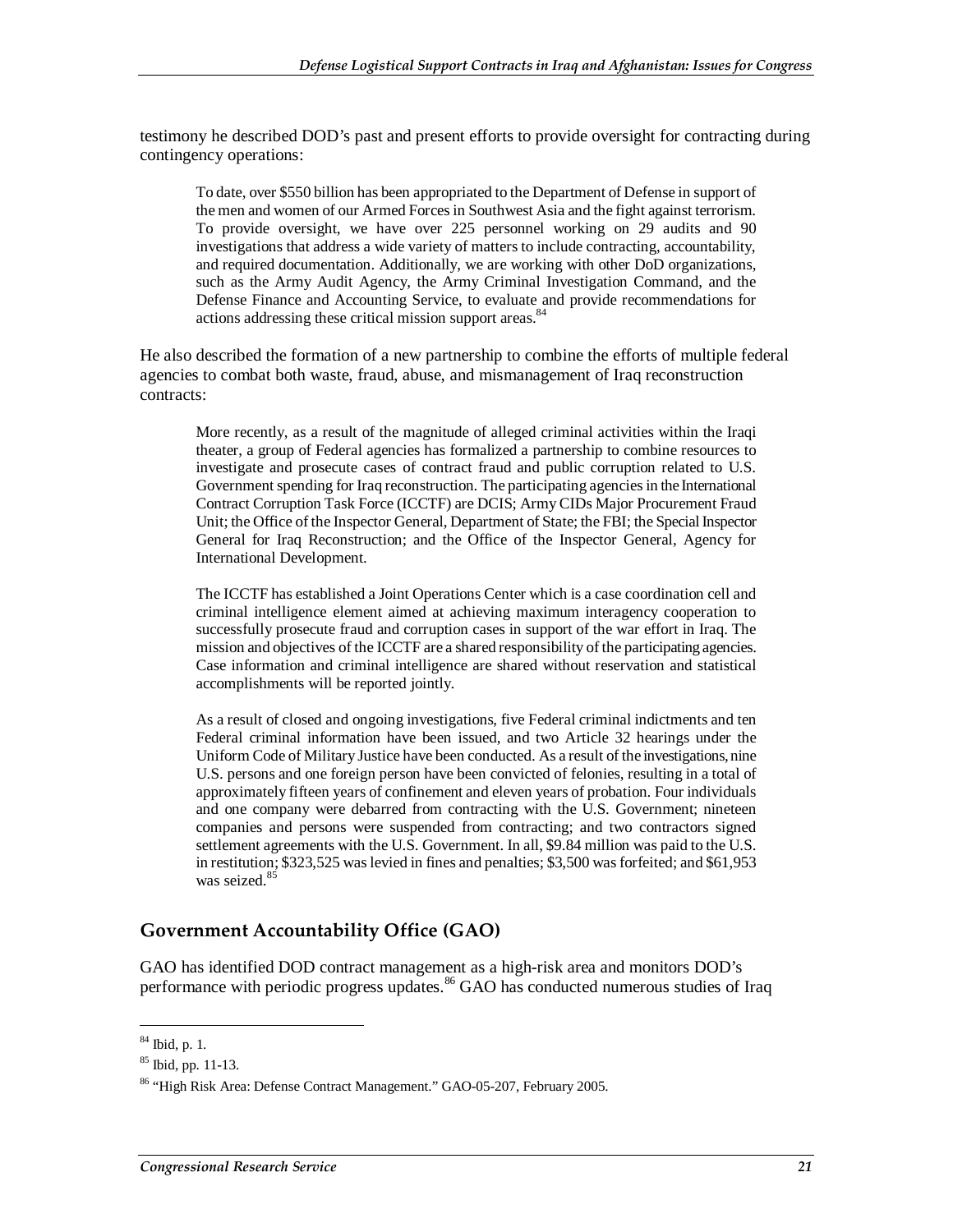contracting including several studies of logistical support contracts.  $87$  Since 2003 GAO has issued a number of Iraq-related reports and testimonies to Congress.

The Comptroller General David Walker appeared in July 2007 before the Senate Homeland Security and Governmental Affairs Committee to discuss four specific challenges facing federal agencies in the oversight and management of contracts. There he made several important observations:

Managing risks when requirements are in transition requires effective oversight. DOD lacked the capacity to provide sufficient numbers of contracting, logistics, and other personnel, thereby hindering oversight efforts. The challenges faced in Iraq are a symbol of systematic challenges facing DOD. DOD cannot develop a complete picture of the extent to which it relies on contractors to support its operations. Information on the number of contractor employees, and the services they provide, is not aggregated within DOD or its components. DOD recently established an office to address contractor support issues, but the office's specific roles and responsibilities are under study. DOD and its contractors need to clearly understand DOD's objectives and needs. To produce desired outcomes with available funding and within required time frames, they need to know the goods or services required, the level of performance or quality desired, the schedule, and the cost.<sup>88</sup>

## **Potential Oversight Issues**

Potential contract oversight issues that Congress may choose to examine include various aspects of contract administration, such as contract costs; development of contract requirements; costsreimbursement and sole-source contracts; transparency; and the size, shape, and skill diversity of the acquisition workforce.

#### **Contract Oversight**

One rationale often cited for the outsourcing of program management to industry is that DOD no longer has the in-house expertise needed to manage such complicated acquisition programs. Some Members of Congress may want DOD to develop a long-term plan to restore in-house expertise to make the government a smarter customer. Because of several cases in which highprofile weapons acquisition programs have been affected by escalating costs and technical shortcomings, Congress may choose to review the management of individual programs and the evolution of DOD's acquisition management processes with an eye toward using the FY2008 funding bills to strengthen the government's hand in dealing with industry. As an example, Secretary of the Navy Donald C. Winter and Chief of Naval Operations Adm. Michael G. Mullen have reported that the Navy intends to reclaim some of the authority over ship design it has ceded to industry. Congress may also choose to study the Army's Future Combat System (FCS) and may

<sup>87</sup> GAO-04-854, Military Operation. DOD's Extensive Use of Logistics Support Contracts Requires Strengthened Oversight. July 2004.

<sup>88</sup> GAO-07-358T, p. 13. Also see GAO-07-1098T. Federal Acquisitions and Contracting. Systemic Challenges Need Attention. Statement of David M. Walker, Comptroller General of the United States, July 17, 2007; GAO-07-145. Military Operations: High-Level DOD Action Needed to Address Long-standing Problems with Management and Oversight of Contractors Supporting Deployed Forces, December 2006, p. 53.; and GAO-04-854. Military Operations: DOD's Extensive Use of Logistics Support Contracts Requires Strengthened Oversight. July 2004, p. 67.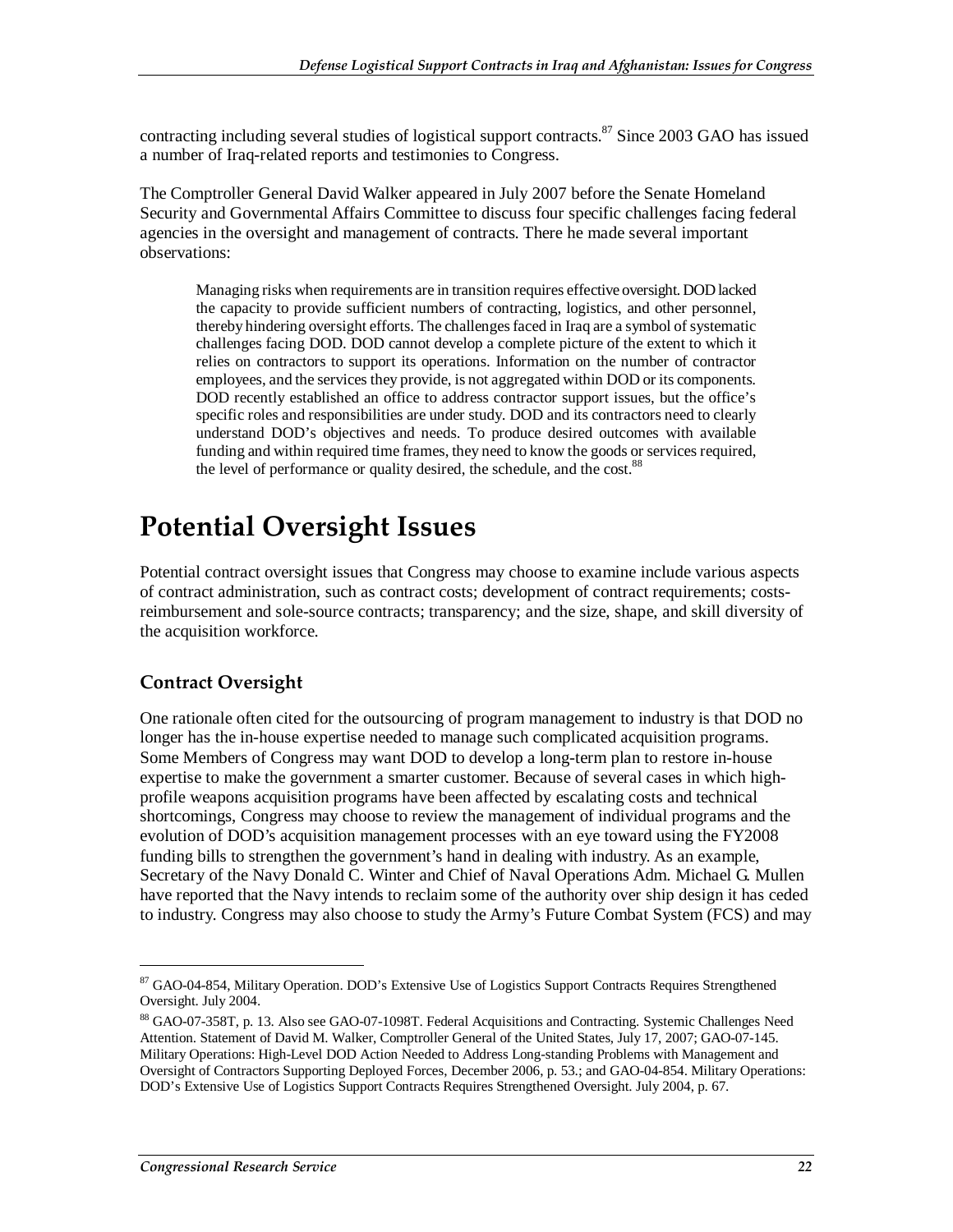question the amount of managerial discretion the Army has vested in the Lead System Integrator  $(LSI).$ <sup>89</sup>

#### **Contract Administration**

Contract administration includes contract management and contract oversight. FAR Part 37 states that "agencies shall ensure that sufficiently trained and experienced professionals are available to manage contracts."<sup>90</sup> The burden rests with the federal government to ensure that enough appropriately trained professionals are available to manage contracts. This is essential, particularly before the requirements generation process, when the government determines the scope of work to be completed. Contract management is also described in the Office of Federal Procurement Policy's (OFPP) "Guide To Best Practices for Contract Administration" where it states that "the technical administration of government contracts is an essential activity ... [it is] absolutely essential that those entrusted with the duty ensure that the government gets all that it bargains for ... and they must be competent in the practice of contractor administration."<sup>91</sup>

Over the past few years the size, shape, and complexity of logistical support service contracts have grown with the technical requirements. However, the size of the federal contractor workforce has decreased. There is now an imbalance—there are fewer federal contracting officials to manage the large-scale contracts and in some cases the government has sought to hire contractors to do the job that federal employees use to perform. For example, GAO reported that military officials utilizing LOGCAP had little understanding of LOGCAP or their contract management responsibilities. Additionally, some logistical support units intended to assist military commanders had no prior LOGCAP or contracting experience.  $^{92}$ 

Two former OFPP administrators, Steven Kelman and Allan Burman, stated that the current contracting situation creates a crisis. Here they offer their assessment:

Hiring contracting officials is hardly the way to dress for political success—who wants to bring in more "bureaucrats?"—but there can't be well-managed contracts without people to manage them. The current situation creates a vicious circle: Overstretched people make mistakes, producing demands for more rules, creating additional burdens, giving people even less time to plan effective procurement and manage performance.<sup>93</sup>

It is important that both civilian and military procurement sectors have qualified and experienced contract professionals. In the case of service contracts, having professionally trained contracting personnel could be even more critical than contracts for tangible goods. With tangible goods,

<sup>89</sup> For a discussion of the LSI concept, see CRS Report RS22631, *Defense Acquisition: Use of Lead System Integrators (LSIs)—Background, Oversight Issues, and Options for Congress*, by Valerie Bailey Grasso; CRS Report RL33753, *Coast Guard Deepwater Acquisition Programs: Background, Oversight Issues, and Options for Congress*, by Ronald O'Rourke; and CRS Report RL32888, *Army Future Combat System (FCS) "Spin-Outs" and Ground Combat Vehicle (GCV): Background and Issues for Congress*, by Andrew Feickert and Nathan Jacob Lucas.

<sup>&</sup>lt;sup>90</sup> FAR Part 37.

<sup>91</sup> OFPP Guide at http://www.acqnet.gov/comp/seven\_steps/library/OFPPguide-bp.pdf.

 $92$  Logistical support units write performance statements of work, prepare independent government cost estimates, and review contractor estimates on behalf of the government. See GAO-04-854. Military Operations: DOD's Extensive Use of Logistics Support Contracts Strengthen Oversight, July 21, 2004.

<sup>93</sup> Burman, Allan and Kelman, Steven. "Better Oversight of Contractors," *The Boston Globe*, January 16, 2007, p. A9.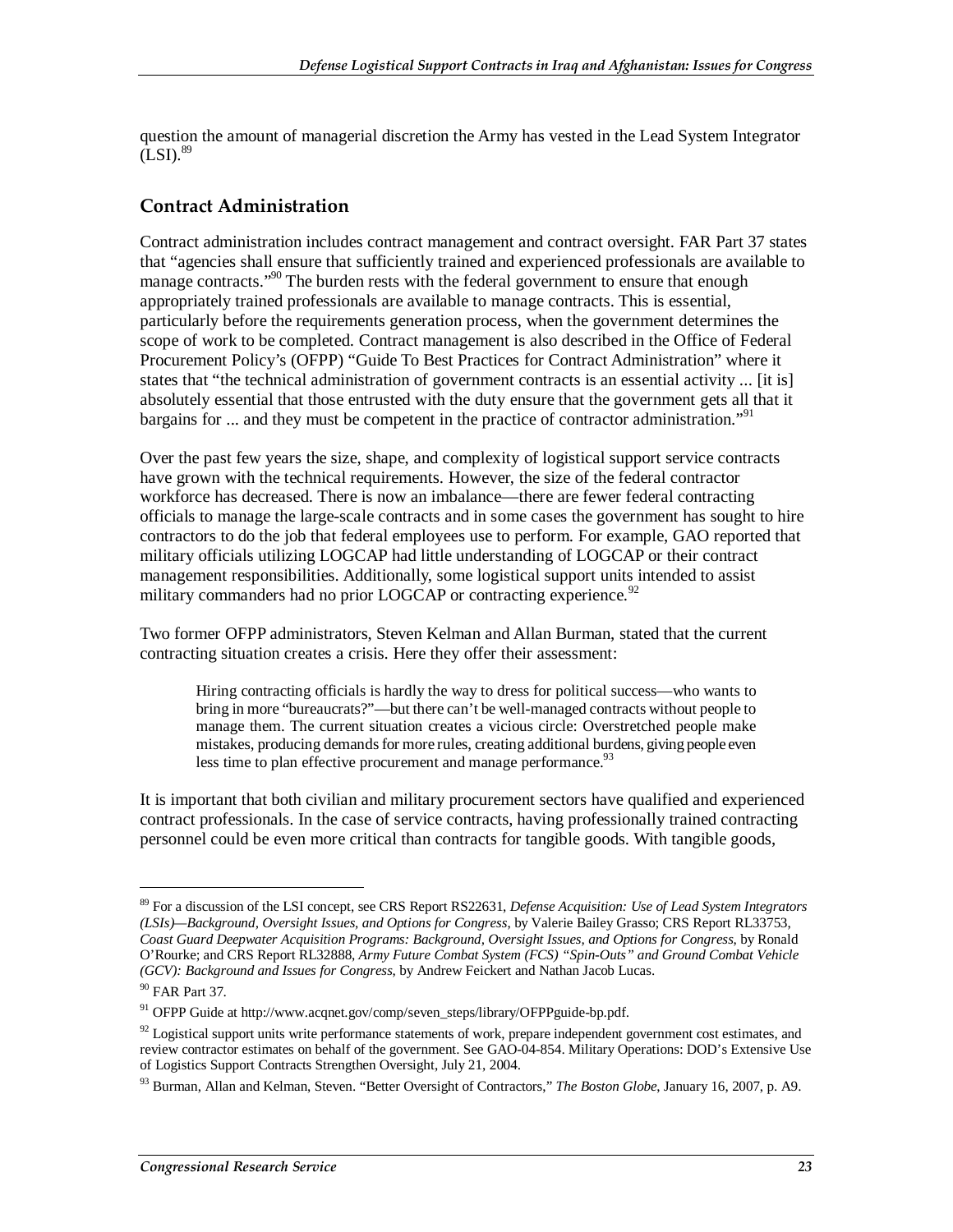there is an identifiable product. In the absence of a product, it becomes even more important that DOD and the contractor both exercise good stewardship of federally appropriated dollars.

#### **DOD Contracting Officials**

Contracting officials are expected to make tough decisions. As an example, Ms. Bunnatine Greenhouse, formerly the highest-ranking civilian at the U.S. Army Corps of Engineers (USACE), raised important questions on the rationale for the awarding of one KBR contract: first, in her opinion, because the awarding of the contract lacked an appropriate level of competition; and second, because in her view there existed an organizational conflict of interest. She objected to the awarding of one contract award as well as the five-year contract term.<sup>94</sup> The basis for her refusal to approve the proposed five-year, sole-source contract between KBR and the U.S. Army [for the Restore Iraqi Oil (RIO) contract] was because (1) KBR had been paid \$1.9 million to draft a contingency plan to design the "guts" of the contract, including the process, budget, and other details; and (2) selecting KBR for the five-year contract would violate procurement protocol, as (reportedly, Ms. Greenhouse stated) contractors who draw up a contingency plan cannot be allowed to bid on the job to *execute* the same plan.<sup>95</sup> She stated that bidding on the contract would give KBR an unfair advantage over any competitors. When pressured to sign the KBR contract, Ms. Greenhouse added the following contract language: "I caution that extending this sole source effort beyond a one-year period could convey an invalid perception that there is not strong intent for a limited competition."<sup>96</sup> The contract was later investigated by the SIGIR.<sup>97</sup> Various media reports suggested that in the case of Bunnatine Greenhouse, a trained and experienced senior DOD contract management official was eventually demoted and later fired for doing her job. $98$ 

Another senior DOD civilian testified that he made a decision to award KBR a task order under the LOGCAP contract without conducting any competition. Michael Mobbs, then-Special Assistant to the Under Secretary of Defense for Policy, testified that he made the decision to award KBR the contingency planning contract over the objections of an attorney with the Army Materiel Command. The attorney had determined that the oil-related task order was outside of the scope of the LOGCAP troop support contract. Later, GAO concluded that the lawyer's position was the correct one and that the work "should have been awarded using competitive procedures."<sup>99</sup>

<sup>94</sup> Schnayerson, Michael. "Oh, What a Lucrative War," *Vanity Fair*, April 2005, p. 9.

<sup>95</sup> For additional information, see CRS Report RL32229, *Iraq: Frequently Asked Questions About Contracting*, by Valerie Bailey Grasso et al.

<sup>96</sup> Vanity Fair, p. 149.

 $97$  It should be noted here that the KBR sole-source contract, according to the SIGIR, complied with applicable federal regulations for sole-source contracts, according to the SIGIR. The SIGIR concluded that "the justification used was that KBR had drafted the Contingency Support Plan (CSP), had complete familiarity with it, had the security clearances necessary to implement it, and the contract needed] to be immediately available to implement." Lessons In Contracting and Procurement. Iraq Reconstruction. Special Inspector General for Iraq Reconstruction. July 2006, p. 20.

<sup>98</sup> Witte, Griff. Halliburton Contract Critic Loses Her Job. *Washington Post*, August 29, 200, p. A11. For additional information, see the following documents: Letter to Tom Davis, Chairman, Committee on Government Reform, House of Representatives, from Henry A. Waxman, Ranking Minority Member, House of Representatives, November 10, 2004; Testimony of Bunnatine Greenhouse before the Senate Democratic Policy Committee, June 27, 2005; and Letter to Donald Rumsfeld, Secretary of Defense, from Senators Byron L. Dorgan and Frank Lautenberg, and Representative Henry A. Waxman, August 29, 2005.

<sup>&</sup>lt;sup>99</sup> Briefing by Michael Mobbs, Special Assistant to the Undersecretary of Defense for Policy, for staff of the House (continued...)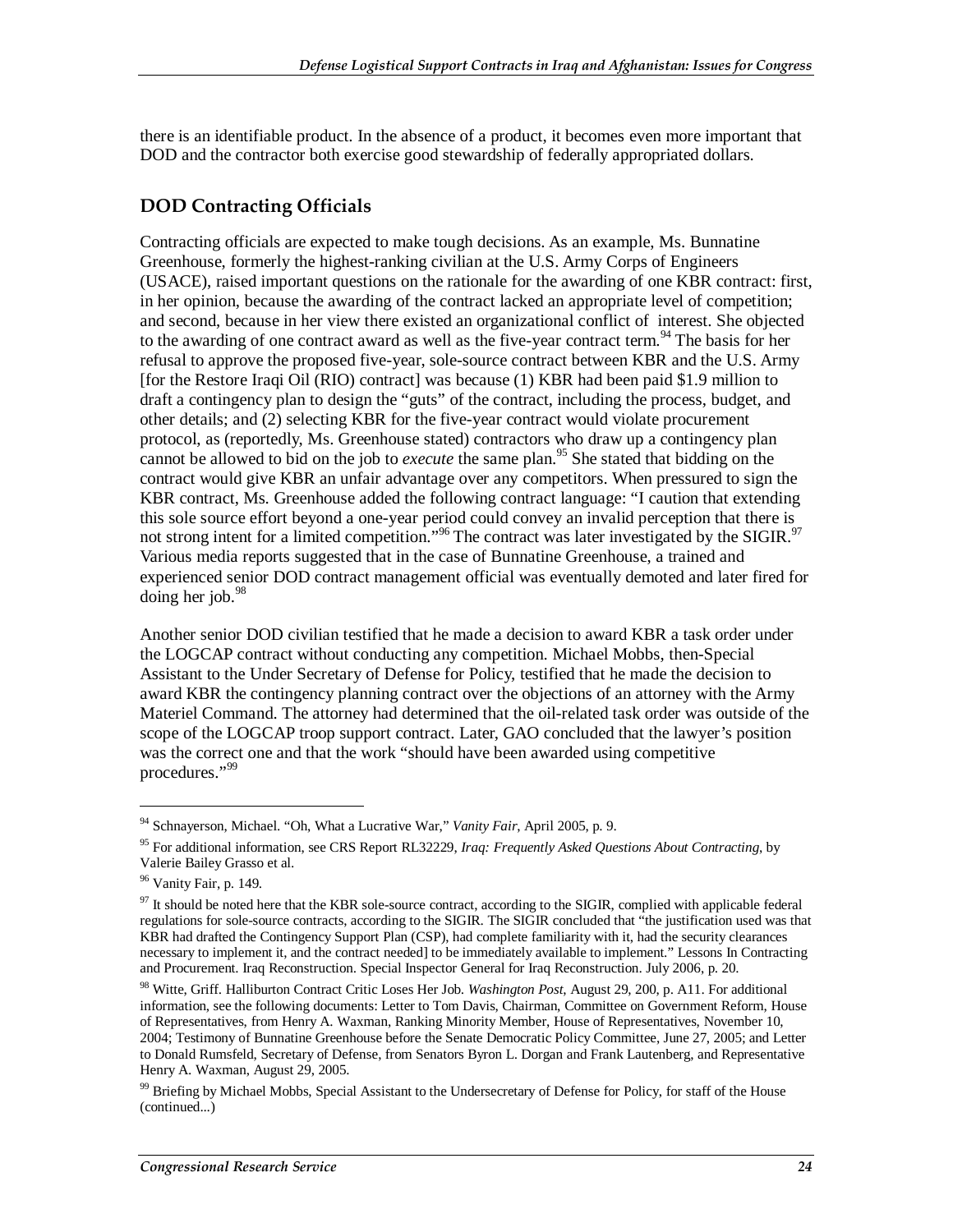#### **Development of Contract Requirements**

LOGCAP contracts have often bypassed the process to define realistic funding, appropriate time frames, and other important requirements through the use of "undefinitized" contract actions. Undefinitized contract actions<sup>100</sup> do not require that the DOD contracting official write a completed performance work statement before the work is performed. Some proponents of undefinitized task orders have stated that they give the contractor more flexibility in getting work started sooner. However, recent DCAA audits have found that these undefinitized task orders have given KBR a significant cost advantage. Auditors have found that DOD contracting officials were more willing to rely on KBR's costs estimates, estimates later found to be greatly inflated. According to DCAA auditors, DOD contracting officials rarely challenged these cost estimates. The estimates became the baseline from which KBR established their costs upon which to bill the government, which later increased their overall profit.

In testimony before the Senate Armed Services Committee, the SIGIR stated that contracting personnel must be provided with an adequate description of a customer's needs. The inability to properly define and prepare requirements appeared to be a significant oversight challenge in the Iraq contracting process.<sup>101</sup>

#### **Use of Indefinite-Delivery/Indefinite-Quantity Contracts102**

FAR Subpart 16.5 defines Indefinite-Delivery/Indefinite-Quantity (ID/IQ) contracts.<sup>103</sup> In the case of ID/IQ contracts, task and delivery orders are issued; these orders do not define a firm quantity of goods or services.<sup>104</sup> While task and delivery orders under ID/IQ contracts are not subject to the Competition in Contracting Act (CICA), they are subject to competition-type requirements under other provisions of law. Task orders are the "to do" portion of the contract, the contractor's action list. LOGCAP contracts allow task orders to be approved as needed without being subject to competition among multiple contractors. Task orders are not contracts but can potentially allow significant amounts of work to be performed on a non-competitive basis. Task Order 59 was one of the largest single task orders on the LOGCAP III contract. It was issued in May 2003 and includes various discrete functions, supporting up to 130,000 U.S. troops, and has reportedly resulted in estimates of charges to the government of about \$5.2 billion dollars from June 2003 through June 2004.

<sup>(...</sup>continued)

Government Reform Committee, June 8, 2003. Also, see GAO-04-605. Rebuilding Iraq: Fiscal Year 2003 Contract Award Procedures and Management Challenges, June 2004.

 $100$  Also referred to as undefinitized task orders.

<sup>&</sup>lt;sup>101</sup> Testimony of the Special Inspector General for Iraq Reconstruction, before the Senate Armed Services Committee, February 7, 2006.

 $102$  For a discussion of indefinite-delivery/

<sup>&</sup>lt;sup>103</sup> FAR Subpart 16.5 Indefinite-delivery/indefinite-quantity contracts, also known as ID/IQ contracts, supply an indefinite quantity of supplies, goods, or materials, for an indefinite period of time. See FAR, Part 16, Types of Contracts.

<sup>&</sup>lt;sup>104</sup> Indefinite-quantity contracts are also known as delivery order contracts or task order contracts.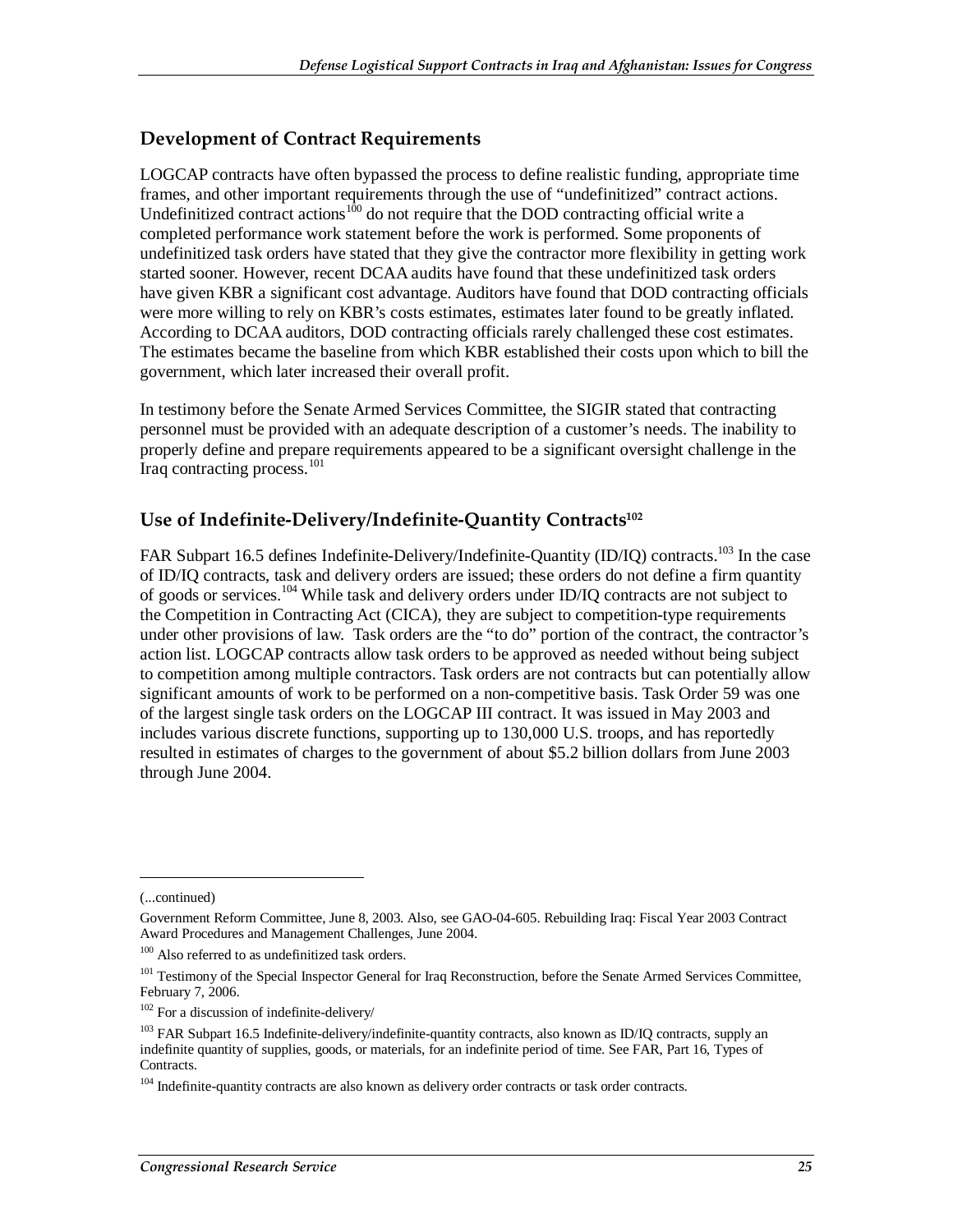#### **Costs and the Use of No-Bid and Sole-Source Contracts**

Much has been written in the media about the use of sole-source contracting in Iraq.<sup>105</sup> In general, most authorities believe that government contract costs are influenced significantly by the degree of competition; that having several competitors will reduce overall cost. However, questions have been raised as to whether contract costs in a war zone are inherently uncontrollable. DOD has argued that Iraq contracting costs are expensive because of the uncertainty of war-related requirements for goods and services. Government contingency contracting in times of war has often favored using programs such as LOGCAP because it enables contracting officials to move quickly to secure contractors, who in turn can be deployed quickly into the combat theater.

While full and open competition is the standard for government contracting, full and open competition has not been the standard for contracting for troop support services under LOGCAP. One report stated that of the \$145 billion in non-competitive contracts awarded by the federal government in 2005, \$97.8 billion was awarded in "no-bid" contracts. Of that \$97.8 billion in contracts, \$63.4 billion was awarded under the rationale that only one contractor could supply the needed goods or services. The remaining \$34.4 billion was awarded in no-bid contracts under a variety of other exceptions to full and open competition. \$8.7 billion was awarded for emergency situations, and \$2.9 billion was awarded for circumstances where a statute authorizes or requires restricted competition.<sup>106</sup> Finally, \$47.2 billion in contracts was awarded in cases where the competitive range was limited to a small group of companies.

The Special Investigations Division of the House Government Reform Committee has issued a report titled Dollars*, not Sense: Government Contracting Under the Bush Administration*. According to this report, in 2000 the federal government awarded \$67.5 billion in noncompetitive contracts; that figure rose to \$145 billion in 2005, an increase of 115%. While the contracts awarded were larger, the value of contracts overseen by the average government procurement official rose by 83% (between 2000-2005).

#### **Cost-reimbursement Contracts**

Cost-reimbursement contracts can be (1) cost-plus award fee; (2) cost-plus incentive fee; or (3) cost-plus fixed fee.<sup>107</sup> In 2000, the federal government spent \$62 billion on cost-plus contracts; in 2005, that figure increased to \$110 billion. Nearly half of all costs-plus contracts (\$52 billion) were costs-plus award fee contracts. LOGCAP was the single largest cost-plus award fee contract, and at one time was valued at about \$16.4 billion.<sup>108</sup>

#### **Use of Overhead Fees**

1

The SIGIR's past investigations into reconstruction contracts revealed that, in some contracts, overhead expenses accounted for more than half of the costs that Kellogg, Brown, and Root

<sup>106</sup> Dollars, Not Sense: Government Contracting Under the Bush Administration. United States House of Representatives, Committee on Government Reform - Minority Staff, Special Investigations Division, p. 7-9.

<sup>&</sup>lt;sup>105</sup> Sole-source contracts are contracts which are not subject to competition.

<sup>&</sup>lt;sup>107</sup> Cost-reimbursement types of contracts provide for payment of allowable incurred costs, to the extent prescribed in the contract. These contracts establish an estimate of total cost for the purpose of obligating funds and establishing a ceiling that the contractor may not exceed (except at its own risk) without the approval of the contracting officer.

<sup>&</sup>lt;sup>108</sup> Army Field Support Command, Media Obligation Spreadsheet, April 20, 2006.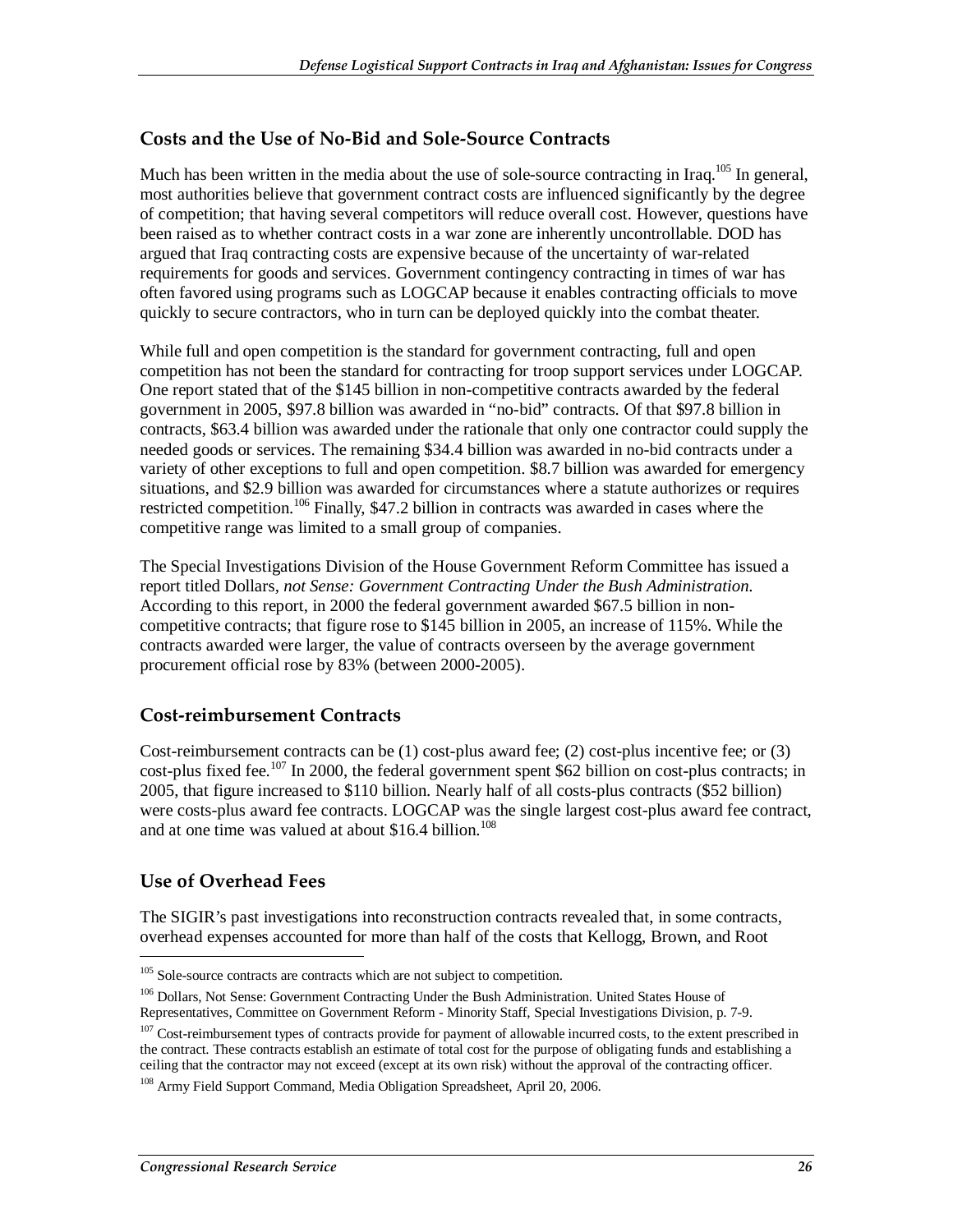(KBR) billed the federal government. A recent audit report, "Review of Administrative Task Orders for Iraq Reconstruction Contracts," found that relatively high overhead costs were charged, and that these costs were significantly higher than work performed by other companies in Iraq. For these contracts, overhead costs ranged from 11% to 55% of projected contract budgets. For example, the SIGIR found that in five KBR projects, administrative costs outdistanced the costs of the projects alone. For example, the report cites a project where administrative costs totaled about \$52.7 million, while the actual project costs were about \$13.4 million. In another case, the combined administrative costs for five contractors totaled about \$62 million, while the direct construction costs totaled \$26.7 million.<sup>109</sup> The SIGIR found that overhead expenses accounted for more than half of the costs KBR billed the federal government.

Overhead fees can also result as a part of fees passed from one contractor to another. One such example is the case of Blackwater Security Firm's contract for private security services in Iraq. Blackwater's contract paid workers who guarded food trucks a salary of \$600 a day. The company added overhead costs and a 36% markup to its bill, then forwarded the bill to a Kuwaiti company. The Kuwaiti company then added costs and profit, then sent the bill to the food company. The food company did the same, and finally sent the bill to KBR. KBR passed its cost to DOD. Yet the U.S. Army stated in a congressional committee hearing that it had never authorized KBR to enter into a subcontracting relationship with Blackwater. The matter remains pending. $110$ 

#### **Transparency**

<u>.</u>

Transparency allows the federal government to better administer contracts and oversee contractors. For example, the federal government has had difficulty getting certain contractors to provide important information on their invoices and billing statements. The SIGIR released a series of audit and investigative reports which drew attention to barriers that hampered the government's efforts. In one report, SIGIR Bowen reported that it was difficult to complete the investigation into the KBR contracts because KBR "routinely and inappropriately marked their data as proprietary."<sup>111</sup>

Another problem with a lack of transparency is the relationship between the federal government, the prime contractor, and the subcontractors. The federal government has a contractual relationship with the prime contractor, not with subcontractors. Thus the government may be somewhat limited in providing full accountability for tax-payer dollars. While the prime contractor-subcontractor relationship is between private sector companies, the monies are from public funds. $112$ 

<sup>&</sup>lt;sup>109</sup> Powers, Mary Buckner. Congress Moves To Reinstate Iraq Contracting Overseer. Engineering News-Record, Vol. 257, No. 19, p. 13. November 13, 2006.

<sup>110 &</sup>quot;Watching War Costs," *The News & Observer*, Raleigh, NC, December 9, 2006. Retrieved January 21, 2007, at http://www.nexis.com/research/search/submitViewTagged.

<sup>&</sup>lt;sup>111</sup> Powers, Mary Buckner. Congress Moves To Reinstate Iraq Contracting Overseer. Engineering News-Record, Vol. 257, No. 19, p. 13. November 13, 2006.

<sup>112 &</sup>quot;Commentary: Watching War Costs," *The News & Observer*, Raleigh, NC, at http://www.nexis.com/research/ search/submitViewTagged.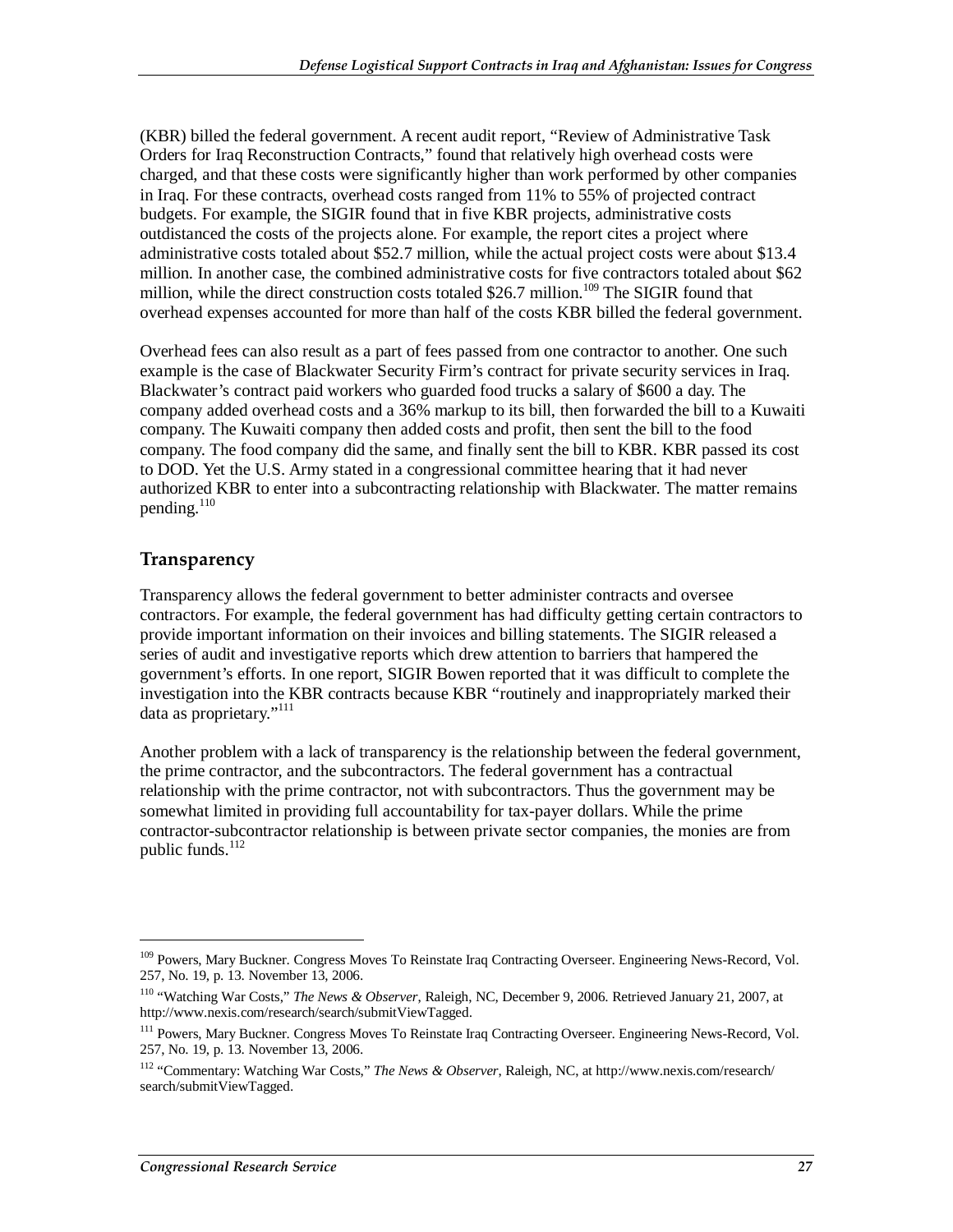#### **Acquisition Workforce**

Secretary Gates has announced a move to significantly increase the size of the defense acquisition workforce, primarily achieved by converting about 10,000 private-sector contractor positions to full-time government positions, and hiring an additional 10,000 defense acquisition workforce employees by 2015. According to DOD officials, the long-term goal is to increase the size of the organic defense acquisition workforce to its 1998 levels of approximately 147,000 employees. At the same time, statements issued by President Obama have signaled his intention to reduce defense contracting spending by reviewing DOD's acquisition processes prior to the commencement of the next Quadrennial Defense Review. President Obama has reportedly announced that he may perform a line-by-line review of the federal budget, eliminate government programs that are not performing, reduce federal spending on contractors by at least 10%, and require each federal agency to justify the use of cost-reimbursement (also known as costs-plus) and sole-source (also known as non-competitive) contracts with possible implications for DOD acquisition policy.<sup>113</sup>

According to DOD, its acquisition workforce has been reduced by more than 50% between 1994 and 2005.114 In future years, between 2006-2010, half of the federal acquisition workforce will be eligible to retire.<sup>115</sup> It has been reported that DOD does not have sufficient numbers of contractor oversight personnel, particularly at deployed locations. This limits DOD's ability to assure that taxpayer dollars are being used in a judicious manner. For example, in recent testimony before Congress, a GAO official reported that if adequate staffing had been in place, the Army could have realized substantial savings on LOGCAP contracts in Iraq.<sup>116</sup> The GAO official also stated that one DCMA official, who is responsible for overseeing the LOGCAP contractor's performance at 27 locations, reported that he was "unable to visit all of those locations during his six-month tour to determine the extent to which the contractor was meeting the contract's requirements."<sup>117</sup>

117 GAO-07-359T, p. 8.

<sup>&</sup>lt;sup>113</sup> See the following two documents: Defense Budget Recommendation Statement, as prepared for delivery by Secretary of Defense Robert M. Gates, Arlington, VA, Monday, April 06, 2009; and The White House, Office of the Press Secretary, Government Contracting: Memorandum for the Heads of Executive Departments and Agencies, March 4, 2009.

<sup>&</sup>lt;sup>114</sup> In 1998, the House National Security Committee asked GAO to review DOD's progress in achieving a 25-percent reduction in the acquisition organizations' workforce, examine the potential savings associated with such reductions, determine the status of DOD efforts to redefine the acquisition workforce, and examine DOD's efforts to restructure acquisition organizations. GAO concluded that "DOD has been reducing its acquisition workforce at a faster rate than its overall workforce and is on schedule to accomplish a 25-percent reduction by the fiscal year 2000. However, potential savings from these reductions cannot be precisely tracked in DOD's budget. In addition, some of the potential savings from acquisition workforce reductions may be offset by other anticipated costs. Such costs include those for contracting with private entities for some services previously performed by government personnel (i.e., substituting one workforce for another." U.S. Congress. General Accounting Office. Defense Acquisition Organizations: Status of Workforce Reductions. Report to the Chairman, Committee on National Security, House of Representatives. GAO/NSIAD-98-161. June 1998. 20 pages. For another source of data on the federal acquisition, see Report on the Federal Acquisition Workforce, FY2003-2004, Federal Acquisition Institute Report, Executive Summary, p. vii.

<sup>&</sup>lt;sup>115</sup> S. Assad, Director, Defense Procurement and Acquisition Policy, in testimony before the Acquisition Advisory Panel, June 13, 2006, p. 57-58 (excerpted from the Final Panel Working Draft, Report of the Acquisition Advisory Panel to the Office of Federal Procurement Policy and the U.S. Congress, December 2006.

<sup>116</sup> GAO-07-359T. Defense Acquisitions: DOD Needs to Exert Management and Oversight to Better Control Acquisition of Services. Statement of Katherine V. Schinasi, Managing Director, Acquisition and Sourcing Management, before the Subcommittee on Readiness and Management Support Committee on Armed Services, United States Senate, January 17, 2007.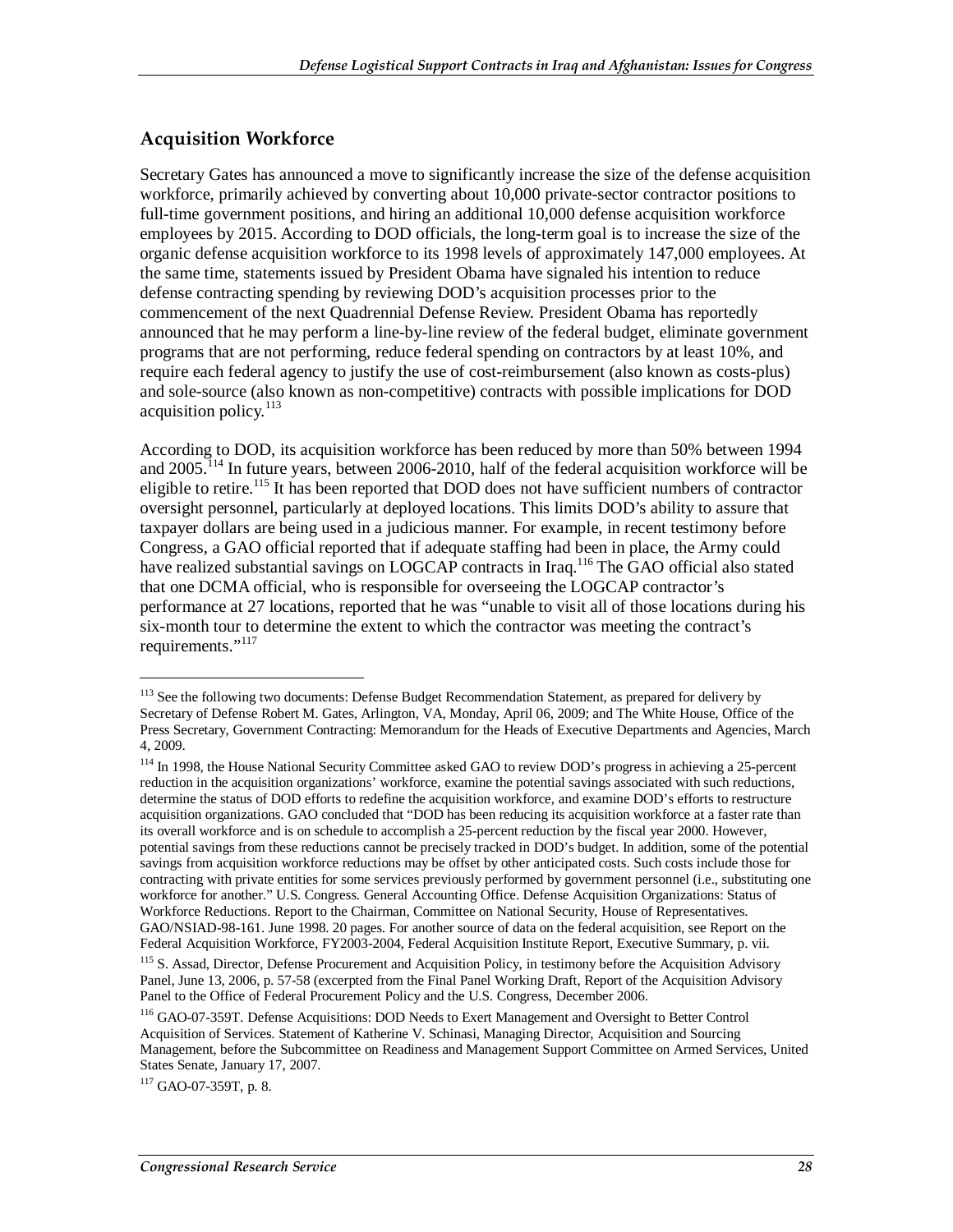Earlier mandates to reduce the size of the DOD acquisition workforce reflected Congress' view that the workforce had not been downsized enough—that reductions continued to lag in proportion to the decline in the size of the overall defense budget, in general, and to the acquisition portion of the defense budget, in particular. At that time, Congress and DOD were at odds over the need for further reductions in the defense acquisition workforce. Reducing the defense acquisition workforce had been viewed by the Congress, in the past, as a necessary requirement for eliminating wasteful spending, and providing DOD with increased funding for other priorities.

Staffing shortages in the defense contracting personnel to oversee Iraq contracts have become part of a larger, systemic problem within DOD.<sup>118</sup> In reducing the size and shape of the federal acquisition workforce, an unanticipated result has been the increase in the growth of the private sector service contracts. With the growth in service contracting; the increase in the number of complex, billion dollar contracts; and the decline in the number of federal acquisition workforce employees, some officials have asserted that there are not enough DOD contracting officials, onsite in Iraq, who are available and experienced enough to manage the complexities of the new acquisition programs, or oversee private sector contractors.

It appears to some that DOD has downsized the federal acquisition workforce, particularly those that oversee large-scale contracts like LOGCAP, to dangerously low levels. They note that the past downsizing of the defense acquisition workforce has resulted in the loss of technical personnel and a talent drain on DOD's ability to meet its mission and objectives. There are concerns over potential deficits and imbalances in the skills and experience levels of personnel who manage large-scale weapon acquisition programs and defense contracts.

#### **The Gansler Commission**

The Secretary of the Army commissioned a study headed by former Deputy Secretary of Defense Jacques Gansler to analyze "structural weaknesses and organizational deficiencies in the Army's acquisition and contracting system used to support expeditionary operations." Dr. Gansler has recently presented the commission's findings and recommendations before Congress.<sup>119</sup> Here is an excerpt of the commission's analysis of the acquisition workforce:

The expeditionary environment requires more trained and experienced military officers and non-commissioned officers (NCOs). Yet, only 3 percent of Army contracting personnel are active duty military and there are no longer any Army contracting career General Officer (GO) positions. The Army's acquisition workforce is not adequately staffed, trained, structured, or empowered to meet the Army needs of the  $21<sup>st</sup>$  Century deployed war fighters. Only 56 percent of the military officers and 53 percent of the civilians in the contracting career field are certified for their current positions. Notwithstanding a seven-fold workload increase and greater complexity of contracting, the Institutional Army is not supporting this

<sup>&</sup>lt;sup>118</sup> The same observations were made about the U.S. Coast Guard's Deepwater contract. According to Admiral Thad Allen, Commandant, the issue concerns "the capacity of our acquisition staffs to deal with the myriad definitization of task orders, particular line items, the ability to interact with the extensive amount of nodes that you have in Integrated Coast Guard Systems ... I'm not sure that we understood going how much we had to be prepared to handle the work load in terms of capacity and competency in human capital, and that's one of the main things I'm focusing on." Cavas, Christopher P. Millions for Deepwater, No One to Spend It. U.S. Coast Guard Adds Acquisition Experts for Modernization. *Defense News*, Vol. 22, No. 2, January 8, 2007, p. 1.

<sup>&</sup>lt;sup>119</sup> Senate Armed Services Committee, Subcommittee on Readiness and Management Support on December 6, 2007. http://armed-services.senate.gov/e\_witnesslist.cfm?id=3048.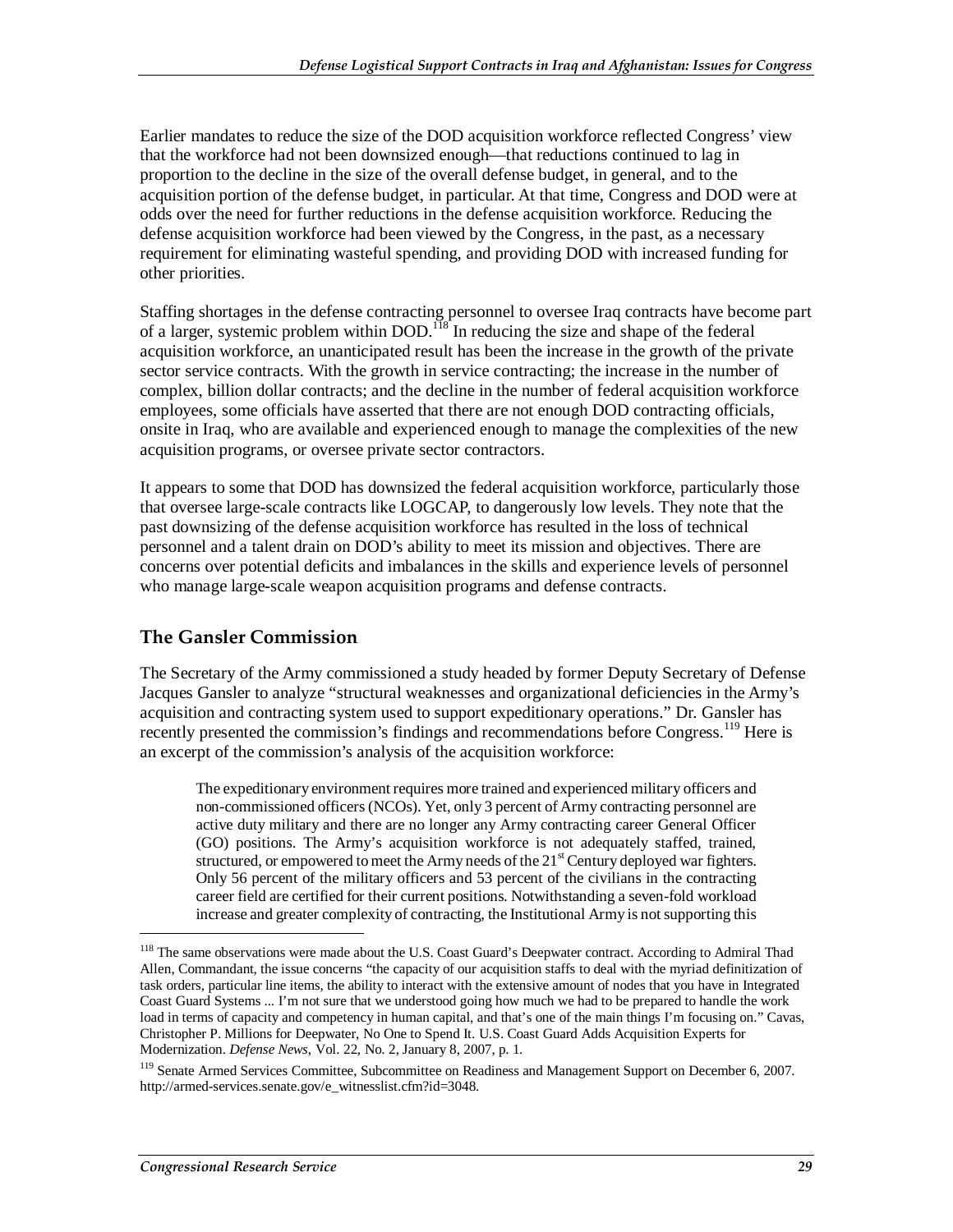key capability. Notwithstanding there being almost as many contractor personnel in the Kuwait/Iraq/Afghanistan theater as there are U.S. military, the Operational Army does not yet recognize the impact of contracting and contractors in expeditionary operations and on mission success. What should be a core competence—contracting (from requirements definition, through contract management, to contract closeout)—is treated as an operational and institutional side issue.<sup>120</sup>

The commission's report recommends that the Army makes systemic and fundamental changes in the way it conducts business, and has divided its recommendations into four major areas as described here:

- Increase the stature, quantity, and career development of military and civilian contracting personnel (especially for expeditionary operations);
- Restructure the organization and restore responsibility to facilitate contracting and contract management in expeditionary and CONUS operations;
- Provide training and tools for overall contracting activities in expeditionary operations; and
- Obtain legislative, regulatory, and policy assistance to enable contracting effectiveness in expeditionary operations.<sup>121</sup>

#### **Independent Panel to Examine the Defense Contract Audit Agency**

DOD has asked the Defense Business Board to examine the performance of the Defense Contract Audit Agency (DCAA) and report their findings within 60 days.<sup>122</sup> DCAA has come under increased scrutiny, in part, because of a July 2008 GAO report which investigated certain complaints it received from the FraudNet hotline alleging questionable and improper auditing irregularities. GAO found that the allegations were substantiated; the report concluded with the following observations, as stated below:

In the cases we investigated, pressure from the contracting community and buying commands for favorable opinions to support contract negotiations impaired the independence of three audits involving two of the five largest government contractors. In addition, DCAA management pressure to (1) complete audit work on time in order to meet performance metrics and (2) report favorable opinions so that work could be reduced on future audits and contractors could be approved for direct-billing privileges led the three DCAA personnel to take inappropriate short cuts—ultimately resulting in noncompliance with GAAS and internal DCAA CAM guidance. Although it is important for DCAA to issue products in a timely manner, the only way for auditors to determine whether "prices paid by the government for needed goods and services are fair and reasonable" is by performing

<sup>&</sup>lt;sup>120</sup> U.S. Army. Urgent Attention Required: Army Expeditionary Contracting, Report of the Commission on Army Acquisition and Program Management, November 1, 2007, p. 10, at http://www.army.mil/docs/ Gansler Commission Report Final 071031.pdf.

<sup>121</sup> Ibid, p. 13.

<sup>&</sup>lt;sup>122</sup> From the Defense Business Board's website: "The Defense Business Board, under the provisions of the Federal Advisory Committee Act of 1972, as amended, shall provide the Secretary of Defense, through the Deputy Secretary of Defense, independent advice and recommendations on effective strategies for the implementation of best business practices of interest to the Department of Defense. The ultimate objective of this advice is to enhance the efficiency and effectiveness of organizational support to the nation's warfighters." Board members are appointed by the President and serve for two-year terms. For further information, refer to http://www.defenselink.mil/dbb/charter.html.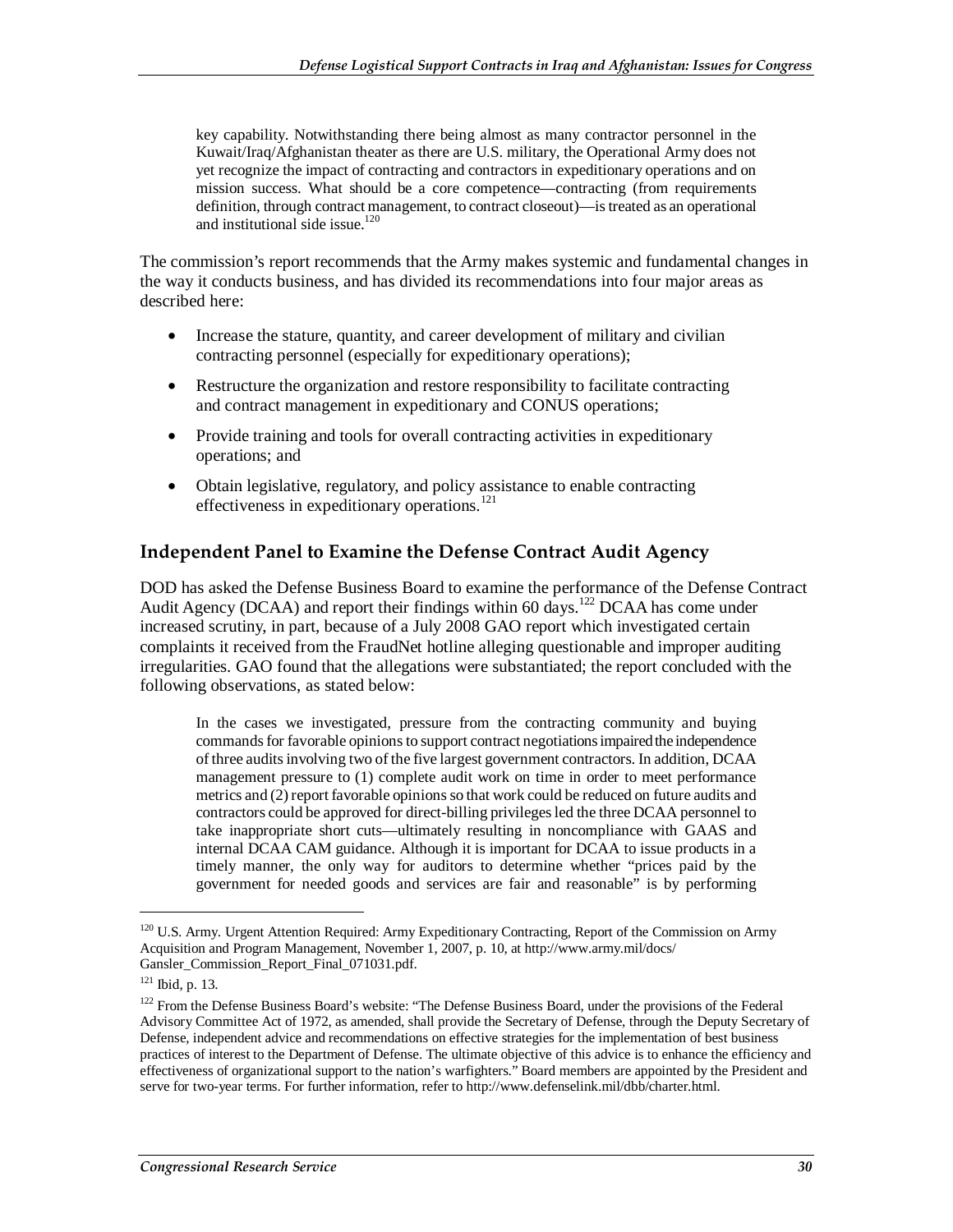sufficient audit work to determine the adequacy of contractor systems and related controls, and contractors compliance with laws, regulations, CAS, and contract terms. Further, it is important that managers and supervisory auditors at the three locations we investigated work with their audit staff to foster a productive, professional relationship and ensure that auditors have the appropriate training, knowledge, and experience.<sup>123</sup>

## **Potential Options for Congress**

Congress may choose to consider the following options when examining DOD contracts for troop support: (1) implementing of the Gansler Commission's recommendations; (2) broadening of the jurisdiction of the SIGIR to include DOD contracts for troop support services (like LOGCAP contracts); (3) convening of a study of the federal employee and contractor workforce; (4) requiring more detail to give Congress better information to perform its oversight role; and (5) establishing a dedicated office to conduct audits and investigation of DOD contracts.

## **Option 1: Implementing the Gansler Commission Recommendations**

Perhaps the most significant recommendation of the Gansler Commission is that the Army address some institutional and cultural issues that may provide an obstacle to moving forward. The commission interviewed a number of knowledgeable Army officials and concluded with the following observations about the challenges that the Army will face in making significant improvements in its business operations, as described here in the report:

Those charged with getting the job done have provided valuable insight into the doctrine, policies, tools, and resources needed for success. Clearly, the Army must address the repeated and alarming testimony that detailed the failure of the institution (both the Institutional Army and the Department of Defense) to anticipate, plan for, adapt, and adjust acquisition and program management to the needs of the Operational Army as it has been transformed, since the end of the Cold War, into an expeditionary force. The Institutional Army has not adjusted to the challenges of providing timely, efficient, and effective contracting support to the force in Operation Iraqi Freedom (more than half of which is contractor personnel). Essentially, the Army sent a skeleton contracting force into theater without the tools or resources necessary to adequately support our war fighters. The personnel placed in that untenable position focused on getting the job done, as best they could under the circumstances—where support is needed in a matter of hours, or, at best, days. They used their knowledge, skill, limited resources, and extraordinary dedication to get contracts awarded. Alarmingly, most of the institutional deficiencies remain four-and-a-halfyears after the world's best Army rolled triumphantly into Baghdad.<sup>124</sup>

<sup>&</sup>lt;sup>123</sup> U.S. Government Accountability Office. DCAA Audits: Allegations That Certain Audits at Three Locations Did Not Meet Professional Statements Were Substantiated. Report to Congressional Addressees, GAO-09-857, July 2008, p. 65. Also, see Peters, Katherine McIntire. Defense Taps Independent Panel to Examine Contracting Agency. *Government Executive*, August 12, 2008; and Brodsky, Robert. Defense Audit Agency Maps Out Response to Damaging Report. *Government Executive*, August 14, 2008.

 $124$  Ibid, p. 16.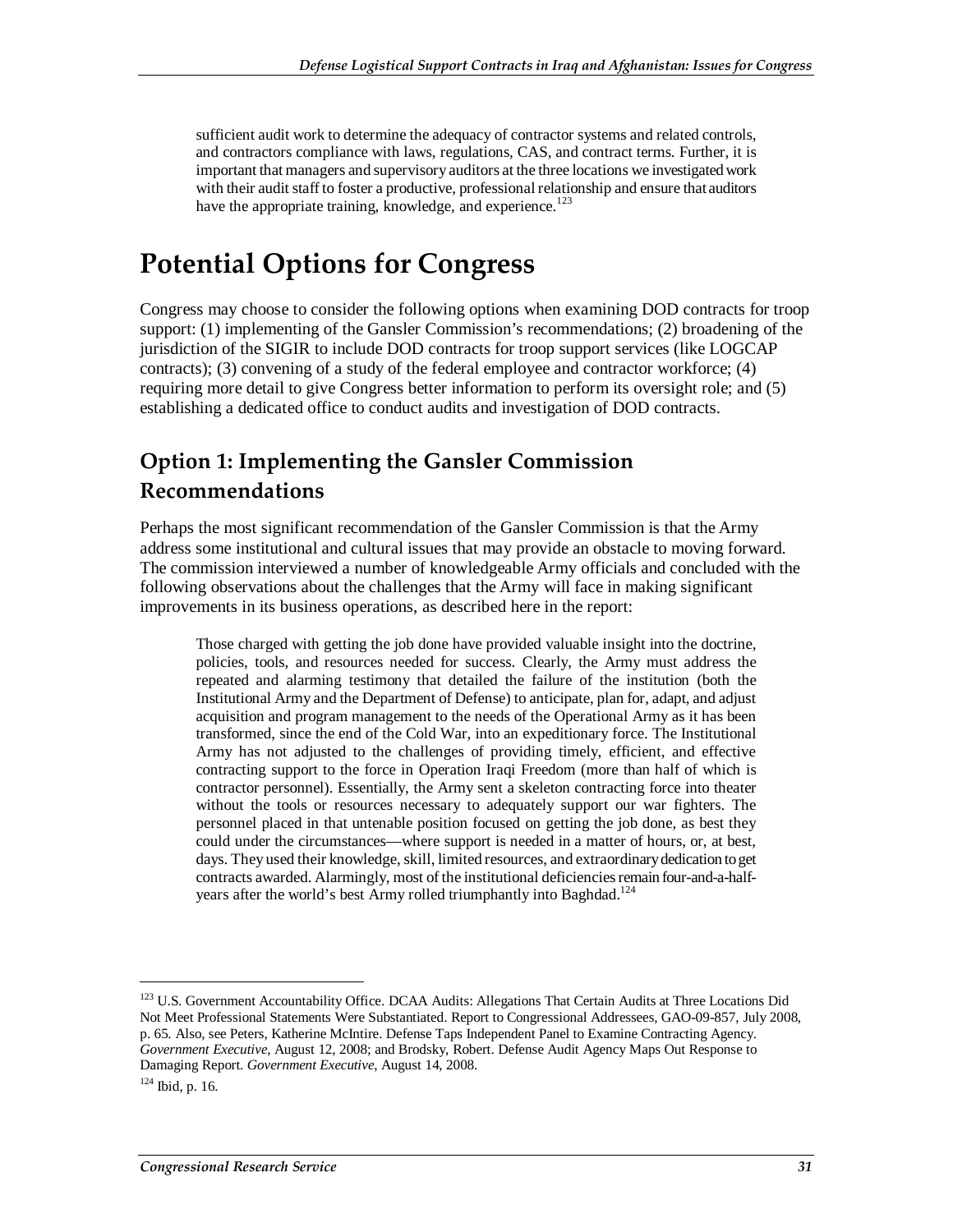## **Option 2: Expanding the SIGIR's Jurisdiction**

Another option is to give the SIGIR the authority to audit and investigate DOD logistical support contracts in Iraq. The SIGIR has already established a presence in Iraq, and has issued more than 150 reports, including audits and investigations. His efforts have largely resulted in the arrest of five people, and the convictions of four of them, with more than \$17 million in assets seized.<sup>125</sup> The SIGIR has made several recommendations related to his audit and investigation of contracts under his jurisdiction. His observations and insights may be relevant and appropriate for the contract administration and oversight of DOD contracts for troop support services.<sup>126</sup>

## **Option 3: Convening a Study of the Federal Employee and Contractor Workforce**

Congress may want to convene a study of the federal employee and contractor workforce. The study could examine three important questions: (1) Is there an appropriate balance of federal employee and contractor roles? (2) Is there an appropriate federal role and presence in the oversight area? and (3) Is the federal government attracting the right types of acquisition professionals?

Congress could require a separate report, from each military service, on the size, scope, costs, and structure of its acquisition workforce (including military, civilian, and contractor personnel).

## **Option 4: Requiring More Detail for Better Oversight**

Congress could require DOD to provide more details for better congressional oversight. There are five questions that Congress could consider: (1) Should DOD move to limit sole-source or limited competition for Iraq contracts? (2) Should DOD use more fixed-priced contracting in Iraq? (3) Should task and delivery orders have certain dollar constraints? (4) Should task orders be subject to public notice? and (5) Should larger contracts be divided into smaller contracts, with betterdefined, discrete tasks?

To create more transparency and openness in defense acquisitions regarding contract administration, costs, and performance, Congress could require a separate report from each military service. Each report could include data on the size, scope, costs, and structure of all contracts, particularly no-bid, sole-source, and costs-reimbursement contracts.

Congress also could require that specific criteria be met before certain contract arrangements can be approved by DOD or by Congress. In addition, Congress could require a periodic recompetition of certain types of contracts, like LOGCAP, that have the potential of spanning for many years. Congress could also require, for example, that task orders beyond a certain size be treated as a separate contract, and thus subject to competition among multiple contractors.

<sup>&</sup>lt;sup>125</sup> Senator Collins Works To Extend The Term of the Office that Oversees Billions in Iraqi Reconstruction Dollars. Press Release of the United States Senate Committee on Governmental Affairs, November 13, 2006.

<sup>&</sup>lt;sup>126</sup> As an example, the SIGIR recommends the creation of an "enhanced contingency FAR" to simplify the rules governing contingency contracting. SIGIR, Lessons in Contracting and Procurement, July 2006, p. 97.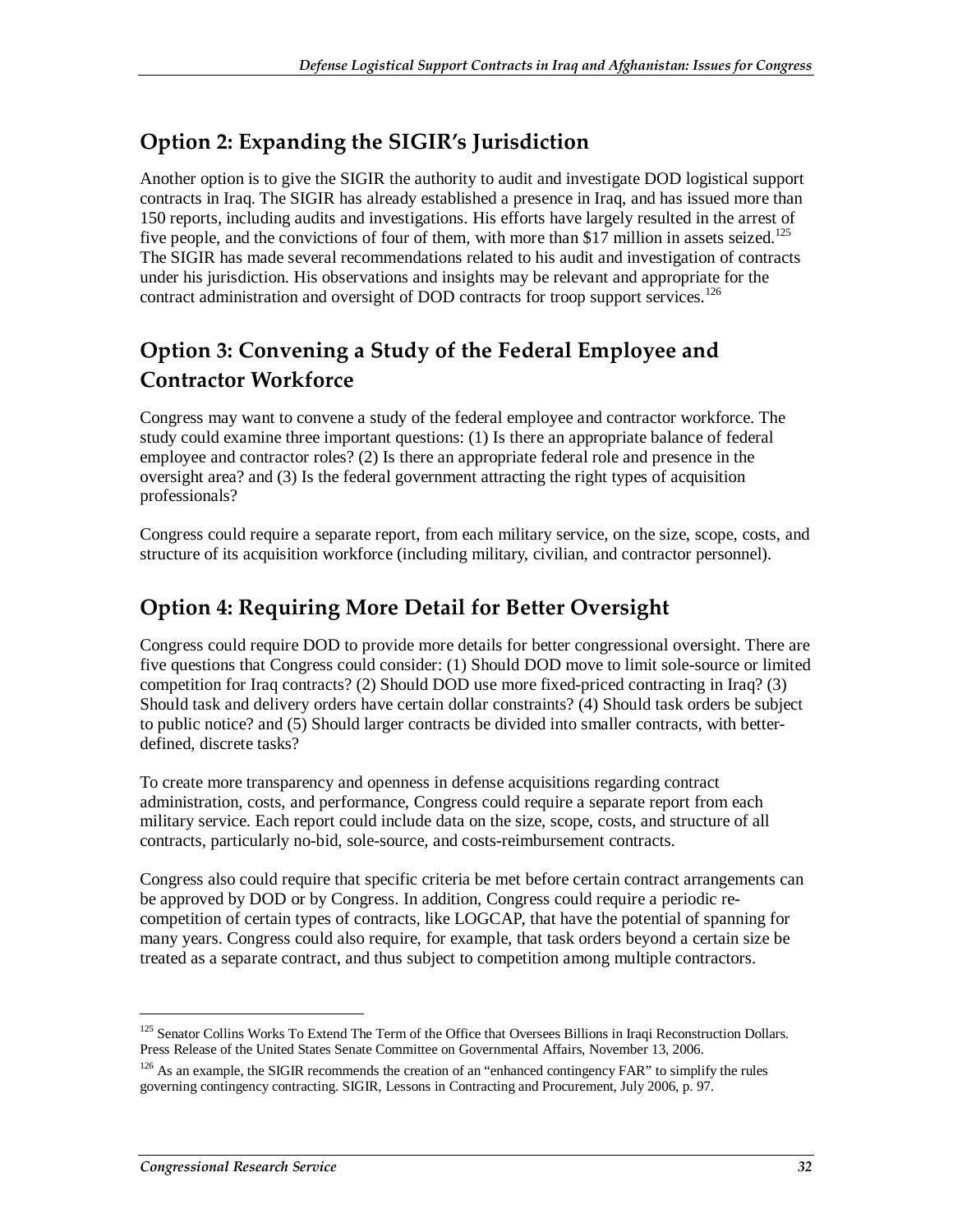And finally, Congress could require that large defense contracts be subject to competition and that a minimum of three contractors be selected for contracts beyond a certain size.<sup>127</sup> Some have suggested based on available press accounts that some contracts for services in Iraq might have been segregated (into smaller contracts) and opened for competitive bidding. Financial oversight might be more manageable in administering smaller contracts. Small businesses may have more of an ability to compete for contracts.

## **Option 5: Establishing a Dedicated Office to Conduct Audits and Investigation of DOD Contracts**

One of the recommendations of the SIGIR is to "designate a single, unified contracting entity to coordinate all contracting in theater."<sup>128</sup> One way to accomplish this is to establish a Contingency Contracting Corp (a DOD initiative currently underway is studying the issue) that will deploy to Iraq and establish a standing presence. However, what additional resources might be necessary in order to provide better contract management and oversight of DOD-appropriated funds?

Given that the mission of the DOD Inspector General's office is to promote "integrity, accountability, and improvement of Department of Defense personnel, programs and operations to support the Department's mission and to serve the public interest",<sup>129</sup> should the DOD Inspector General have a stronger presence in Iraq? Given the many problems associated with LOGCAP contracts, oversight agencies like the DOD IG could have a pivotal role in preventing future contractor waste, fraud, or mismanagement.

Congress may want to consider creating a singularly dedicated office for the audit and investigation of DOD contracts for troop support services.

<sup>&</sup>lt;sup>127</sup> On April 18, 2008, DOD announced that the Army had awarded contracts to three companies under LOGCAP IV. Each company will compete for task orders.

<sup>&</sup>lt;sup>128</sup> Lessons in Contracting and Procurement, SIGIR, July 2006, p. 95.

<sup>129</sup> From the DOD Inspector General's website at http://www.dodig.osd.mil/mission.htm.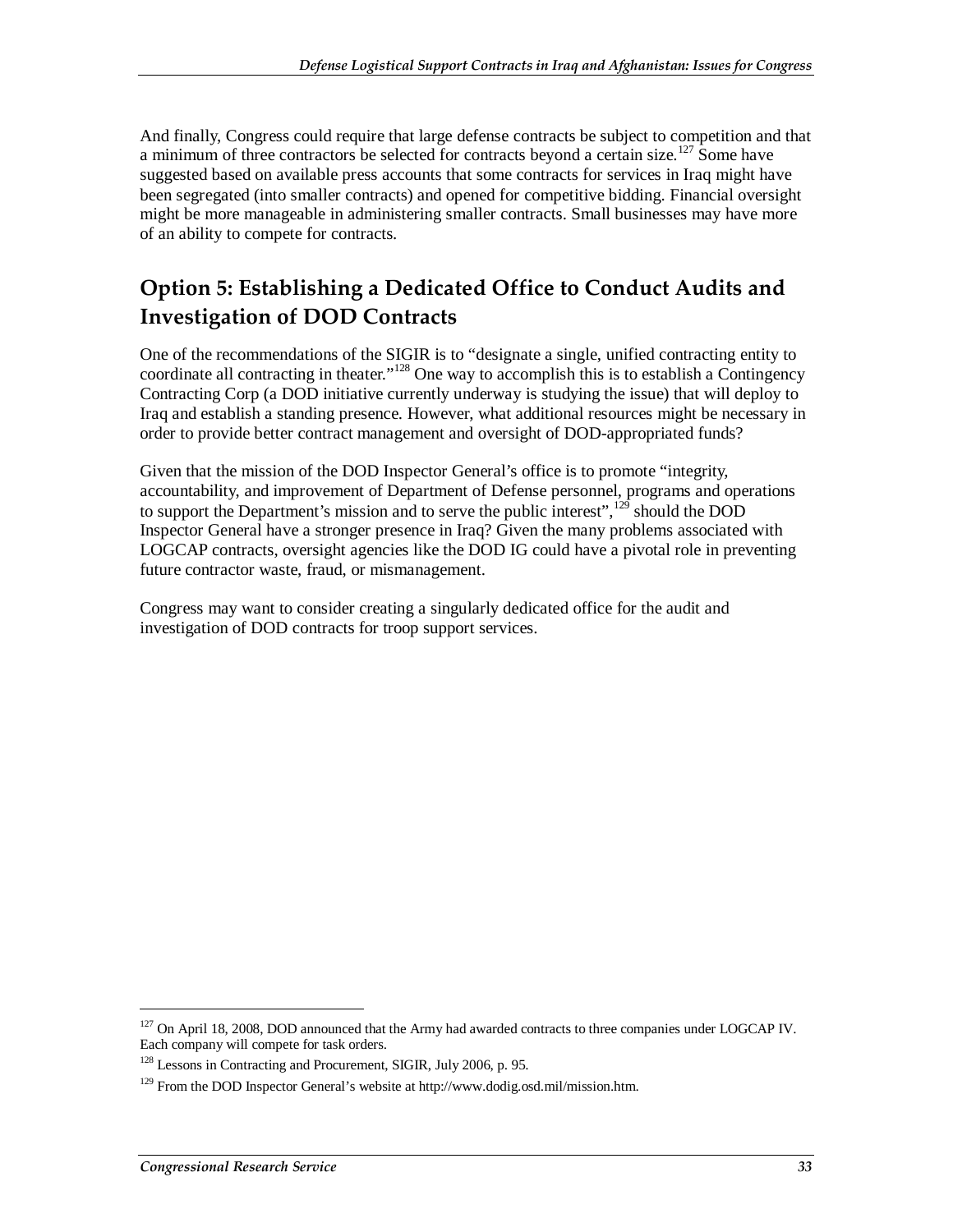# **Appendix A. Selected Reports**

During the last four years, the Congressional Research Service, General Accounting Office, Department of Defense Inspector General, Army Audit Agency, Air Force Audit Agency, and the Special Inspector General for Iraq Reconstruction have issued numerous reports on Iraq contracting issues, including those listed below.

## **Congress**

*Dollars, Not Sense: Government Contracting Under the Bush Administration*. Prepared by the Special Investigations Division, Committee on Government Reform-Minority Staff, U.S. House of Representatives, June 2006.

## **Congressional Research Service**

CRS Report RS22923, *Department of Defense Fuel Costs in Iraq*, by Anthony Andrews and Moshe Schwartz.

CRS Report RL34026, *Defense Acquisitions: How DOD Acquires Weapon Systems and Recent Efforts to Reform the Process*, by Moshe Schwartz.

CRS Report RL33110, *The Cost of Iraq, Afghanistan, and Other Global War on Terror Operations Since 9/11*, by Amy Belasco.

CRS Report RL32419, *Private Security Contractors in Iraq: Background, Legal Status, and Other Issues*, by Jennifer K. Elsea, Moshe Schwartz, and Kennon H. Nakamura.

CRS Report RS21555, *Iraq Reconstruction: Frequently Asked Questions Concerning the Application of Federal Procurement Statutes*, by John R. Luckey.

CRS Report RL31833, *Iraq: Reconstruction Assistance*, by Curt Tarnoff.

CRS Report RL32229, *Iraq: Frequently Asked Questions About Contracting*, by Valerie Bailey Grasso et al.

## **Congressional Budget Office**

*Contractor's Support of U.S. Operations in Iraq*, Congressional Budget Office, August 2008.

## **Government Accountability Office**

GAO-08-857. DCAA Audits: Allegations That Certain Audits at Three Locations Did Not Meet Professional Standards Were Substantiated. Report to Congressional Addressees, July 2008.

GAO-07-1098T. Federal Acquisitions and Contracting. Systemic Challenges Need Attention. Statement of David M. Walker, Comptroller General of the United States, July 17, 2007.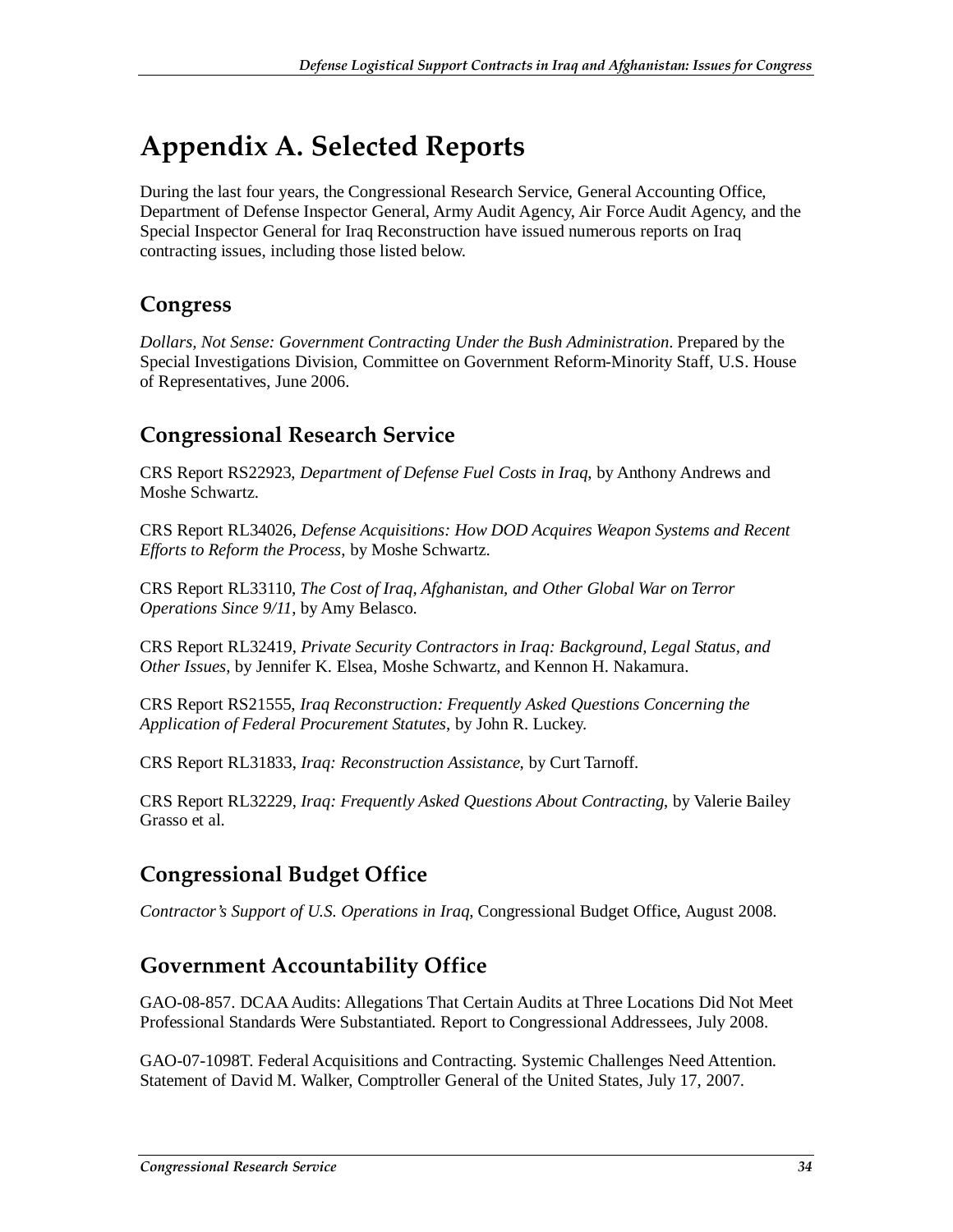GAO-07-359T. Defense Acquisitions: DOD Needs to Exert Management and Oversight to Better Control Acquisition of Services. Statement of Katherine V. Schinasi, Managing Director, Acquisition and Sourcing Management. Testimony Before the Subcommittee on Readiness and Management Support, Committee on Armed Services, U.S. Senate, January 17, 2007.

GAO-07-145. Military Operations: High-Level DOD Action Needed to Address Long-standing Problems with Management and Oversight of Contractors Supporting Deployed Forces, December 16, 2006.

GAO-06-800T. DOD Acquisitions: Contracting for Better Outcomes. September 7, 2006.

GAO-06-838R. Contract Management: DOD Vulnerabilities to Contracting Fraud, Waste, and Abuse, GAO-06-838R, July 7, 2006.

GAO-05-274. Contract Management: Opportunities to Improve Surveillance on Department of Defense Service Contracts, March 17, 2005.

GAO-05-207. GAO, High Risk Series: An Update, January 2005.

GAO-04-854. Military Operations: DOD's Extensive Use of Logistics Support Contracts Requires Strengthened Oversight, July 19, 2004.

Special Inspector General for Iraq Reconstruction

## **Department of Defense Inspector General, Quarterly Report to Congress, April 30, 2008**

Semi-Annual Report to Congress. October 1, 2006-March 31, 2007.

Semi-Annual Report to Congress. April 1, 2006-September 30, 2006.

Semi-Annual Report to Congress. October 1, 2005-March 31, 2006.

Semi-Annual Report to Congress. April 1, 2005-September 30, 2005.

Semi-Annual Report to Congress. October 1, 2004-March 31, 2005.

## **Army Audit Agency**

(The website is restricted to military domains (.mil) and to the Government Accountability Office)

Report Number A-2005-0043-ALE Logistics Civil Augmentation Program in Kuwait, U.S. Army Field Support Command, November 24, 2004.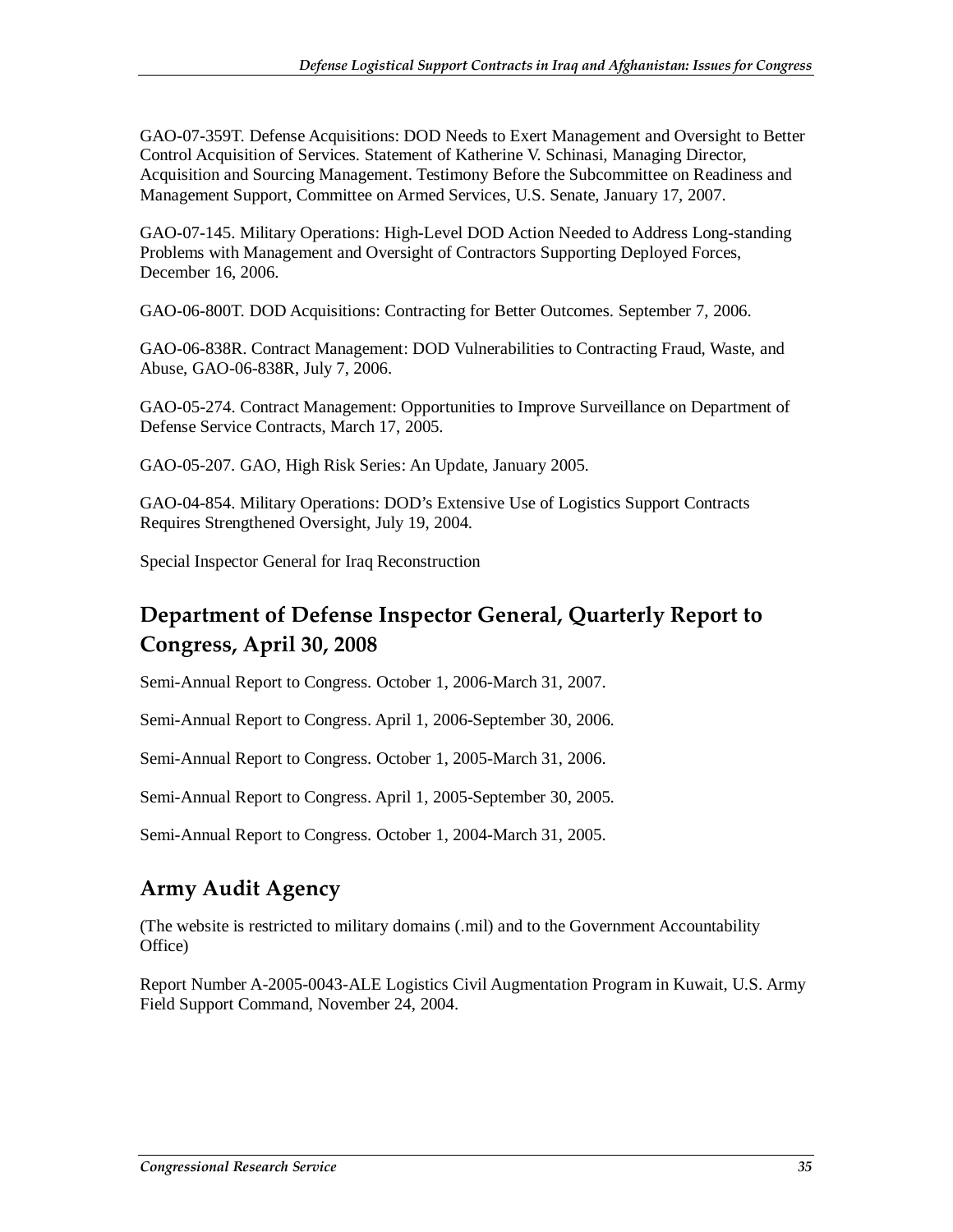## **Gansler Commission**

U.S. Army. Urgent Attention Required: Army Expeditionary Contracting, Report of the Commission on Army Acquisition and Program Management, at http://www.army.mil/docs/ Gansler\_Commission\_Report\_Final\_071031.pdf. Published November 2007.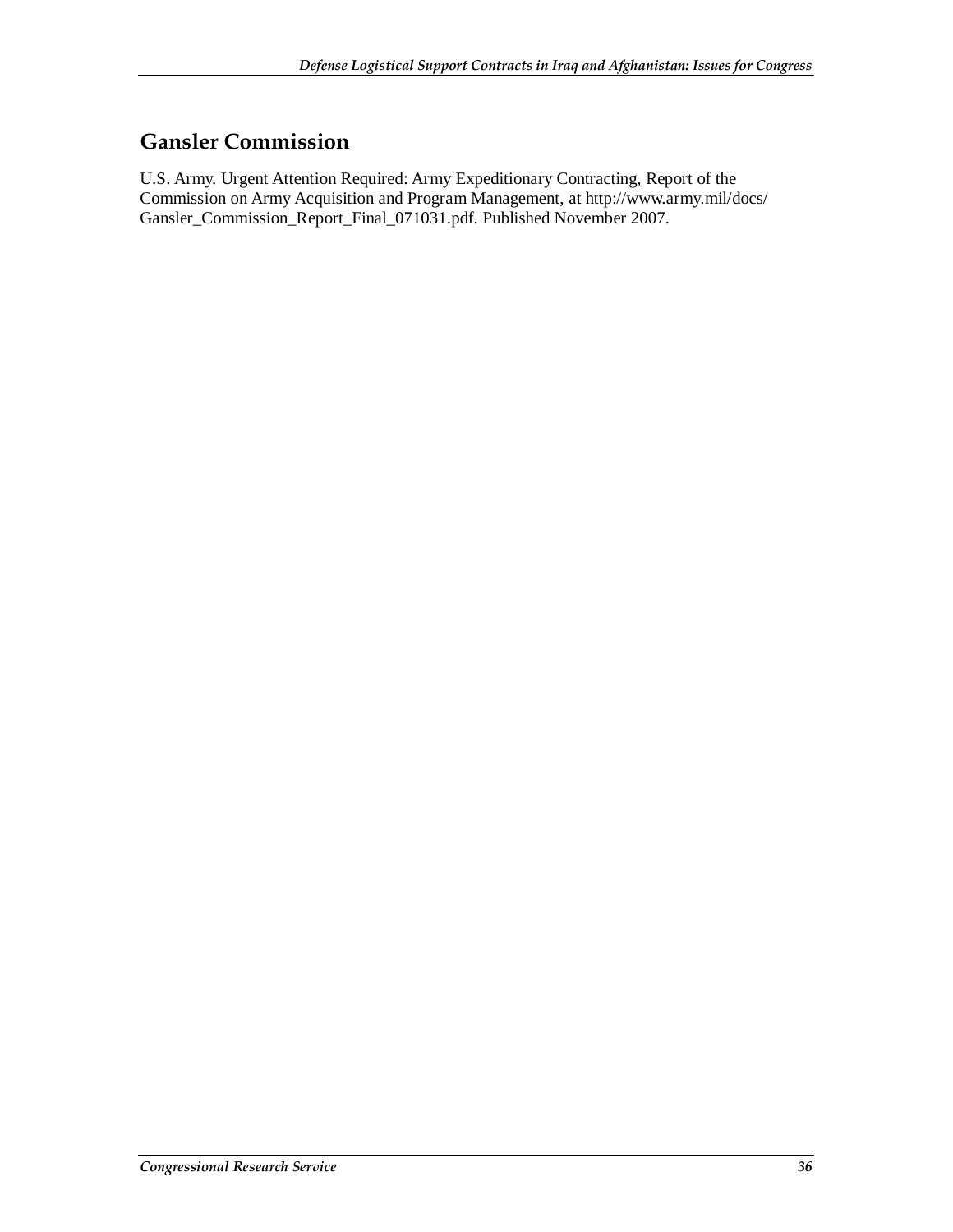# **Appendix B. Selected Legislative Initiatives on Iraq Contracting**

## Selected Legislation Introduced in the 110<sup>th</sup> Congress

The House has approved the following bills, as noted below.

#### **H.R. 5658, National Defense Authorization Act for FY2009**

Passed House, May 22, 2008; placed on Senate Legislative Calendar, June 3, 2008.

#### **H.R. 3033, Contractors and Federal Spending Accountability Act of 2008**

This provision would require the Administrator of General Services to establish and maintain a database on defense contractors containing updated information on criminal, civil, or debarment and suspension proceedings as well as establish the Interagency Committee on Debarment and Suspension. Congress would require a report within 180 days of the act's enactment.

#### **H.R. 5712, Close the Contractor Fraud Loophole Act**

This provision would require federal contractors to report violations of federal criminal law and over-payments on contracts valued greater than \$5 million.

#### **H.R. 3928, Government Contractor Accountability Act of 2007**

This provision would require "covered" government contractors to submit certification and other financial disclosure requirements in cases where the contractor receives 80% or less of its annual gross revenue from federal contracts. Contractors covered by this provision are those receiving more than \$25 million in annual gross revenues from federal contracts, but are not publicly traded companies required to file reports with the Security and Exchange Commission.

#### **H.R. 4881, Contracting and Tax Accountability Act of 2008**

This provision would require tax compliance as a prerequisite for receiving federal contracts, and would prohibit contract awards to certain delinquent federal tax debtors.

Several other bills have been introduced during the  $110<sup>th</sup>$  Congress. Each could potentially impact DOD contracting in Iraq, as described below.

#### **H.R. 4102/S. 2398, Stop Outsourcing Security Act**

This provision would require that only U.S. federal government personnel provide security to personnel at U.S. diplomatic or consular mission in Iraq by six months after enactment, and require the President to report to Congress s on "the status of planning for the transition away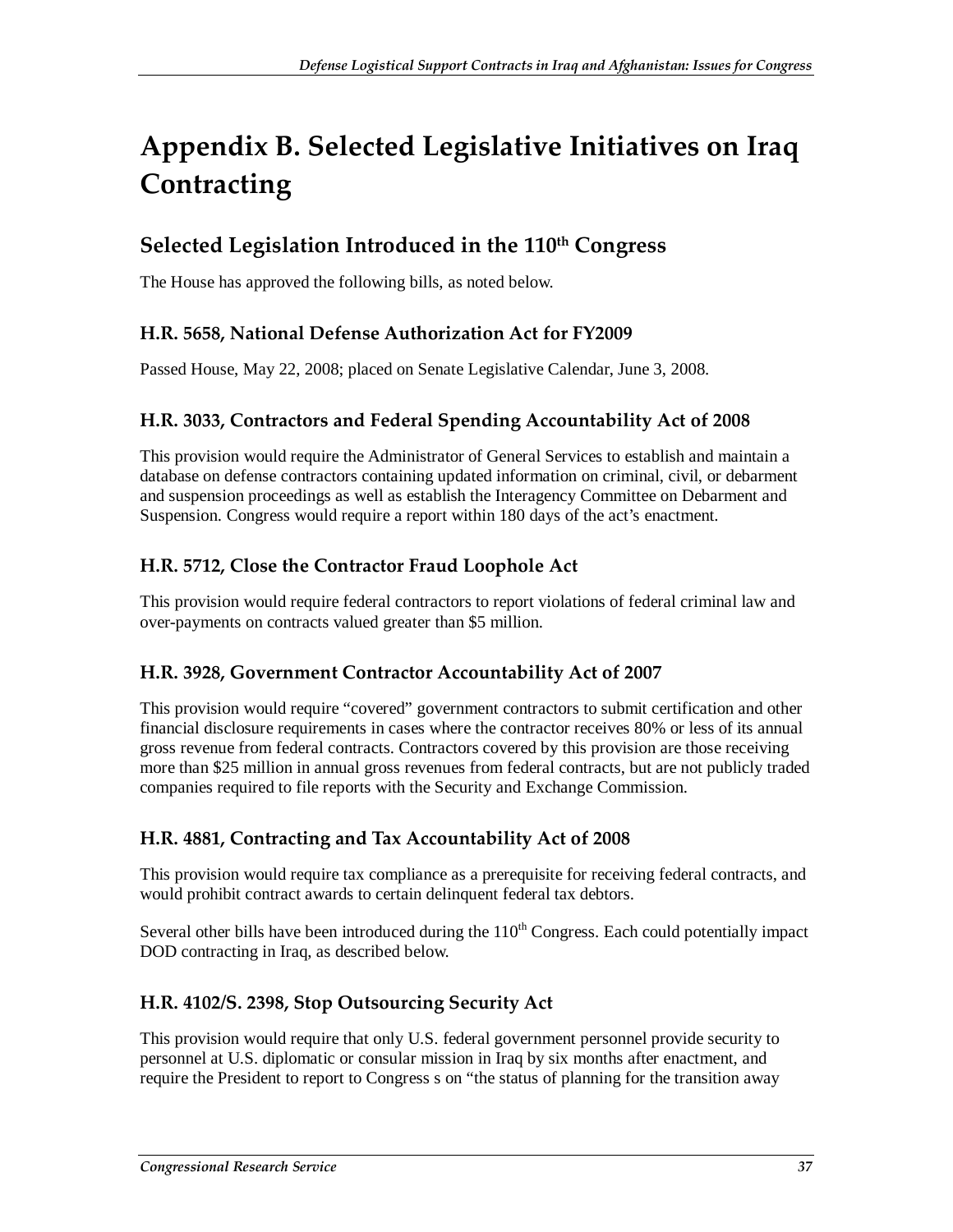from the use of private contractors for mission critical or emergency essential functions by January 1, 2009, in all conflict zones in which Congress has authorized the use of force."

#### **S. 2147, Security Contractor Accountability Act of 2007**

This provision would expand the coverage of the Military Extraterritorial Jurisdiction Act (MEJA) to include all persons "while employed under a contract (or subcontract at any tier) awarded by any department or agency of the United States, where the work under such contract is carried out in a region outside the United States in which the Armed Forces are conducting a contingency operation."

#### **H.R. 528, Iraq Contracting Fraud Review of 2007**

This provision would require the Secretary of Defense, acting through the Defense Contract Audit Agency, to review all Iraq defense contracts for reconstruction or troop support involving any contractors, subcontractors, or federal officers or employees indicted or convicted for contracting improprieties.

#### **H.R. 663, New Direction for Iraq Act of 2007**

These bill contains provisions addressing war profiteering, the recovery of funds from terminated contracts, and other issues. A select number of additional legislative initiatives, proposed during the  $110^{th}$  Congress, that may impact defense contracting will follow.

#### **H.R. 4102, Stop Outsourcing Security Act**

This provision would require that only U.S. federal government personnel provide security to personnel at U.S. diplomatic or consular mission in Iraq within six months after bill enactment, and would require that the President report to specified congressional committees on "the status of planning for the transition away from the use of private contractors for mission critical or emergency essential functions by January 1, 2009, in all conflict zones in which Congress has authorized the use of force."

#### **S. 2147, Security Contractor Accountability Act of 2007**

This provision would broaden the Military Extraterritorial Jurisdiction Act (MEJA) to include all persons "while employed under a contract (or subcontract at any tier) awarded by any department or agency of the United States, where the work under such contract is carried out in a region outside the United Sates in which the Armed Forces are conducting a contingency operation."

#### **H.R. 897, Iraq and Afghanistan Contractor Sunshine Act**

This provision would require the Secretaries of Defense, State, Interior, and the Administrator of the U.S. Agency for International Development to provide Congress with copies and descriptions of all contracts and task orders valued at over \$5 million.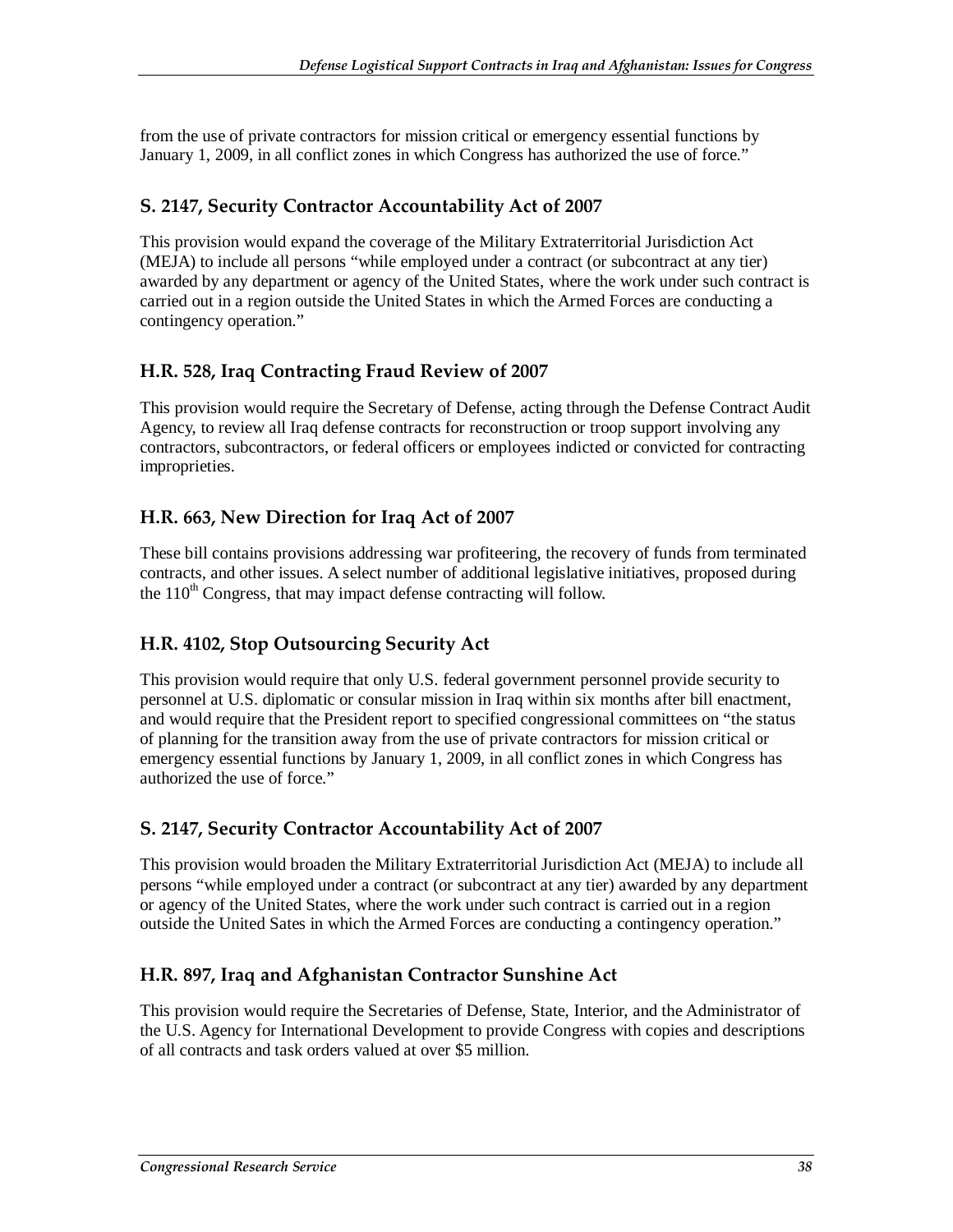#### **H.R. 3695, Freeze Private Contractors in Iraq Act**

This provision would prohibit an increase in the number of private security contractors employed by DOD, State, and USAID that perform certain security functions in Iraq.

### **Selected Legislation Passed in the 110th Congress**

#### **P.L. 110-181, the FY2008 National Defense Authorization Act, H.R. 4986 (formerly H.R. 1585)**

Several provisions contained in H.R. 4986 focus on the management and oversight of DOD contracts.<sup>130</sup> Key provisions are listed below:

- Section 802 prohibits future contracts for the use of new Lead System Integrators:<sup>131</sup>
- Section 813 requires the Comptroller General to report to Congress on potential modifications to the organization and structure of DOD Major Defense Acquisition Programs;
- Section 816 directs the Under Secretary of Defense for Acquisition, Technology, and Logistics to conduct an annual review on the systematic deficiencies in Major Defense Acquisition Programs;
- Section 830 directs the Comptroller General to report to Congress on DOD's use of noncompetitive awards;
- Section 841 establishes a commission to study federal contracting in Iraq and Afghanistan, called the "Commission on Wartime Contracting;"
- Section 842 requires the DOD Inspector General, the SIGIR for Iraq Reconstruction, and the SIGIR for Afghanistan Reconstruction to collaborate on the development of comprehensive plans to perform a series of audits on DOD contracts, subcontracts, and task and delivery orders for the performance of logistical support activities of coalition forces in Iraq and Afghanistan, as well as audits for federal agency contracts, subcontracts, and task and delivery orders for the performance of security and reconstruction functions in Iraq and Afghanistan;
- Section 851, which would require that the Secretary of Defense (as part of the Strategic Human Capital Plan for 2008) include a separate section of the report focused on the military and civilian acquisition workforce;

 $130$  Excerpts from H.R. 1585 discuss the rationale for legislative initiatives focused on the oversight and accountability for contracts in Iraq and Afghanistan: "The committee remains concerned about the level of oversight for contracting in Iraq and Afghanistan. These countries present uniquely complex challenges for contracting and contract oversight, but U.S. efforts in these countries will continue to require significant contractor support. The committee believes that government responsibilities for a range of issues involving contracting in Iraq and Afghanistan are unclear. The committee believes that clarification of roles and responsibilities for contracting in Iraq and Afghanistan and increased oversight will enhance the effectiveness of U.S. Government efforts in both countries.

<sup>131</sup> For a brief discussion on the role of the Lead System Integrator, see CRS Report RS22631, *Defense Acquisition: Use of Lead System Integrators (LSIs)—Background, Oversight Issues, and Options for Congress*, by Valerie Bailey Grasso.